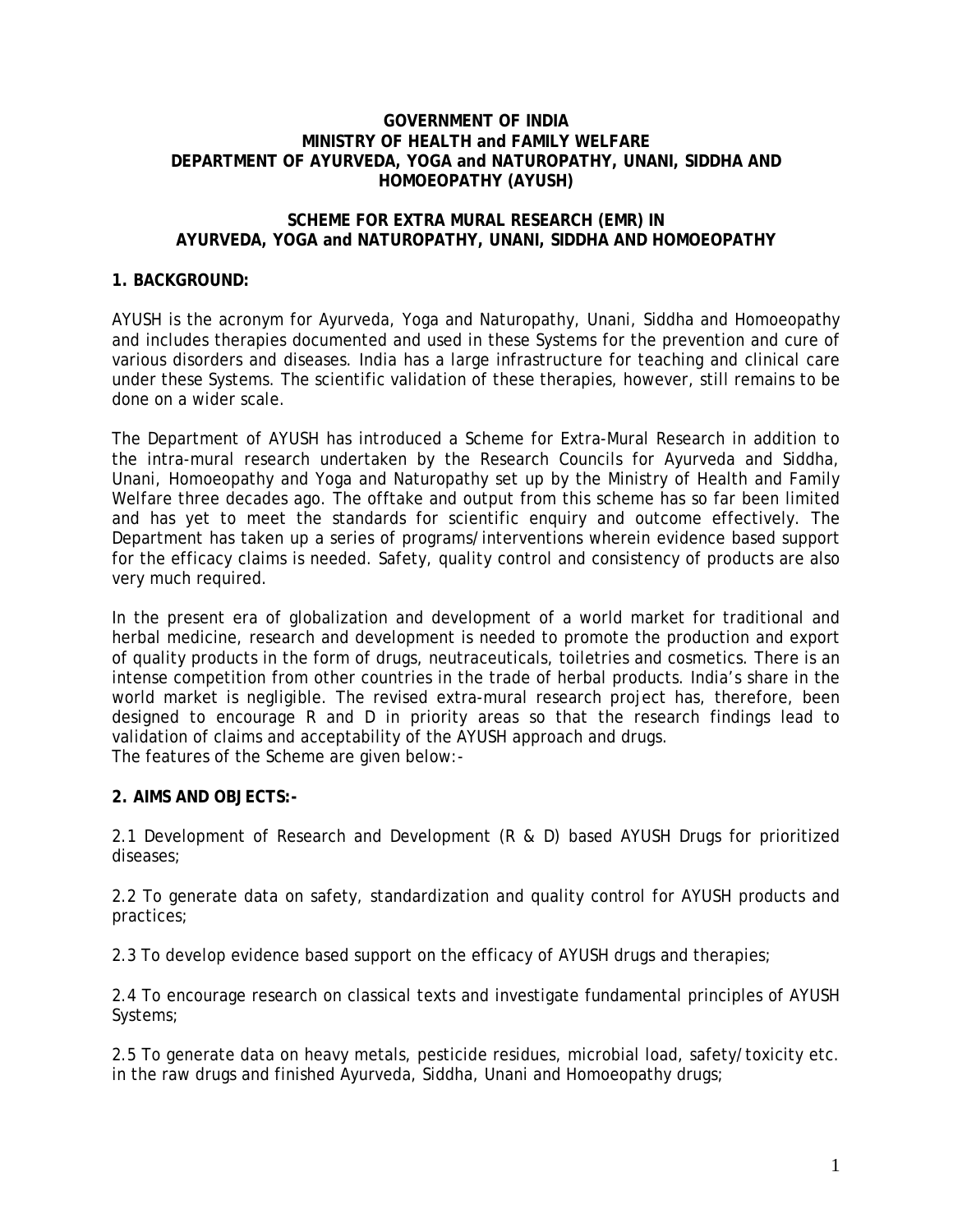2.6 To develop AYUSH products having Intellectual Property Rights (IPR) potential for increasing AYUSH exports

2.7 To develop the potential Human Resource in AYUSH systems, especially to inculcate scientific aptitude and expertise relating to AYUSH systems;

2.8 To develop joint research venture among the AYUSH Department and other Organizations/Institutes.

# **3. THE SCOPE OF APPLICATION:**

The AYUSH therapies can be utilized as:

| 3.1 | First line therapy        | To meet unmet medical needs of current relevance.                     |  |  |  |  |
|-----|---------------------------|-----------------------------------------------------------------------|--|--|--|--|
| 3.2 | Adjuvant therapy          | To improve the response of Primary therapy.                           |  |  |  |  |
| 3.3 | Rational poly-<br>therapy | For individualized management.                                        |  |  |  |  |
| 3.4 | Protective therapy        | To prevent/treat adverse effects and reactions to Primary<br>therapy. |  |  |  |  |
| 3.5 | Economic therapy          | To reduce the dose/cost of therapy.                                   |  |  |  |  |

# **4. PRIORITY AREAS OF RESEARCH:**

These are determined individually for each of the AYUSH systems and are placed at **Annexure-1**

# **5. ELIGIBILITY FOR GRANT-IN-AID:**

*5.1 Who are eligible* 

- Reputed Institutes/Organizations (both Government and Private) Laboratories, Drug Manufacturers, etc. having adequate infrastructure in terms of equipment and manpower to conduct high quality research
- Universities/Educational Institutions
- Eminent scholars and practitioners having good research background and contribution to the medical research can also apply through a reputed institution/organization as stated above, as 'Emeritus Scientists' or other mechanisms applicable at host institution. (*In such cases, the grants will be released to the concerned organization, who would be responsible for expenditure and utilization of funds*)

# *5.2 Verification of credentials of the individuals/organizations/laboratories*

*5.2.1* Verification of credentials of the individuals/organizations/laboratories, etc. will be made by the respective Research Councils to assess whether they have the requisite infrastructure to carry out the research project, for which they have applied.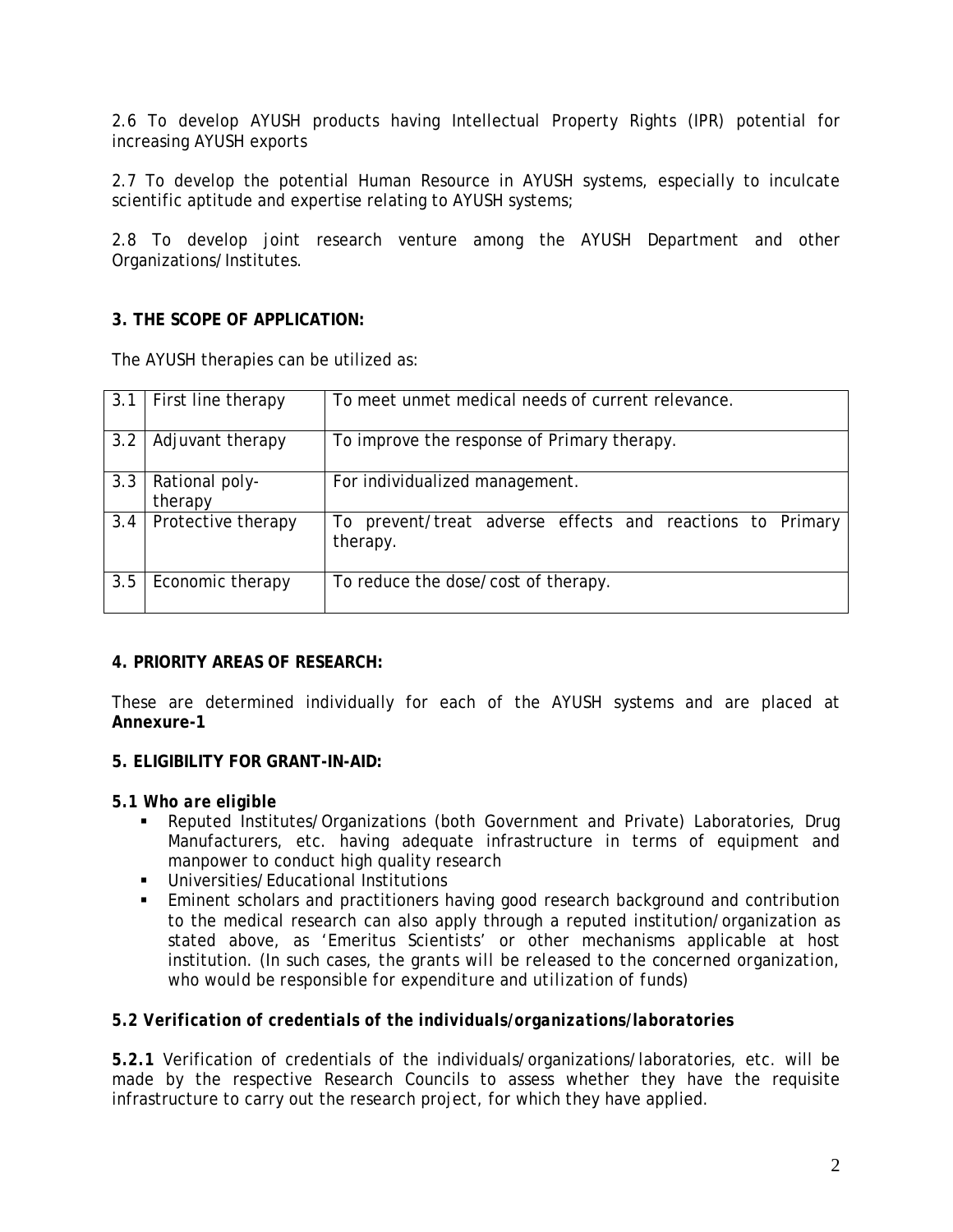# *5.2.2 Organizations/Institutes exempted from verification of credentials*

The organizations/institutes which will be exempted from verification of their credentials are:

- Statutory/autonomous organizations/Institutes/Laboratories under the Ministry of Health and Family Welfare, Govt. of India
- CSIR and its Institutes,
- ICMR and its Institutes,
- Institutes/Accredited organizations of DST, DRDO
- Central and State Universities
- Deemed Universities declared by the Ministry of HRD, Govt. of India, under the UGC Act 1956

# *5.3 Infrastructure required*

The institutions/investigators seeking a project under EMR Scheme should have adequate infrastructure to pursue the research project. In case of clinical research, clinical facilities including OPD and IPD (wherever required) and laboratory facilities for bio-chemical, pathological, radiological and electro-physiological investigations supported with necessary equipment relevant to the project should be available. In case of studies for safety and standardization, adequate laboratory facilities and animal house should be in place.

# *5.4 Investigators:*

*5.4.1* There will be *one Principal Investigator (PI)* and *one or maximum two Co-Investigator(s) [Co-I]* for each project. The Principal Investigator should have previous experience in the field of the proposed study. Importance will be given to projects where preliminary work has been done on the topic, substantiated by publications. Principal Investigator should not be superannuating during the period of the proposed study.

The PI or one of the Co-I should be from the concerned field along with sufficient research background. In exceptional cases, where there is no subject (AYUSH System) expert in the proposal submitted, the PEC would decide if the study requires a subject expert to be engaged as a consultant.

*5.4.2* Under normal conditions, at a given point in time, a PI or the Co-I should not be implementing more than TWO research projects funded by the Department of AYUSH. While submitting an application for a research project, the PI should give in detail all the research projects (completed, on-going under EMR Scheme and under any other scheme of Government of India or any other organization). Fresh research proposals can be considered only when the on-going research proposals are about to conclude.

# *5.4.3 Change of PI*

- PIs are encouraged to have a Co-Investigator (Co-I) in the project. However, in one study there should not be more than two Co-Is.
- If for any reason the PI leaves the project, an eligible Co-investigator could be considered as the PI subject to recommendation of the PI, the Head of the Institution, and the approval of the Research Council(s), as the case may be. Such a request should be sent well in advance.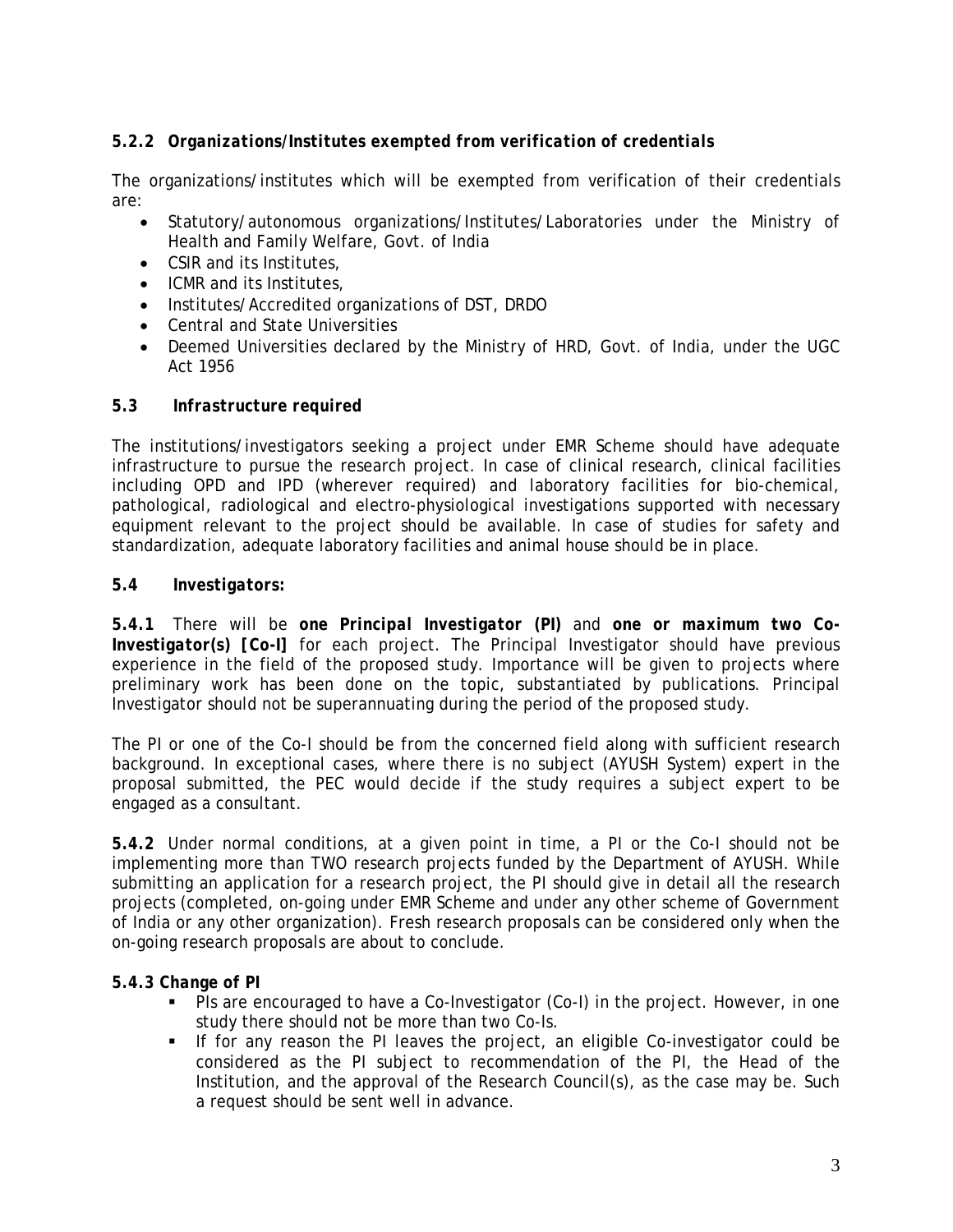- In case the PI is shifting to any other Institution, the Co-investigator could be made the new PI, or the project could be transferred to the new Institution with the mutual agreement of both Institutions and the approval of the Research Council(s).
- The host Institution has an important role to play in the above contract. The Institute/Principal Investigator will have to inform the Research Council(s), as the case may be, of any changes, and in consultation with the Council take steps to ensure successful completion of the project before relieving the Principal Investigator.

# **6. MODE OF APPLICATION FOR GRANT-IN-AID:**

**6.1** The Research Councils, as stated below, on behalf of the Department of AYUSH, will invite proposals from the individuals, organizations (both Government and Private), Universities/Educational Institutions, industries etc. for grant-in-aid, under Extra-Mural scheme, as also through open advertisement placed in the National dailies, twice a year (First in the month of January and Second in the month of July). The advertisement would also be placed on the website of the Department of AYUSH and the websites of the Research Councils (para 6.2) as also in the research Journal and Newsletter of the Department of AYUSH and Research Councils

| Name of Research Council to whom proposal is to be submitted      | <b>AYUSH discipline</b> |
|-------------------------------------------------------------------|-------------------------|
| Central Council for Research in Ayurveda and Siddha, (C.C.R.A.S.) | Ayurveda and Siddha     |
| 61-65, Institutional Area,                                        |                         |
| Opposite 'D' Block,                                               |                         |
| Janak Puri                                                        |                         |
| New Delhi-110058                                                  |                         |
| Email: ccras_dir1@nic.in                                          |                         |
| Fax: 011-28520748, 011-28525959                                   |                         |
| Central Council for Research in Homoeopathy, (C.C.R.H.)           | Homoeopathy             |
| 61-65, Institutional Area                                         |                         |
| Opposite 'D' Block,                                               |                         |
| Janak Puri                                                        |                         |
| New Delhi-110058                                                  |                         |
| Email:ccrh@del3.vsnl.net.in                                       |                         |
| Fax: 011-28521060                                                 |                         |
| Central Council for Research in Unani Medicine, (C.C.R.U.M.)      | Unani                   |
| 61-65, Institutional Area                                         |                         |
| Opposite 'D' Block,                                               |                         |
| Janak Puri                                                        |                         |
| New Delhi-110058                                                  |                         |
| Email: ccrum@rediffmail.com, unanimedicine@gmail.com              |                         |
| Fax:011-28522965                                                  |                         |
| Central Council for Research in Yoga and Naturopathy (C.C.R.Y.N.) | Yoga and                |
| 61-65, Institutional Area                                         | Naturopathy             |
| Opposite 'D' Block,                                               |                         |
| Janak Puri                                                        |                         |
| New Delhi-110058                                                  |                         |
| Email: ccryn@vsnl.net                                             |                         |
| Fax: 011-28520435                                                 |                         |
| Phone: 28520430, 31, 32                                           |                         |
|                                                                   |                         |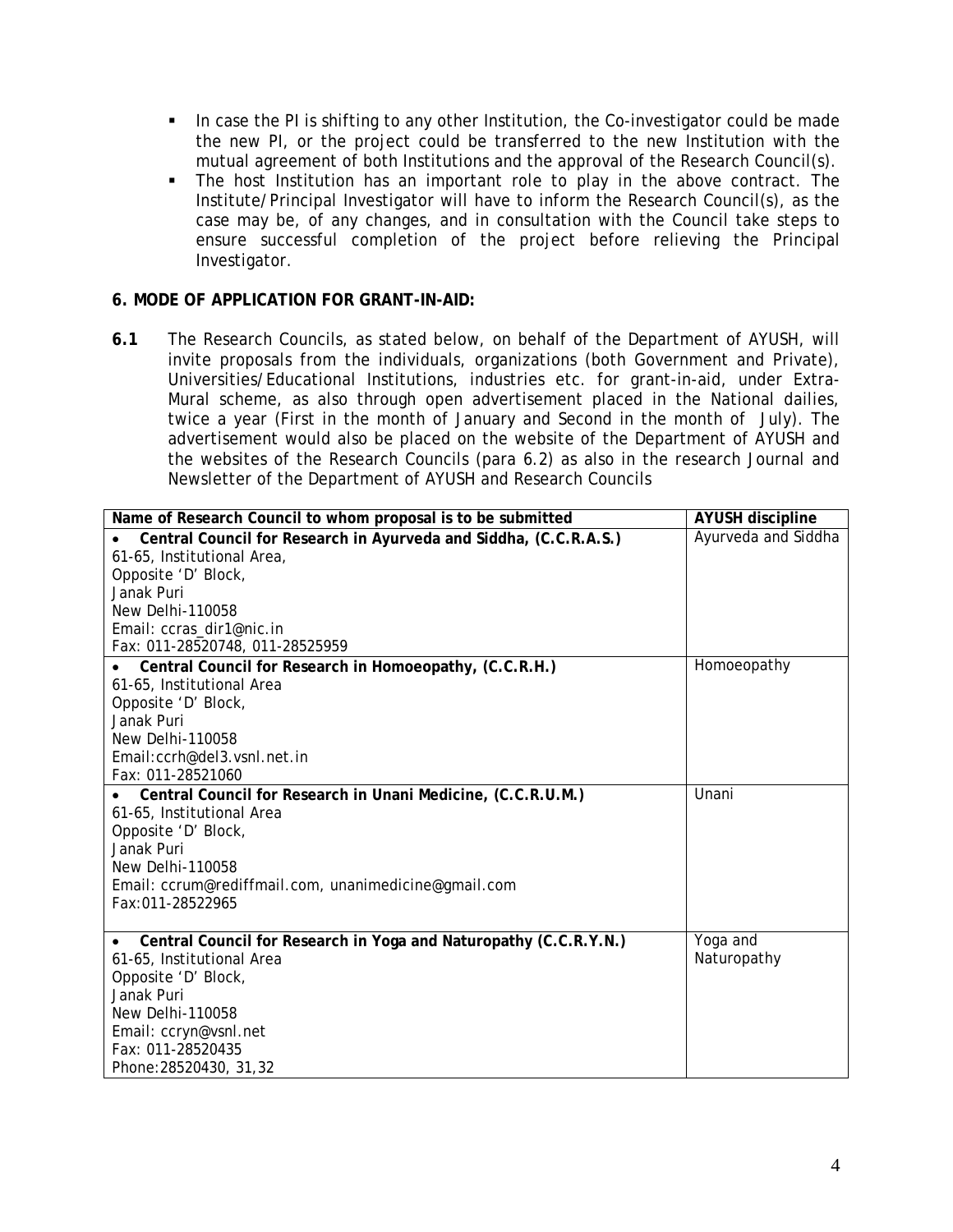- **6.2** Scheme details and Application Format shall be available from following sources:
	- Website of the Department of AYUSH: www.indianmedicine.nic.in
	- Website of the Research Councils:
		- o CCRAS: www.ccras.nic.in
		- o CCRH: www.ccrhindia.org
		- o CCRUM: www.unanimedicine.com and www.ccrum.org
		- o CCRYN: www.ccryn.org
	- Research Councils as mentioned at 6.1
	- State Health Departments/State Health Directorates

The website of the Councils would also detail the status of the applications (received, under consideration, rejected, approved).

**6.3** The individuals/organizations interested for the grant in aid have to apply in the prescribed format **(Annexure -2)**, including all the required documents, to the Heads of Research Councils, as stated at 6.1.

**6.4** The Directors of the concerned Research Councils can also approach reputed Institutes/Organizations or eminent scientists for submitting proposals on specified areas.

**6.5** Time line for Receipt of Application by the Research Councils The applications would be received and processed in four quarters:

|                | Quarter   Processing by the PEC   Processing by SC |                |
|----------------|----------------------------------------------------|----------------|
|                | Feb. First week                                    | Feb. last week |
|                | May first week                                     | May last week  |
| $\mathbf{III}$ | Aug. first week                                    | Aug. last week |
| IV             | Nov. First week                                    | Nov. last week |

**6.6** In case of Institutions/Organizations, the PIs have to submit their applications through their Controlling authorities/Head of the Institute/Organization. In case of individuals, the PIs should apply through the Heads of the Organization/Institutions with which they want to collaborate.

# **6.7** *Preparation of the Project:*

**6.7.1** The project proposal should be prepared in the format for application enclosed at **Annexure-2**. Section A of the Application format requires General Information of the project. Also a description of all the projects taken up by the Organization/Institute under EMR Scheme and other Grant in aid scheme of the Govt. of India is to be given. This would include the Title of the Study, Objectives, Date of inception of the project, Date of completion, Names and Designations of the Principal Investigators and Co-Investigators of the study and grant-in-aid received for the study.

Section-B of the Application format requires Bio-Data of PI, CoI(s) and the Consultants proposed in the research study.

Section-C of the Application is the 'Brief Summary of the Project'.

Section-D of the application relates to the detailed 'Protocol' of the study.

*(Note –It is mandatory to submit the application in 10 hard copies and one soft copy in CD)*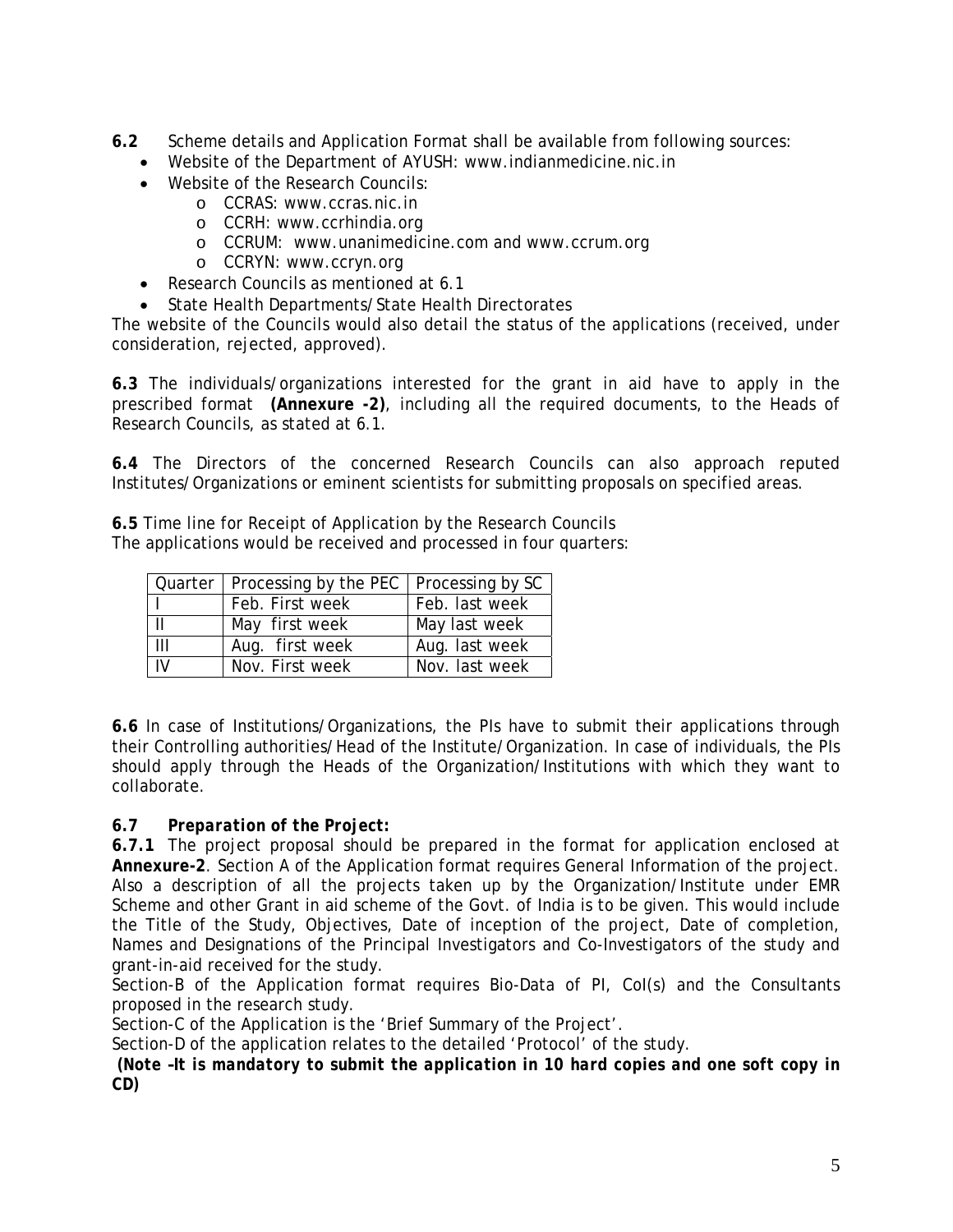**6.7.2** The Protocol and the Research Plan are to be prepared as per the 'Guidelines for Methodology and Research and Evaluation of Traditional Medicine' (WHO 2001). Broad Guidelines on preparation of protocol and Research plan are enclosed at Annexure-3 and 4. *Also the Investigator is required to go through the 'Good Clinical Practices for Clinical Research in India' provided by Central Drug Standard Control Organization, Directorate General of Health Services, Ministry of Health and Family Welfare, GoI.*

**6.7.3** Ethical clearance from the Institutional Ethical Committee (in case of human trials) or Institutional Animal Ethics Committee (for animal studies) of the Institute/Organization applying for the Research Proposal is mandatory. **A certificate of clearance from the Institutional Ethical Committee (IEC) or Institutional Animal ethics Committee (IAEC) is to be enclosed along with the application form.** For Ethical Guidelines and constitution of the Ethical Committee the Institute/Organization may refer to the ICMR Guidelines available at ICMR Website at [www.icmr.nic.in](http://www.icmr.nic.in/) (Hyperlink to 'About us' and then 'Ethical Guidelines for Biomedical research on Human Subjects')

# **6.7.4** Other Documents to be enclosed along with the Application Form

The Institutes/Organization (other than those mentioned under 5.2.2) seeking Research projects under EMR Grant are required to submit the following documents along with the Application:

- 1. A copy of the Memorandum of Association, Rules and Regulations of the organization under which it has been established.
- 2. A copy of certificate issued to them under the relevant Act wherein it has been registered (duly attested by a gazetted officer of the Central or State Government)
- 3. Annual Report along with the Audited Statement of Accounts for the last year.
- 4. In case, Annual Report of the organization is not published, a note on activities during last year in brief may be enclosed.
- 5. Ethical clearance certificate from IEC/IAEC (Also to be submitted by institutes/organizations mentioned under 5.2.2)

# **7. EVALUATION and SCREENING OF THE PROPOSALS**

# **7.1** *Internal Scrutiny Committee (ISC)*

An Internal Scrutiny Committee would be constituted by the Director of the concerned Research Council to scrutinize/screen the proposals received from the individuals/organizations. After thorough scrutiny, the Committee may:

- Reject the proposal, if found totally unacceptable. However these proposals will be placed before the PEC and the decision of the PEC would be final and binding in this regard.
- Return back the proposal to the PIs highlighting their deficiencies, with instructions to re-submit the proposals after fulfilling the shortcomings.
- May invite comments from the expert(s) in the concerned field, prior to its recommendation to PEC.
- Recommend 'as it is' to the PEC for consideration.
- Call for the PI/Co-I to the concerned Research Council for compliance/ clarification/ presentation of the proposal, if required.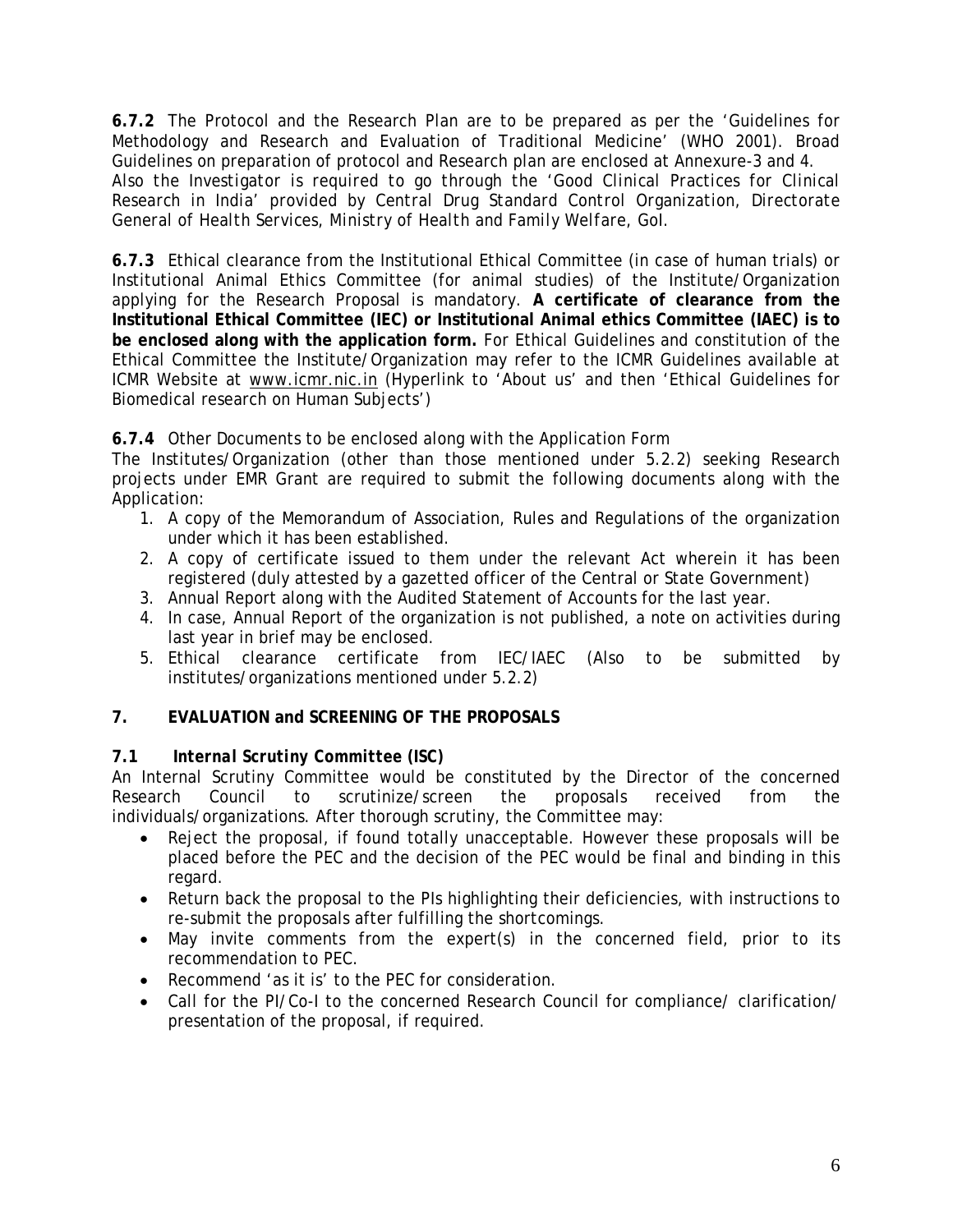# **7.2** *Project Evaluation Committee (PEC)*

The Research proposals will be scrutinized/evaluated by the Project Evaluation Committees of AYUSH Systems, constituted by the Department of AYUSH, for the respective disciplines. PEC would comprise of:

|  | 1. A scientist of national repute (to be nominated by Secretary (AYUSH)) Chairperson |                |
|--|--------------------------------------------------------------------------------------|----------------|
|  | 2. Two subject experts having published research work                                | <b>Members</b> |
|  | (to be nominated by Director of Research Council)                                    |                |
|  | 3. One modern medicine expert from AIIMS/ICMR like institution                       | Member         |
|  | (to be nominated by the secretary (AYUSH))                                           |                |
|  | 4. One modern science expert from CSIR/DST/DBT                                       | Member         |
|  | (to be nominated by the Secretary (AYUSH)                                            |                |
|  | 5. Director of the Concerned Council or his nominee                                  | Member         |

- (not below the rank of JD/DD)
- **7.2.1** The PEC after the evaluation/scrutiny of the Research Proposals may:
	- Call for the Principal Investigator/Co-Investigator to explain their proposals in person
	- May invite comments from the expert(s) in the concerned field.
	- Reject the proposals, if not found suitable
	- Inform the applicants to modify their proposals (as per their observations)
	- Recommend the proposal to Screening Committee for consideration and approval.

**7.2.2** The PEC, after thorough evaluation/scrutiny of the technical as well as financial aspects of the Research Proposals will forward the recommended proposals to the Screening Committee (SC) for consideration, approval and sanction of funds.

**7.2.3** The PEC will also evaluate the ongoing research projects and send recommendations to the Screening Committee (SC) for release of subsequent installments of the grants. The work done by the Investigators will also be periodically reviewed by PEC.

# *7.3 Screening Committee (SC)*

Screening Committee chaired by the Secretary, Department of AYUSH, would consider the proposals recommended by the PEC for acceptance. The SC would comprise of :-

| $\mathbf{1}$ | Secretary (AYUSH)                                         | Chairperson      |
|--------------|-----------------------------------------------------------|------------------|
|              | 2 Joint Secretary (AYUSH) concerned with EMR              | Member           |
|              | 3 Financial Adviser or his/her representative             | Member           |
|              | 4 Chairperson of PEC of the system                        | Member           |
|              | 5 Adviser/Deputy Adviser of the concerned System from the | Member           |
|              | Department                                                |                  |
|              | 6 Representative of DG, ICMR/DG, CSIR/DST/DBT             | Member           |
|              | Not below DDG/Scientist-F level                           |                  |
| $7^{\circ}$  | Director (AYUSH) concerned with EMR                       | Member           |
| 8            | Director of the concerned Research Council                | Member-Secretary |
|              |                                                           |                  |

The Chairperson of the SC may invite other specialist(s) to attend the meeting of the SC to give their expert views on the project proposals.

The decision of the SC in respect of approval of the research project (s) and sanction/release of funds shall be final.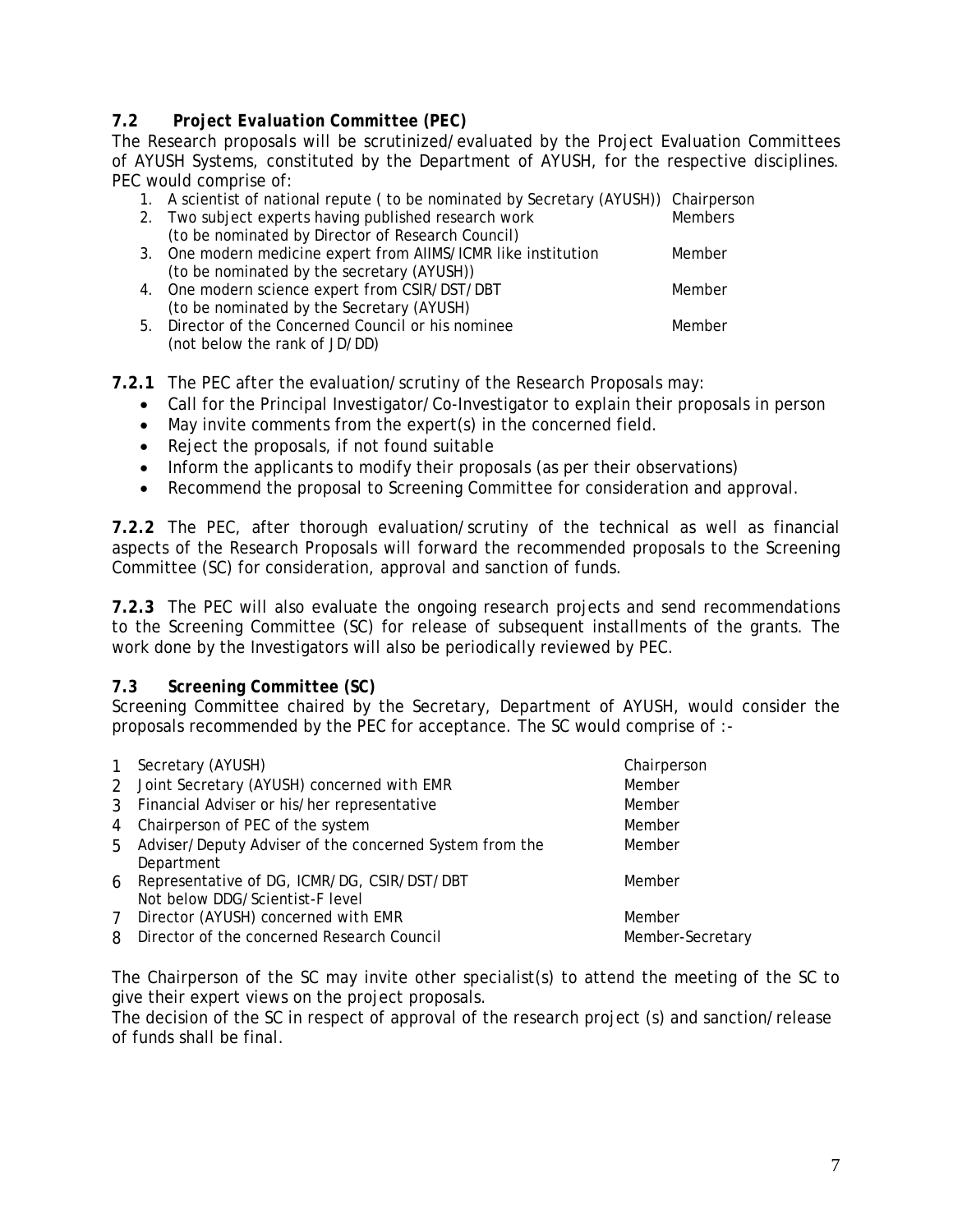# **8. FINANCIAL SUPPORT:**

**8.1** The Department of AYUSH will provide financial support for staff, equipment and contingencies (recurring and non-recurring) for the project over a period of 1-3 years upto a maximum of **Rs. 30.00 lakhs**.

**8.2** The institutions/ individuals applying for the grant should have adequate staff, equipment and laboratory/other facilities to conduct the particular research. Financial support will be given only for the minimum required staff, equipment, books and contingent items.

**8.3** *Institutional support:* 5% of the total cost of the project *(excluding the cost of equipment)* would be provided to the educational institutions and 3% of the cost of the project *(excluding cost of equipment)* would be provided to the organizations, other than educational institutions, engaging in research under EMR scheme, as Institutional Support after the successful completion of the project to the satisfaction of the PEC/SC.

# **9. EXPENDITURE:**

All recurring and non-recurring items required for work of the project should be purchased in accordance with the procedures and guidelines of the State Government (for State Government, Private and Non-Governmental Organizations/Institutes) or those of the Central Government (in case of Central Government Organizations). For permanent and semipermanent assets acquired solely or mainly out of the grant, the Institute shall maintain a separate audited record in the form of register such as cash book, asset register, paid bills, bank statements and bank accounts, etc. The term "assets" means moveable property where the value exceeds Rs.1000/-. Separate assets registers for items costing more than Rs. 1000/ and less than Rs.20,000/- and more than Rs.20,000/- may be maintained.

*9.1 Non-Recurring Expenditure:* Essential scientific equipment including computer and software, if needed, may be permitted as non-recurring expenditure. However, the quantum of such expenditure will not be more than 25% of the total project cost. The equipment will become the property of the host institution(s) after successful completion of the project. Books purchased out of the contingencies may be retained by the Principal Investigator after successful completion of the project.

*9.2 Recurring Expenditure:* The expenditure of recurring nature such as medicines, chemicals, glassware, cost of investigations, animals, stationeries, postage, printing, photocopying, etc. may be allowed to be purchased as a part of the recurring contingencies.

# *9.3 Guidelines for incurring expenditure:*

This is meant for recurring as well as non-recurring expenditure. The grant can be utilized for purposes like, but not limited to:

- 1. Acquisition of books, in case these are not available in the library
- 2. Chemicals/Consumable items required solely for research project
- 3. Charges for specialized investigations for which facilities do not exist in the grantee institute
- 4. Data entry charges
- 5. Printing of questionnaires, case report forms, consent forms, etc. for the research project
- 6. Computer utilities, charges for analysis of data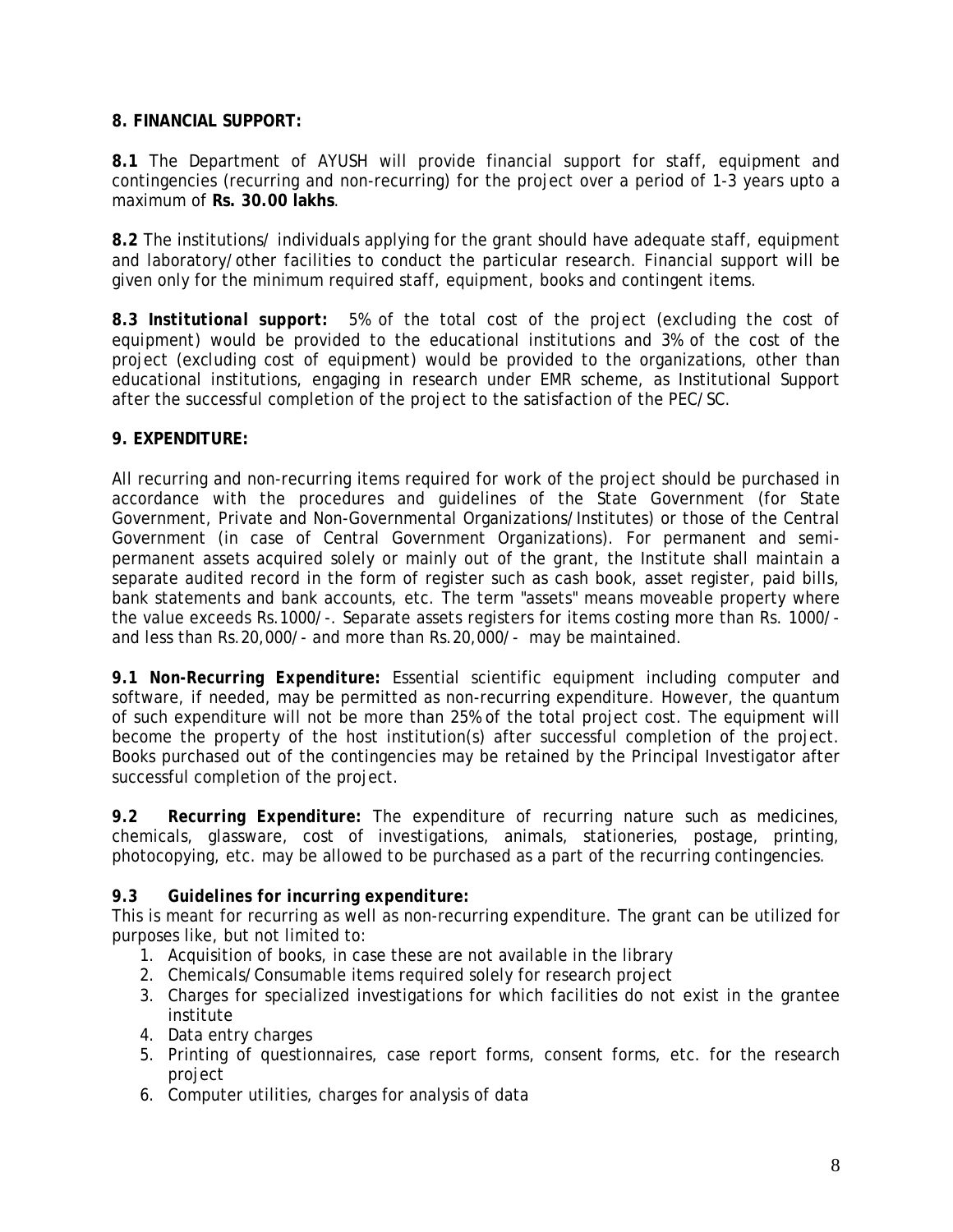- 7. Typing and printing of research reports
- 8. Communication charges

The grant cannot be used for purchase of furniture items, office equipments such as telephone, fax machine, photocopiers, etc.

*9.4**Utilization of Travel grant:* The funds earmarked under TA/DA can be utilized, for travel within the country, by the PI, Co-Investigator or Research staff working on the scheme for the following purposes:

- o Attending seminars/symposia/conferences within the country provided the PI himself/herself or the project staff is presenting a research paper (Related to the subject of the study), which has been accepted. Copy of the acceptance letter should be sent to the Research Council(s).
- o Taking up field work/travel connected with the research work
- o Visiting the Research Council(s) for meetings related to the project
- o Attending a training course/seminar/conference/workshop related to the project

The travel grant cannot be used for foreign travel.

In utilization of Travel Grant, TA/DA should be as per the rules and guidelines for entitlement as prescribed by the State Government (for State Government, Private and Non-Governmental Organizations/Institutes) or those of the Central Government (in case of Central Government Organizations).

# **10. PERSONNEL/STAFF:**

| S. | <b>Staff</b>                                        | <b>Qualifications and Experience</b>                                                                                                                                                                                                                                                                                                                                                                                                                        | of<br>Amount                                                                                                                                                                                 |
|----|-----------------------------------------------------|-------------------------------------------------------------------------------------------------------------------------------------------------------------------------------------------------------------------------------------------------------------------------------------------------------------------------------------------------------------------------------------------------------------------------------------------------------------|----------------------------------------------------------------------------------------------------------------------------------------------------------------------------------------------|
| No |                                                     |                                                                                                                                                                                                                                                                                                                                                                                                                                                             | assistance                                                                                                                                                                                   |
| 1. | Research Associate<br>(RA): (One or Two)            | Ph.D. in the concerned subject<br><b>OR</b><br>Post-Graduation in Ayurveda/ Siddha/<br>Unani/ Homoeopathy/ Yoga/Yoga and<br>Naturopathy/Sanskrit/Philosophy;<br>OR.<br>Degree qualification in the respective<br>AYUSH System/ Allopathy; M.Pharma/<br>M.E./ M.Tech./ MVSc. with minimum 3<br>years research experience i.e. having<br>worked for any research project funded by<br>the Department of AYUSH, ICMR, CSIR, DST<br>or equivalent organization. | 1st Year -<br>Rs.11,000/- per<br>$month + HRA$<br>2nd year -<br>$\bullet$<br>Rs. 11, 500/- per<br>$month + HRA$<br>3rd year -<br>Rs.12,000/- per<br>$month + HRA$                            |
| 2. | Senior<br>Research<br>Fellow (SRF): (One<br>or Two) | Degree qualification in the related AYUSH<br>system/<br>Allopathy/<br>Pharmacy/<br>Engineering/<br>Pharmacology/<br>Biotechnology/ Agriculture/ Veterinary<br>Science/Bio-Statistics/Physiotherapy/<br>Occupational therapy, etc.<br>Preference will be given to those who<br>possess higher qualification or who have                                                                                                                                      | <b>MEDICAL</b><br>• $1^{st}$ , $2^{nd}$ and $3^{rd}$<br>Year - Rs. 10, 000/-<br>per month + HRA<br>NON-MEDICAL<br>1 <sup>st</sup> and2 <sup>nd</sup> Year -<br>Rs.9,500/- per<br>month + HRA |

# **10.1** *Scientific Staff*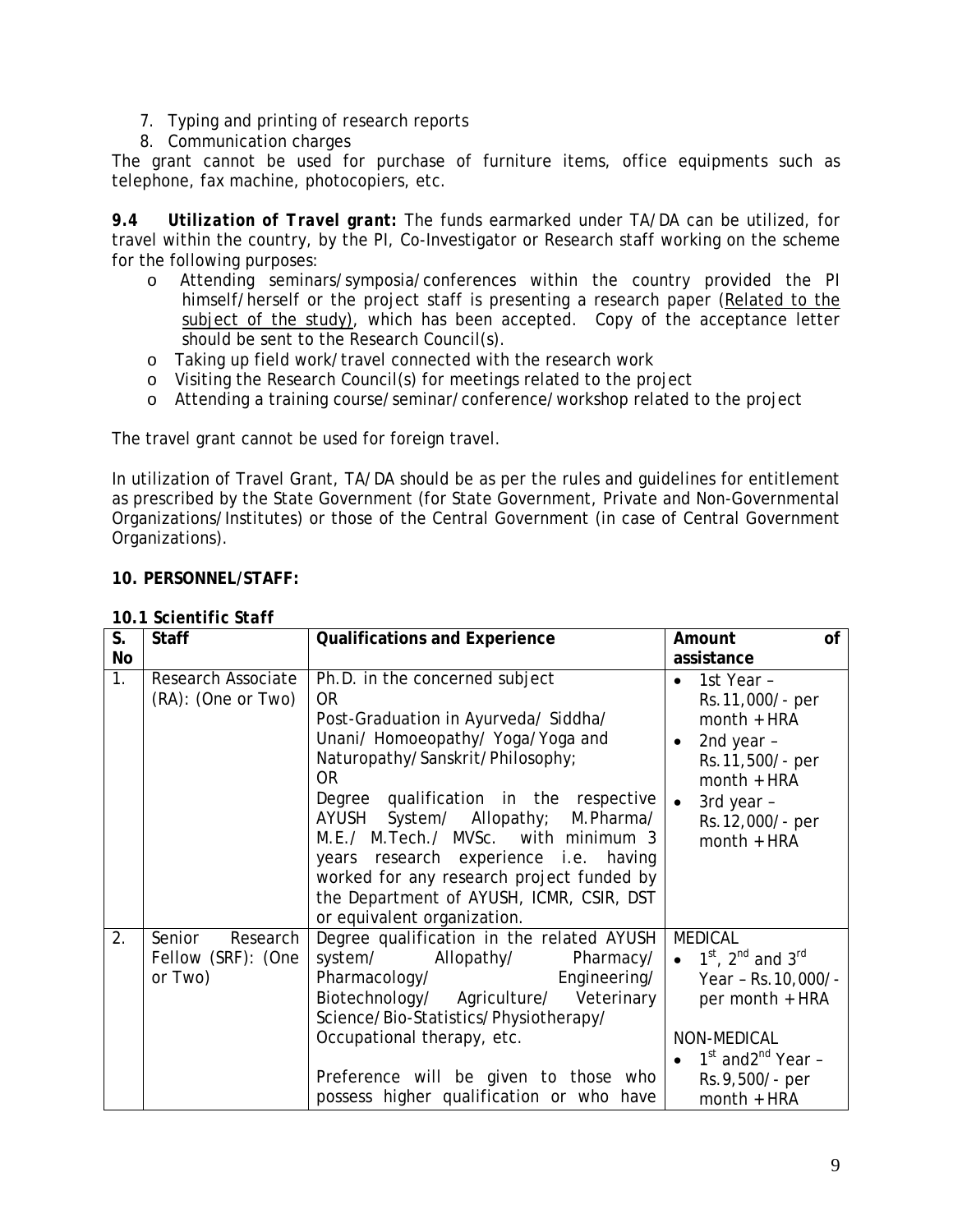|                |                                                     | previous research experience i.e. having<br>worked for any research project funded by<br>the Department of AYUSH, ICMR, CSIR, DST<br>or equivalent organization.                                                                                                                                                                 |                        | 3rd year -<br>Rs. 10,000/- per<br>$month + HRA$                                                                                |
|----------------|-----------------------------------------------------|----------------------------------------------------------------------------------------------------------------------------------------------------------------------------------------------------------------------------------------------------------------------------------------------------------------------------------|------------------------|--------------------------------------------------------------------------------------------------------------------------------|
| 3 <sub>1</sub> | Junior<br>Research<br>Fellow (JRF): (One<br>or Two) | Bachelor Degree in the<br>required<br>$\bullet$<br>discipline<br>• Graduate degree in Yoga/Yoga<br>and<br>Naturopathy/Graduate Degree with one<br>full time regular<br>PG<br>year<br>Diploma/Diploma in Yoga<br>from<br>a<br>recognized University/Institute with one<br>year experience (For yoga therapist/yoga<br>instructor) | $\bullet$<br>$\bullet$ | 1 <sup>st</sup> and 2 <sup>nd</sup> Year -<br>Rs.8,000/- per<br>$month + HRA$<br>3rd year -<br>Rs.9,000/- per<br>$month + HRA$ |

*Note: 1. The qualifications must be recognized by the concerned regulatory Council's /Universities/Faculties/Boards.* 

*2. Number of RA/SRF/JRF should be claimed as per actual need of the project and the decision of the SC is final in this respect.* 

*3.The amount of assistance may be revised by the Department of AYUSH to keep at par with those at ICMR.* 

**10.2** *Supporting Scientific Staff (Consultants):* Engagement of minimum number of supporting staff (Consultants), having expertise in the concerned research study and clearly identified role in the proposed study, may be proposed with fixed monthly remuneration which, if approved, may be paid from the head 'Salary'. In such cases less number of RA/SRF/JRF may be proposed.

**10.3** *Non-Scientific Staff:* The other supporting staff will be considered on the basis of the requirement relevant to the study and would be time bound on consolidated emoluments. Permissible manpower will depend upon the proposal.

**10.4** *Appropriate fee* of Rs.20,000/- to Rs.60,000/- (for the total duration of project) to the Principal Investigator may be provided depending on the nature/duration of the project. Appropriate fee of Rs. 10,000/- to 30,000/- (for the total duration of project) may be provided to the Co-I(s) depending on the nature/duration of the project. In case of 2 Co-Is, this amount would be shared by them. This fee would be released only after successful completion of the project and acceptance of the final report of the study by the PEC/SC.

**10.5** *General terms and conditions of man-power engagement:* 

- The appointment of all categories of staff would be made initially for one year and extended by specific orders for such period as may be necessary, but not exceeding one year at a time.
- Appointment will be of temporary and contractual nature for a maximum period of the duration of the study.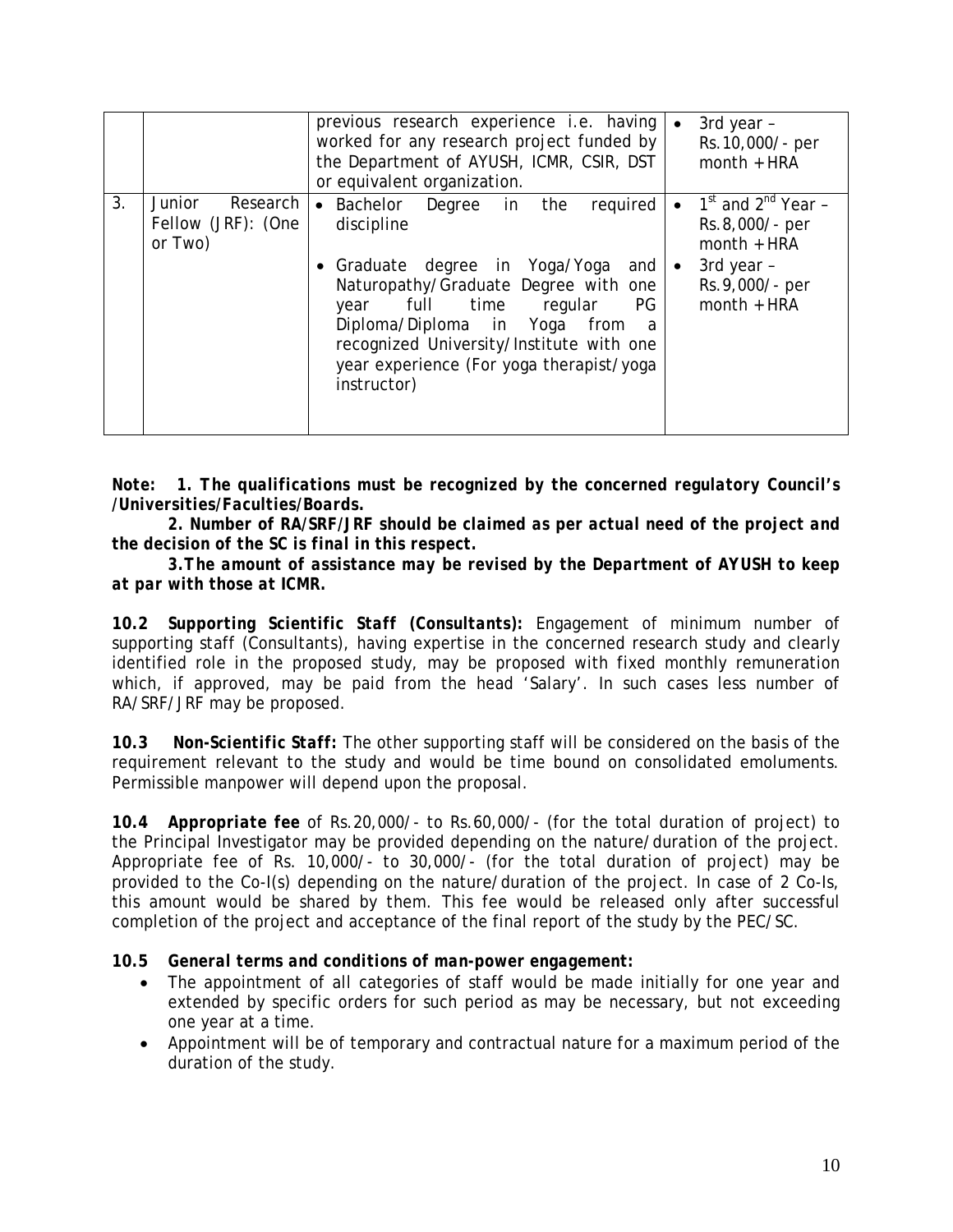- The personnel will have no claim for regular/permanent appointment under the Research Councils / Department of AYUSH or the Grantee Institute on completion of the period of appointment.
- Dearness Allowance (DA) and City Compensatory Allowance (CCA) are not admissible to any category of staff employed under EMR projects.
- HRA will be allowed to all categories of JRFs/SRFs and Research Associates as per the rules of the Institutions where they are working. For this purpose, the fellowship amounts for JRFs/SRFs and Research Associates will be taken as basic pay.
- Leave, salary and other service benefits: RAs, JRFs, SRFs will continue to be eligible for the Casual Leave. However, Maternity Leave will be given to female staff.
- Bonus, L.T.C and Retirement benefits are not admissible to RA/SRF/JRF/non-scientific staff employed for the study.

# **11. RELEASE OF FUNDS:**

The grants will be released in the name of the Head of the Institution as yearly installments. The first installment is released along with the sanction letter, which would include the entire grant for purchase of equipment and books, and recurring grant for first year. The  $2<sup>nd</sup>/3<sup>rd</sup>$  installment(s) would be released subject to the satisfactory progress of the study and timely receipt of the following documents in the prescribed proforma:-

- Annual Progress Report **(as per Annexure 5)**
- Statement of expenditure and Utilization Certificate **(Annexure 6,7,8)** in original, duly signed by the PI, Head of the Institute and the Auditor; and
- Mid-term appraisal by monitoring committee or expert(s) after presentation by the Principal Investigator/Co-I.

10% of the amount of the total cost of the project will be released only after successful completion of the project and acceptance of the research findings and receipt of the UC along with audited statement of accounts.

# **12. INCEPTION AND DURATION OF PROJECT:**

**12.1***. Date of inception of the project:*The sanction letter would specify the date from which the project is to start, which will be a prospective date. If, however, no date is mentioned in the sanction letter, the project would deemed to have become operative on the day the grant is received by the Investigator. This date would have to be communicated by the host Institute to the Concerned Research Council. It should be within one month after the receipt of the draft by the Institute and will in no case be later than 03 months. The date of inception of a project can be changed on the request of the PI provided no expenditure has been incurred from the grant released by the concerned Research Council.

**12.2***. Duration of the project:* Extension beyond the approved duration normally would not be entertained. If interesting/important leads emerge that need to be followed-up, a separate proposal may be submitted. Only in exceptional cases, where a valid justification exists, an extension can be considered to complete the project. Duration of project, however, in any case should not go beyond maximum 4 years.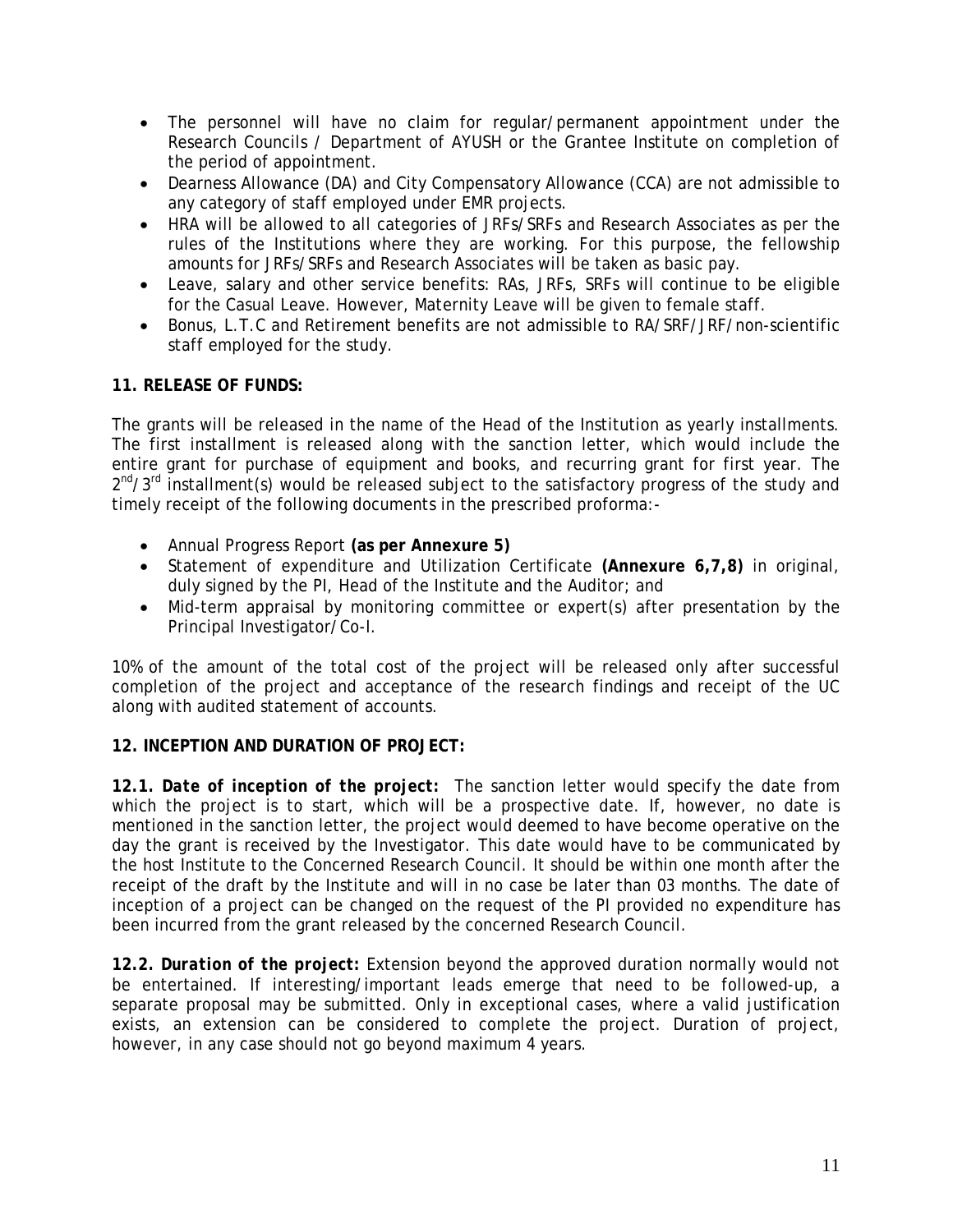# **13. MAINTENANCE OF ACCOUNTS:**

The Grantee institution shall maintain a separate account for the grant received and expenditure incurred. The account will be subject to audit by the authorized auditors. An audit certificate from the auditors to the effect that the account has been audited and the money was actually spent on the objects for which it was sanctioned shall be submitted to the concerned Research Council(s), as the case may be. Any unspent balance must be refunded to the concerned Research Council on termination of the scheme. Further grants will be released on receipt of audited statement of accounts and utilization certificates along with detailed expenditure statement (head wise and item wise) in original, duly signed by the PI, Head of the Institution and the Auditor, within a period of one month after the end of the financial year for which grant was sanctioned.

Voluntary organizations/NGOs will follow other additional instructions given at **Annexure 11**.

# **13.1** *Auditors:*

The Council would normally accept audited reports from statutory auditors. The Council may also accept statement of accounts audited by Chartered Accountants approved by or registered with CAG and/or Ministry of Health and Family Welfare. The necessary registration number should be provided for record.

**13.2** Expenditure should, on no account, exceed the amount sanctioned (head wise) for the research project.

**13.3** No re-appropriation of funds is allowed for over-expenditure in any of the heads or sub-heads. However, in exceptional cases, re-appropriation of funds, from one head/sub head to another may be permitted with the prior approval of the Department of AYUSH, through the concerned Research Council.

**13.4** All expenditure is to be made as per the norms and guidelines of the State Government (for State Government, Private and Non-Governmental Organizations/Institutes) or those of the Central Government (in case of Central Government Organizations).

# **14. FINAL SETTLEMENT OF ACCOUNTS**

The final settlement of the accounts will be done only after the receipt of the following:

- a. Final audited statement of expenditure **(Annexure-10)**.
- b. Final utilization certificate (UC) **(Annexure -7,8)**.
- c. List of equipment procured from the project along with their cost and date of purchase and suggestions for future use.
- d. Final Project Completion Report (See Sr. no. 15.5)

# **15. SUBMISSION OF REPORTS:**

The following reports on the progress of work done under the research scheme will be submitted to the respective Research Councils:

# **15.1***. Progress Report*

 The Progress Report for the first and second year is to be submitted within one month of completion of reporting year in the prescribed format, at **Annexure-5**.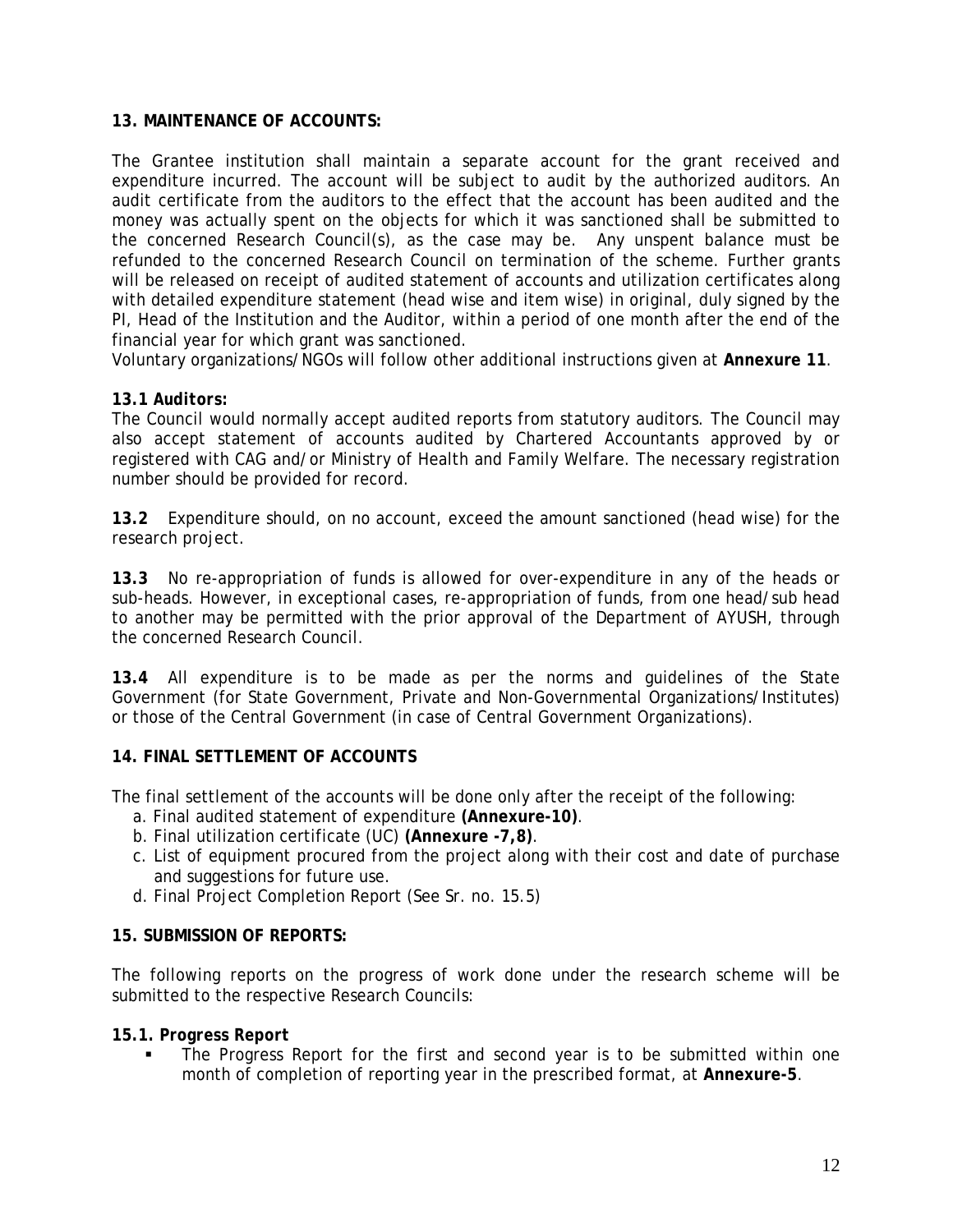- The progress of the project would be evaluated by the Respective Councils through peer review/experts.
- The project will not be renewed for the next financial year unless the respective Councils receives the progress report in time.
- The PI may be asked to present the progress at the meeting of the PEC/SC, if considered necessary.
- The suggestion and views of the PEC/SC and mid-course correction, if any, would be conveyed to the PI, for effective conduct of the project. This would be binding on the PI/grantee institution.

Five hard copies and one soft copy (in CD) of the progress report would be submitted.

# *15.2. Annual utilization certificate*

Each year, a statement of accounts giving the funds received and expenditure incurred by  $31<sup>st</sup>$  March, needs to be submitted, duly signed by the authorized Auditor, the Principal Investigator and the Head of the Institution **(Annexure 6,7,8).**

Unspent balance would be adjusted in the installment for the next year

An audited statement would be essential for release of the second installment of the annual grant from second year onwards.

*15.3* On receipt of the Annual progress Report and Annual Utilization Certificate, the release of  $2^{nd}/3^{rd}$  installment(s) of the grant will be considered.

# *15.4 If a report is not submitted within the prescribed time, the study is liable to be discontinued immediately without giving any notice.*

# *15.5 Final Project Completion Report*

At the completion of the project, the final report should be sent in the prescribed format, **(Annexure-9)**. The report should be submitted within three months from the date of completion of the project. Five hard copies and one soft copy (in CD) of the Final project Completion report would be submitted.10% of the amount of the total cost of the project will be released only after successful completion of the project and acceptance of the publication of the research findings and receipt of the UC along with audited statement of accounts.

# **16. MONITORING:**

The Director of the Research Council would ensure periodic review and monitoring of the projects on going under the EMR Scheme. The experts, selected by the Director of the concerned Research Council, will monitor the technical and financial execution of the project. For the purpose of monitoring the Director of the respective concerned Research Council and/or the experts selected by the Director may:

- Review the progress reports received from time to time by the Council from the PI
- Invite the PI to make a presentation before the experts
- Invite the PI to bring the relevant papers and documents related to the project
- Make an on-site visit, where the PI would ensure their access to all the relevant documents related to the Project

It is mandatory on the part of PI/Institution to provide all information and records to the monitoring person(s), auditors etc.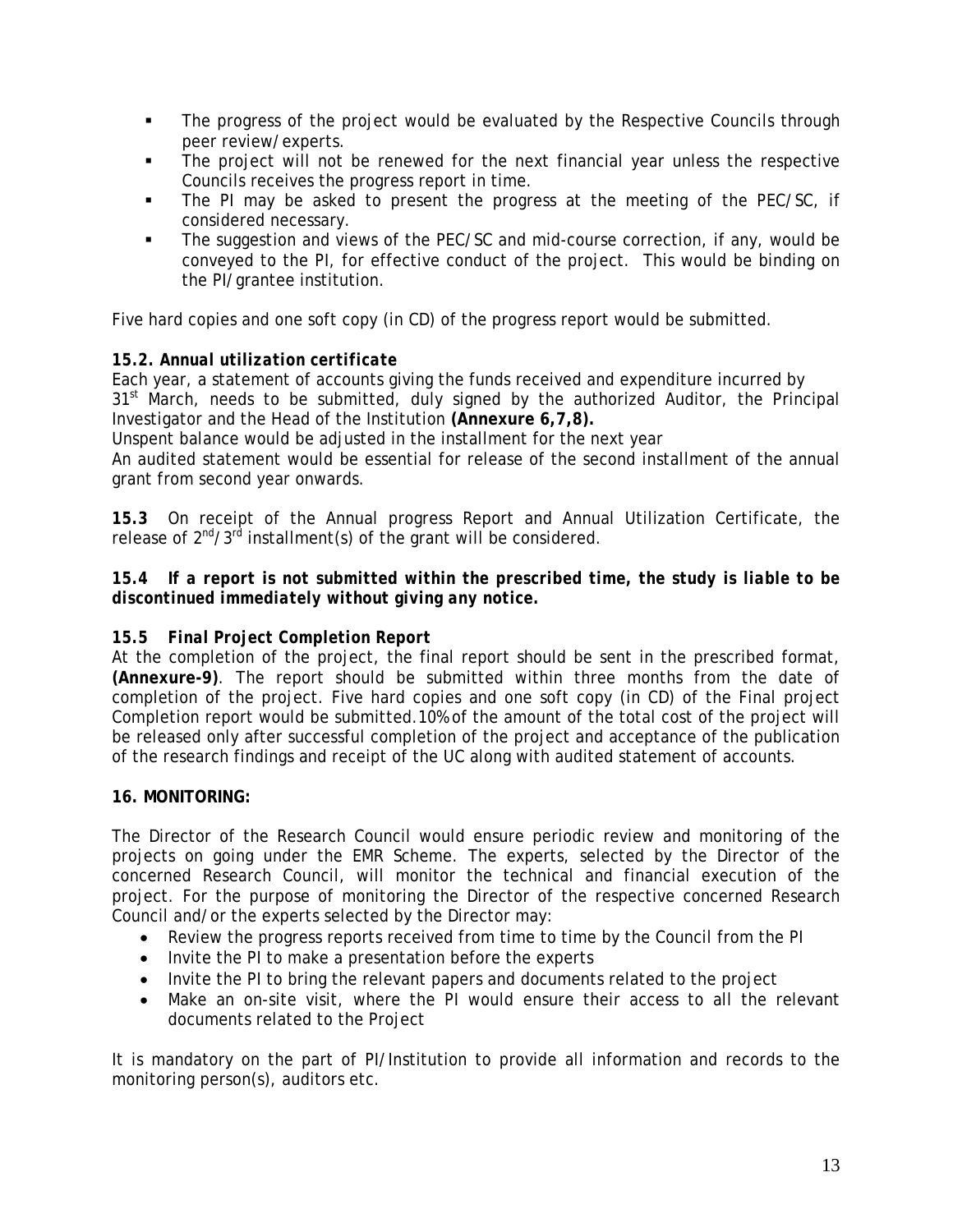The expenditure for monitoring of the project would be provided by the respective Research Councils from their budget.

# **17. OUTCOME OF THE PROJECT:**

The final technical and financial reports of each completed study will be examined by the PEC, who will convey their views to the SC for consideration. PEC will also give their comments on publication of the results of the studies and the patents claimed by the PI/Grantee institutions. The decision of the SC in this respect will be final and binding.

# **18. PRE-MATURE TERMINATION OF PROJECT:**

**18.1**. Prior permission of the Department of AYUSH shall have to be obtained if the Principal Investigator desires to discontinue the projects before the expiry of the approved duration. A final report of the work done is required to be submitted within one month from the date of termination of the projects. Normally pre-mature termination of the Project would not be allowed without the refund of entire funds with interest. However, in exceptional circumstances, the SC may waive off the return of funds or return of interest or both, decided on case to case basis. In such cases, the matter would be referred to the Ministry of Finance for final decision.

**18.2** During the course of the study, the PEC may recommend to the SC for termination of the study, if it is convinced that the study is not being done in accordance with the research proposal approved by the PEC/SC, or in view of any other Technical/Financial/Ethical irregularities. The final decision of such pre-term termination would be that of SC and the decision of the SC would be final and binding to the PI and the grantee Institution. In such case, the Department of AYUSH, through the respective Research Councils would have the authority to revoke the funds given to the Grantee Institution, partially or fully, as recommended by the PEC and approved by the SC.

# **19. INTELLECTUAL PROPERTY RIGHTS AND PATENTS:**

**19.1** The patent will be jointly applied by the Concerned Research Council, and the Principal Investigator. The Concerned Council will make joint efforts to commercialize the product as applicable.

**19.2** The investigator or the staff employed on the research project shall not obtain patents for any invention/discovery made by them without prior approval of the Department of AYUSH (on the basis of the recommendation of the PEC / SC).

**19.3** Department of AYUSH will convey such approvals, through the concerned Research Council, as the case may be, within 3 months after receipt of application (for patent).

# **20. PUBLICATIONS:**

Outcome of the project shall be published in the reputed journal or in the form of book etc. It is mandatory to publish the findings after completing the project. The PI will submit the final consolidated report (as per **Annexure 9**) to the concerned Council, after the completion of the project. A manuscript of the paper would also be sent by the PI for publication in the Research Journals of the respective Councils. Funding by the Department of AYUSH should be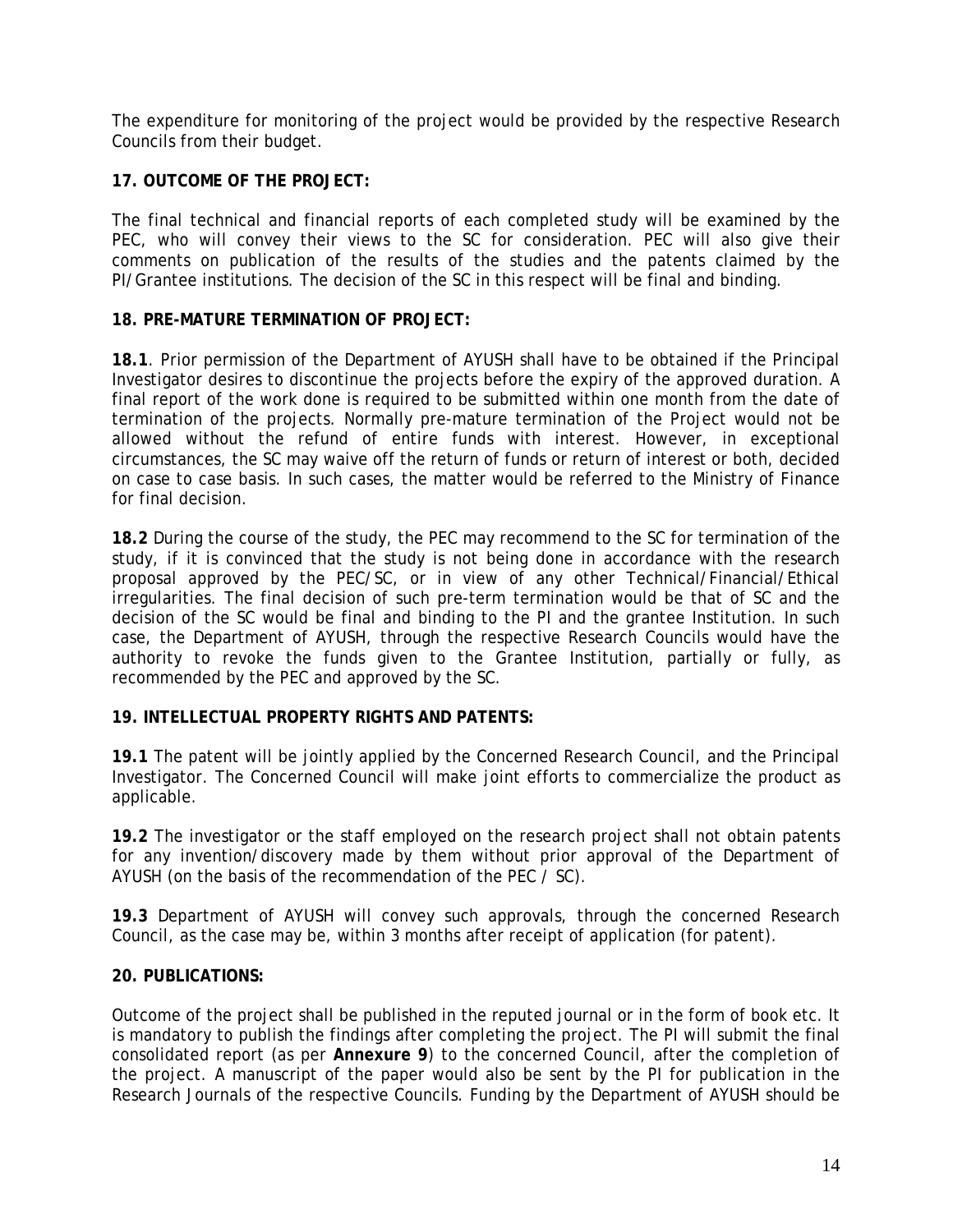acknowledged in the publication. Publications of the study in part or full are not permissible before acceptance of the final report by the Screening Committee on the recommendation of the PEC. Any violation of this will be viewed seriously and may invite penal action.

Expenditure on publication of the research findings in the journals of repute shall be met from the scheme.

# **21. CONFLICT OF INTEREST**

In order to maintain the objectivity in the conduct and reporting of research, it is imperative that the investigators should not have any interests that undermine scientific integrity while recording and reporting their data. Any research or other links of the investigators with industry are discouraged as such a link would compromise or likely to compromise unbiased reporting of research data. In addition, such a financial conflict of interest could lead to loss of public faith on the credibility of data being reported. All investigators, desirous of the EMR Scheme support should declare financial conflict of interest, if any, before submitting the project for support. They should also ensure that during the conduct of the project, they would also observe the same code of conduct. If the Research Council/Department of AYUSH comes to know of any unethical conduct on the part of Investigator(s) including improper/incomplete declaration, the project is liable to be terminated, immediately along with action taken for recovery of funds.

### **22. In the event of Default:**

- 1. In the event, the grantee Institution fails to perform its activities, duties, obligations, acts and deeds as per the scheme and the Annexures appended thereto, the terms of this agreement, instructions, orders issued from time to time, will amount to default and in such circumstances, the Department of AYUSH through Research Councils can recall the entire funds provided and stop further release of installments
- 2. In such case of default, Grantee Institutions shall refund the amount disbursed to them within 15 days of receipt of such intimation from the Department of AYUSH / Research Councils. Interest  $@$  12% shall be charged if the amount is not returned within this stipulated time.
- 3. All the Officers bearers, Principal Investigators, Co-Investigators, President, Chairperson, Secretary, or any other person or person(s) functioning to the grant-inaid Institution shall be generally and severally responsible and liable to refund the amount with the interest and can also be prosecuted both under the Civil and Criminal Law for breach or default as stated above.
- 4. Jurisdiction: All disputes or differences between the Department of AYUSH / Research Council's and the grantee Institution shall be decided by referring to arbitration in which the Secretary, Department of AYUSH shall be the arbitrator, whose decision shall be final and binding.
- 5. PIs/Institutions not complying with provisions of scheme will be debarred from further grants.

The Courts at Delhi shall have the only and exclusive jurisdiction for all matters connected to such disputes / differences.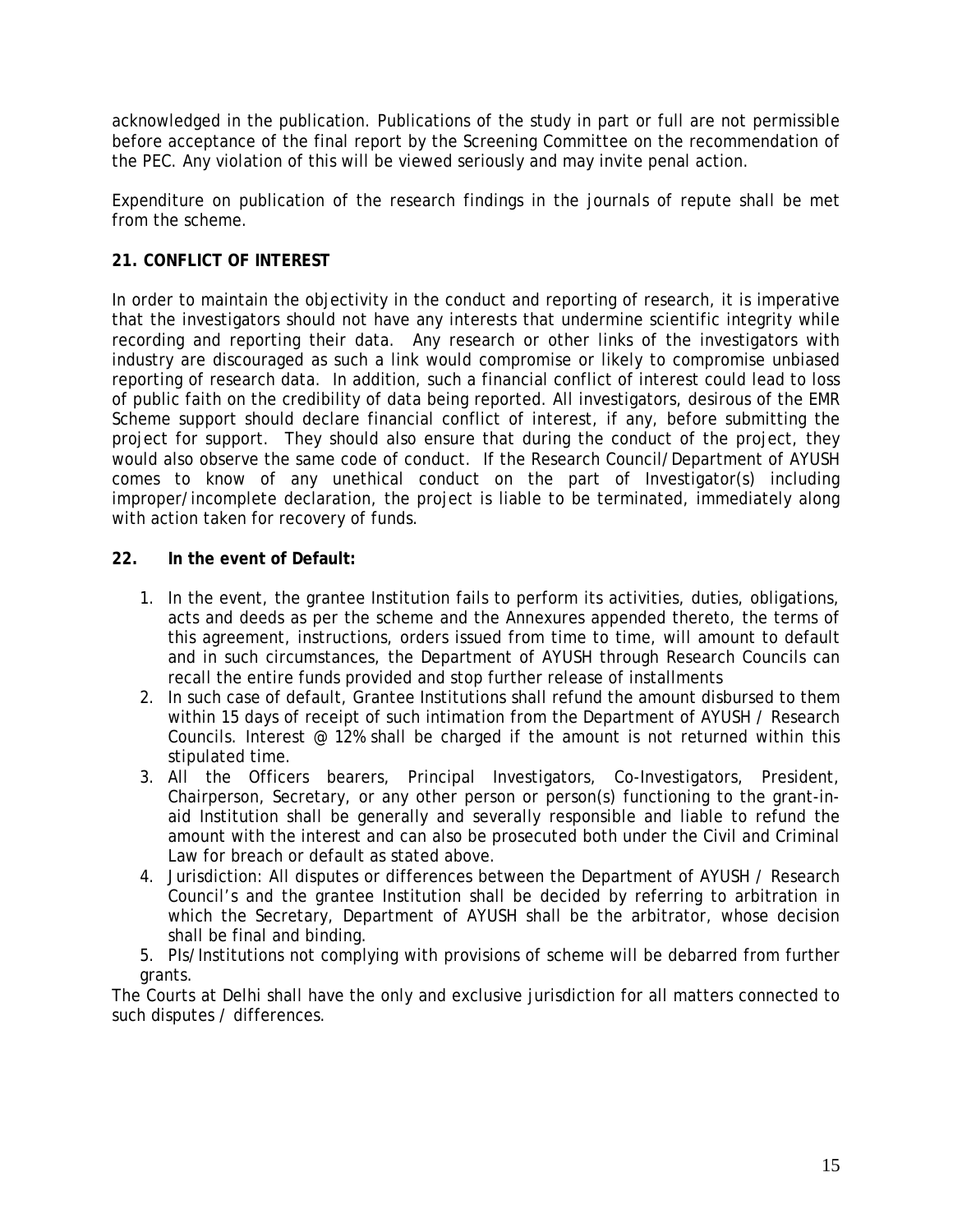# **ANNEXURE – I**

# **Priority Areas**

# **HOMOEOPATHY**

### **FIRST PRIORITY**

- ¾ **Clinical trials on** 
	- **Depressive neurosis**
	- **Tuberculosis**
	- **Multi Drug Resistant Tuberculosis**
	- Chronic Obstructive Pulmonary Disease including Chronic Bronchitis and Emphysema
	- **•** Psoriasis
	- **Poly-cystic Ovarian disease**
	- **Menopause**
	- **HIV** infection
	- **Malignant and pre-malignant conditions**
	- **-** Diabetes mellitus
	- **-** Hypothyroidism
	- **-** Hyperthyroidism
	- **Systemic Hypertension**
	- **Allergic disorders**
	- **Viral infections**
	- **Reproductive and Child Health**
- ¾ **Research on fundamental principles of Homoeopathy** 
	- **•** Potentization
	- **Miasms**
	- **Hering's law of cure**
	- **Kent's observations**
	- Homoeopathic aggravation, etc.
- ¾ **Basic Research in Homoeopathy** including shelf life studies of Homoeopathic medicines and studies on mechanism of action of ultra-molecular dilutions of Homoeopathic medicines, identification of mode and pathway of action of Homoeopathic medicines.
- ¾ **In vitro studies and laboratory studies** on action of Homoeopathic medicines

### **SECOND PRIORITY**

- ¾ **Toxicological studies, standardization studies** and study of pharmacology kinetics with respect to raw drugs and potentized drugs
- ¾ **Clinical trials on** 
	- **Alzheimer's disease**
	- Rheumatoid arthritis
	- **Cervical and Lumbar Spondylosis**
	- **RTI** and PID
	- **Filariasis**
	- Kala azar
	- **Parkinson's Disease**
	- **Gastro-esophageal reflux (GERD)**
	- **Induced Bowel Syndrome**
	- Hepatitis B and C
	- **Chronic Renal Disorders**
	- **Cro-Dental Diseases**
	- Alcohol and Drug Abuse and De-addiction studies and as protective therapy
	- **Iatrogenic diseases**
- ¾ Research on Homoeopathy as **adjuvant therapy or second line therapy**
- ¾ **Agro-Homoeopathic** studies
- ¾ **Veterinary Homoeopathic** studies
- $\triangleright$  Preventive and health promotive aspects of homoeopathic therapy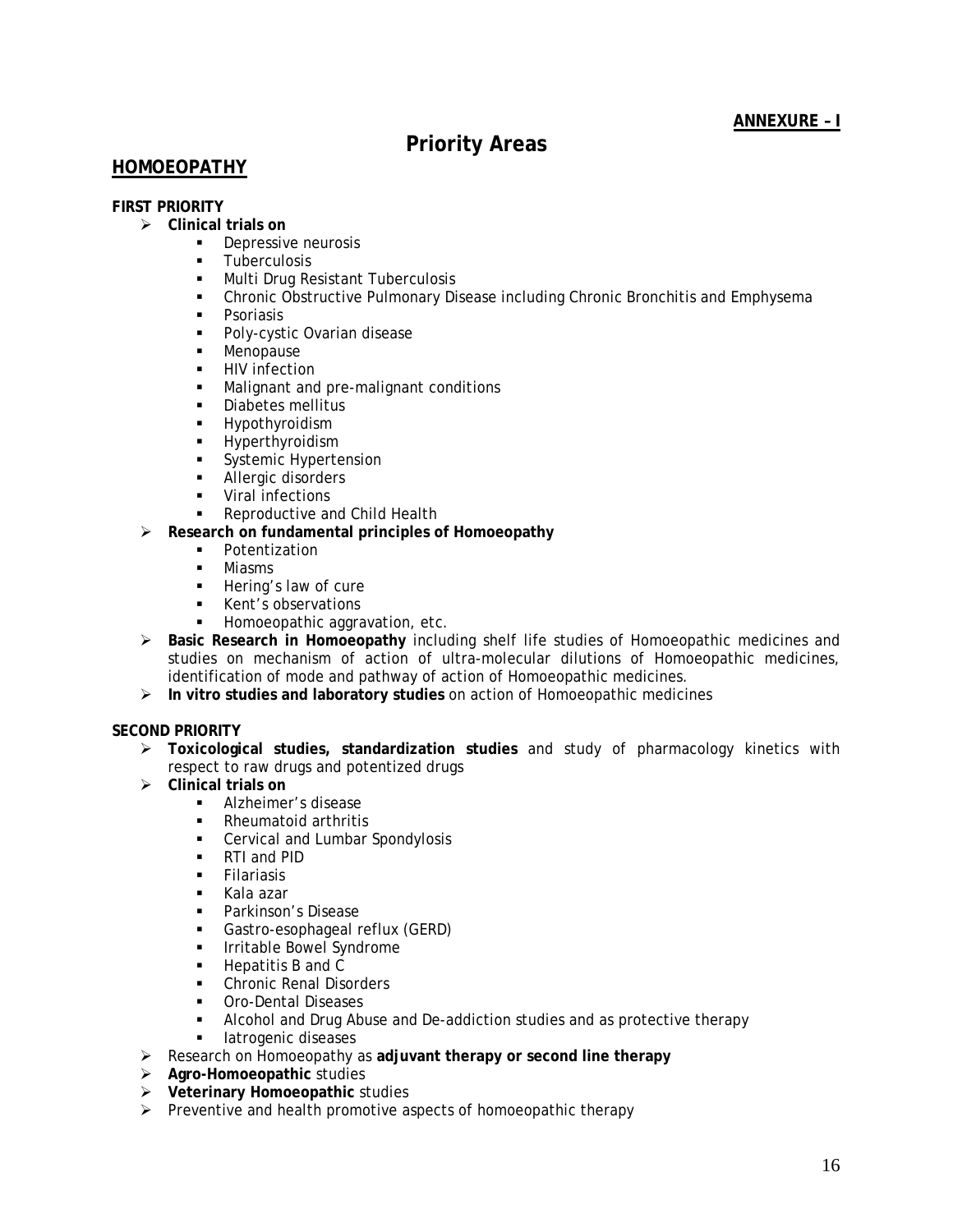### **OTHER AREAS**

- $\triangleright$  Clinical trials not stated in 1<sup>st</sup> and 2<sup>nd</sup> priority and clinical trials on drug combinations
- $\triangleright$  Proving of new drugs, not found in Homoeopathic literature
- ¾ Studies related to revival of Classical literature–Survey, collection, transcription/translation, editing and publication of classical literature and text books
- ¾ Medico-historical investigations of Homoeopathy
- ¾ Socio-Demographic/Sample survey of contemporary practices and requirements of Homoeopathy
- $\triangleright$  Use of advance technology for drug development and use of technology to establish safety, standardization and efficacy parameters of Homoeopathic drugs.

### **AYURVEDA and SIDDHA**

Standardization of Ayurveda and Siddha Drugs, safety/toxicity studies, pharmacological studies, clinical trials, etc. under following priority areas/diseases:

### **Clinical Research**

**First priority** 

- $\triangleright$  Life style related disorders
- $\triangleright$  Metabolic disorders
- $\triangleright$  Peptic ulcer
- $\triangleright$  Psoriasis
- $\triangleright$  Malnutrition
- $\triangleright$  Reproductive Child Health (RCH) including infertility and contraceptives
- $\triangleright$  Benign prostate enlargement
- ¾ Preventive cardiology-hypertension, obesity
- $\triangleright$  Urolithiasis
- ¾ General Health Promotion Rasayana/Medhya Rasayana
- $\triangleright$  Mental Health/memory relating disorders
- $\triangleright$  Sports Medicine
- $\triangleright$  Liver Disorders (Hepatitis B)
- $\triangleright$  Primary health care relating issues
- ¾ Malaria
- $\triangleright$  Filaria
- $\triangleright$  Rheumatoid arthritis
- ¾ Menstrual disorder
- $\triangleright$  Reproductive tract infection
- ¾ Cancer
- $\triangleright$  Bronchial asthma, Upper respiratory tract infection
- $\triangleright$  Neurological disorders

#### **Second priority:**

- ¾ Musculoskeletal disorders
- $\triangleright$  Fever
- $\triangleright$  Diarrhoea (including dysentery)
- $\triangleright$  Indigestion and anorexia
- $\triangleright$  Skin Diseases
- $\triangleright$  Eye and ENT Diseases
- $\triangleright$  Secondary/tertiary health care relating issues

### **Research on fundamental principles of AYUSH:**

- ¾ Pancha Mahabhutas Tridosa
- ¾ Prakriti, Agni, Srotas, Saptadhatu, Ojas, Ama etc.
- ¾ Studies related to Pharmaco-dynamics kinetics e.g. Rasa, Guna, Virya, Vipaka and Prabhava
- $\triangleright$  Surgical and para-surgical procedures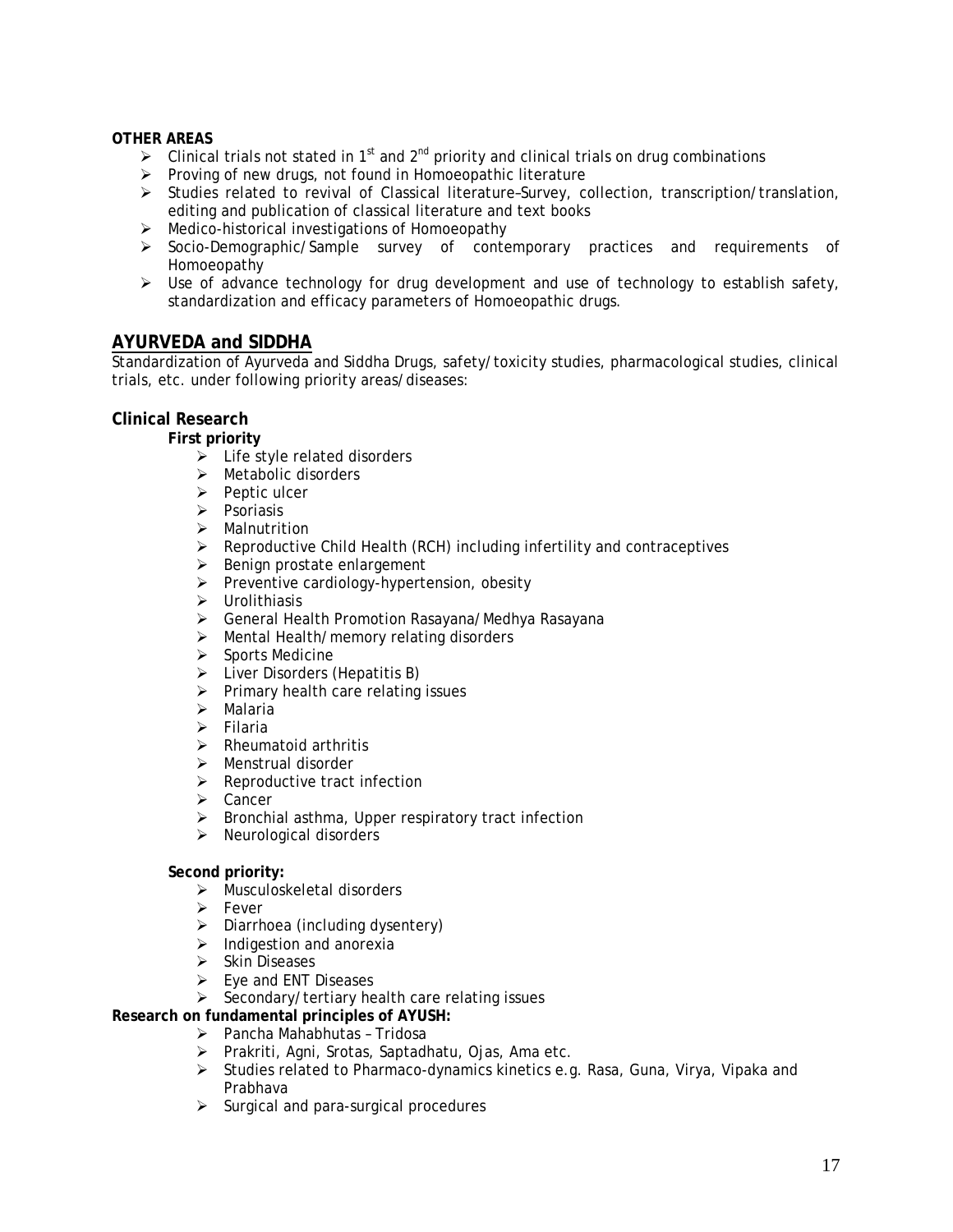- $\triangleright$  Similar areas of Siddha
- ¾ Molecular Pharmacology
- $\triangleright$  Genetics

**Identification and evaluation of promising and widely accepted practices and skills of traditional healers in rural and tribal areas** 

**Research on the preventive and promotive aspects AYUSH practices and therapies** 

**Revival of ancient literature–Survey, collection, transcription / translation, editing and publication of classical literature and text books, Medico-historical investigations of AYUSH** 

### **Sample survey of contemporary requirements of AYUSH**

**Issues relating to the use of Modern Technology to develop the Drugs of AYUSH and Efficacy, Safety, Standards etc.** 

# **YOGA AND NATUROPATHY**

**First priority** 

- Diabetic mellitus with its complications
- Metabolic disorders: obesity/Hypo/Hyperthyroidism
- Malnutrition
- Cardiac disorders: Hypertension/CAD
- Respiratory Disorders: Sinusitis, Bronchial Asthma, Bronchitis, etc
- Musculo-skeletal disorders, Spondylitis, Backache
- Menstrual Disorders
- GIT Disorders: Constipation, Piles, Peptic Ulcer, Indigestion, Anorexia, Hyperacidity
- Ophthalmic Disorders
- Psychiatry and Neurological Disorders: Anxiety Neurosis, Mental Disorders, Depression, Schizophrenia, Epilepsy, etc.

#### **Second Priority**

- Skin diseases
- Cancer
- HIV/AIDS
- Geriatric problems
- $\triangleright$  Research on Preventive and promotive aspects of Yoga and Naturopathy practices and therapies
- $\triangleright$  Revival of ancient literature-survey, collection, transcription/translation, editing and publication of classical literature and text books on Yoga and Naturopathy

### **UNANI MEDICINE**

**Clinical Research** 

**Priority -I**

- ♦ Life style disorders Diabetes, obesity, hypertension, hyperlipidemia
- ♦ Metabolic disorders
- ♦ Acid Peptic diseases
- ♦ Cardio vascular diseases Stable Angina, Arteriosclerosis, Mycardial Infarction
- ♦ Skin Diseases- Vitiligo, Eczema, Psoriasis
- ♦ Pharmacology and safety evaluation of Unani drugs
- ♦ Clinical and therapeutic studies of Unani drugs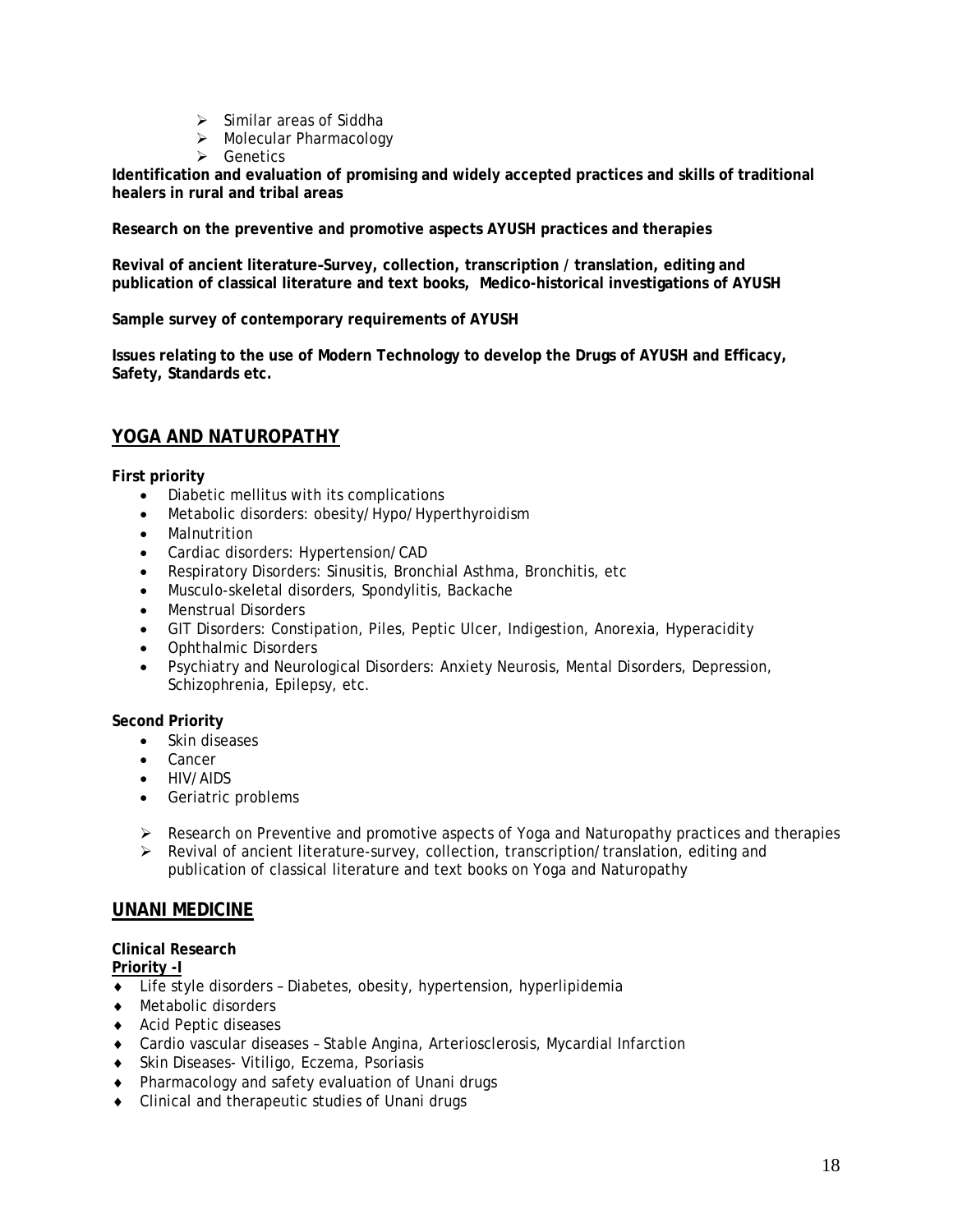- ♦ Communicable diseases Malaria, Filariasis, Kala Azar
- ♦ Adjuvant therapy to improve QoL in terminal HIV/AIDS and Cancer patients
- ♦ New emerging viral diseases Birdflu, Dengue, Chikunguniya, SARS
- ♦ Reproductive Child Health and Family Welfare Anaemia
- ♦ Benign and malignant tumours BPH, Cancers of different tissues
- ♦ Musculoskeletal disorders- Osteoarthritis, Rheumatoid arthritis, Osteoporosis
- ♦ Diseases of Urinary system Renal and Vesical calculus, diabetic nephropathy, chronic UTI, chronic nephritus
- ♦ Respiratory diseases bronchial asthma, TPA, allergic bronchitis, Sinusitis
- ♦ Hepatobilliary diseases Infective hepatitis, Chronic hepatitis, Cholecystolithiasis
- ♦ Infantile diarrhoea/chronic diarrhoea
- ♦ Geriatric care and geriatric diseases
- ♦ Clinical validation of cosmeto -therapeutics
- ♦ Oral health
- ♦ Sport Medicines
- ♦ Emergency Medicines

#### **Priority –II**

- ♦ Eye Diseases- conjunctivitis, cataract, trachoma, refractive errors
- Ear diseases- Otitis Media, Otorrhoea
- ♦ Amoebic dysentery
- Nutritional disorders Kwarshiorkor, Marasmas, Beriberi, Rickets
- ♦ Common cold
- Menstrual disorders ♦

Fundamentals Principles of Unani Medicine

- Scientific validation of concept of temperament
- ♦ Scientific validation of theory of humours
- ♦ Scientific validation of Pulse examination
- ♦ Scientific validation of Munzij Mushil Therapy
- Scientific validation of traditional concept of incompatibility of diet
	- ¾ Research on Pr evention of diseases and promotion of health
	- ¾ Regimental Therapies Cupping, Venesection, leaching etc.
	- $\triangleright$  Dietotherapy
	- $\triangleright$  Acquisition and preservation of rare books and manuscripts and editing and translation of manuscripts and rare books
	- $\triangleright$  Compilation and publication on different systemic diseases.
	- $\triangleright$  Standardization and Development of SOPs of Unani drugs
	- $\triangleright$  Determination of heavy metals and their toxicity
	- $\triangleright$  Shelf life studies of single/compound Unani drugs
	- $\triangleright$  Photo effect and preservative studies
	- $\triangleright$  Documentation, publication and validation of folklore
	- $\triangleright$  Experimental/Field scale cultivation of rare medicinal plants.
	- $\triangleright$  Development of agro techniques for medicinal plants among farmers
	- $\triangleright$  Development of health based films
	- ¾ Development of audio-video cassettes/CDs/DVDs/literatures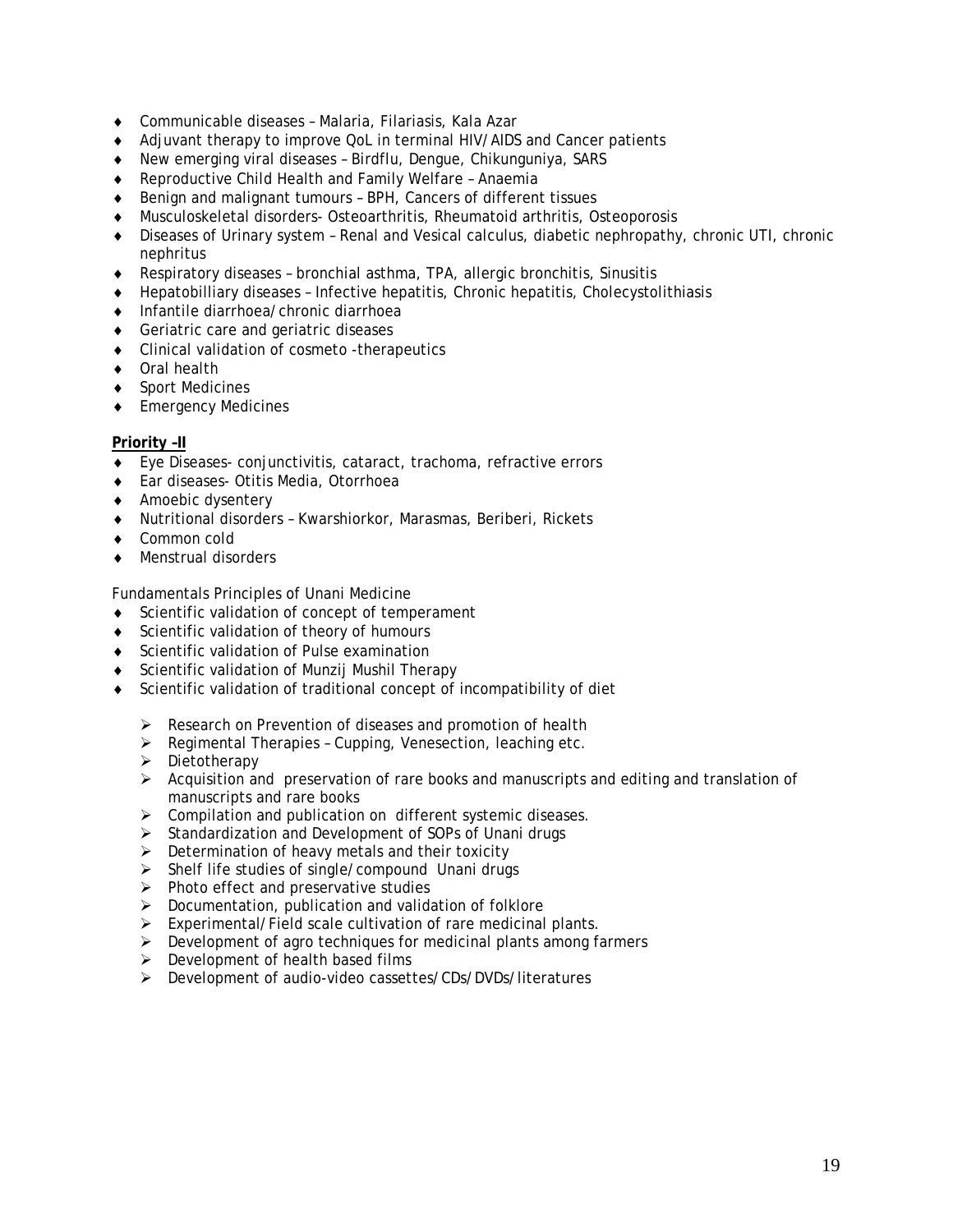# **FORMAT FOR APPLICATION OF PROJECT UNDER EMR SCHEME**

### **GOVERNMENT OF INDIA MINISTRY OF HEALTH and FAMILY WELFARE (DEPARTMENT OF AYURVEDA, YOGA and NATUROPATHY, UNANI, SIDDHA AND HOMOEOPATHY [AYUSH])**

### APPLICATION FOR GRANT-IN-AID OF EXTRA MURAL RESEARCH PROJECTS IN AYUSH **(Please furnish 10 hard copies and one soft copy in CD)**

| <b>Section A</b><br><b>GENERAL</b> |
|------------------------------------|
|                                    |

1. Title of the Research Project:

2. Institution responsible for the research project Name: Postal address: Telephone: Telegraphic address: Fax: E-mail:

3.In case of Individuals applying for the Research project: *(Name of the collaborating institute may be cited in S. No. 2 above)* 

Name of the individual: Postal address: Telephone: Telegraphic address: Fax: E-mail:

- 4. Name and Designation of
	- i) Principal investigator:
	- ii) Co-Investigator(s):
	- iii) Consultant (s):

5. Duration of Research Project:

- i) Period required for pre-trial preparations:
- ii) Period which may be needed for collecting the data: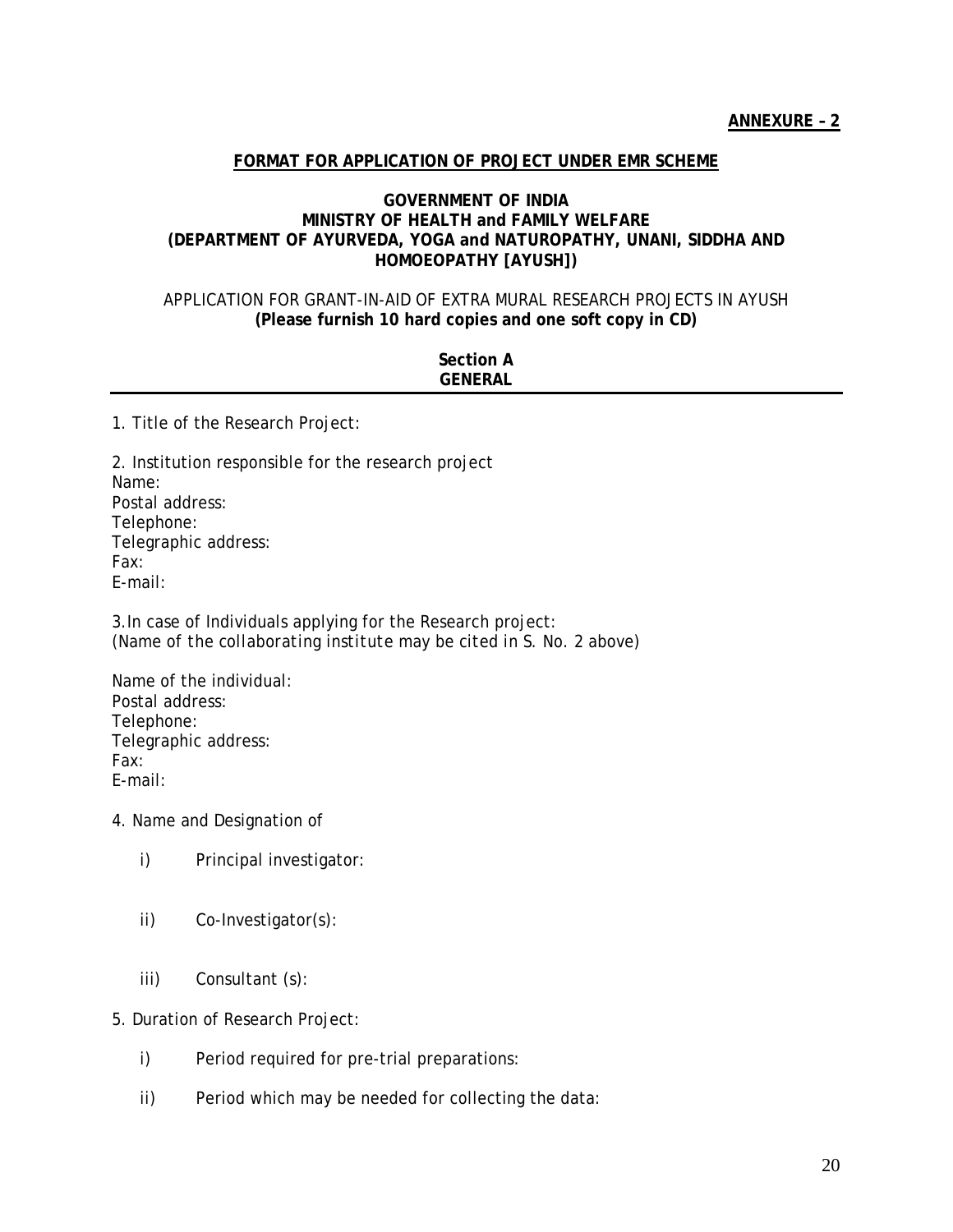iii) Period that may be required for analysing the data:

|  | 6. Amount of Grant-in-aid asked for (details are to be furnished in Section B): |
|--|---------------------------------------------------------------------------------|
|--|---------------------------------------------------------------------------------|

|                                 | Total | 1st year | 2nd  | 3rd year | Balance10%   |
|---------------------------------|-------|----------|------|----------|--------------|
| Salary                          |       |          | year |          | Of the total |
|                                 |       |          |      |          |              |
| Equipment                       |       |          |      |          |              |
| <b>Books</b>                    |       |          |      |          |              |
| Other Non-Recurring Expenditure |       |          |      |          |              |
| Recurring Expenditure           |       |          |      |          |              |
| TA/DA                           |       |          |      |          |              |
| Institutional Support           |       |          |      |          |              |
| Appropriate fee of PI and Col   |       |          |      |          |              |
| Miscellaneous expenses          |       |          |      |          |              |
| Total                           |       |          |      |          |              |

7. Details of research project(s) taken up by the Organization/Institute (completed and ongoing)

| Under EMR Scheme<br>7.1 |  |
|-------------------------|--|
|-------------------------|--|

| S.No. | Name    | Date of   | Date of completion | Total | Grant     | Names and    | Status  | Status |
|-------|---------|-----------|--------------------|-------|-----------|--------------|---------|--------|
|       | of the  | inception | of the             | Cost  | received  | Designation  | of the  | of the |
|       | Project | οf        | project/expected   |       | (till the | of the PI    | Project | U.C.   |
|       |         | project   | date of completion |       | date of   | and the Co-I |         |        |
|       |         |           | of the project     |       | applying) |              |         |        |
|       |         |           |                    |       |           |              |         |        |
|       |         |           |                    |       |           |              |         |        |

7.2 Under other schemes of the Government / other Institutions/Organizations

| Name of the Project   | Date of   | Date of          | Total       | Grant     | Names and   | Status  | Status |
|-----------------------|-----------|------------------|-------------|-----------|-------------|---------|--------|
| And the granting      | inception | completion of    | Cost        | received  | Designation | of the  | of the |
| Ministry/Organization | of        | the              |             | (till the | of the PI   | Project | U.C.   |
|                       | project   | project/expected |             | date of   | and the     |         |        |
|                       |           | date of          |             | applying) | $Co-I$      |         |        |
|                       |           | completion of    |             |           |             |         |        |
|                       |           |                  |             |           |             |         |        |
|                       |           |                  |             |           |             |         |        |
|                       |           |                  |             |           |             |         |        |
|                       |           |                  | the project |           |             |         |        |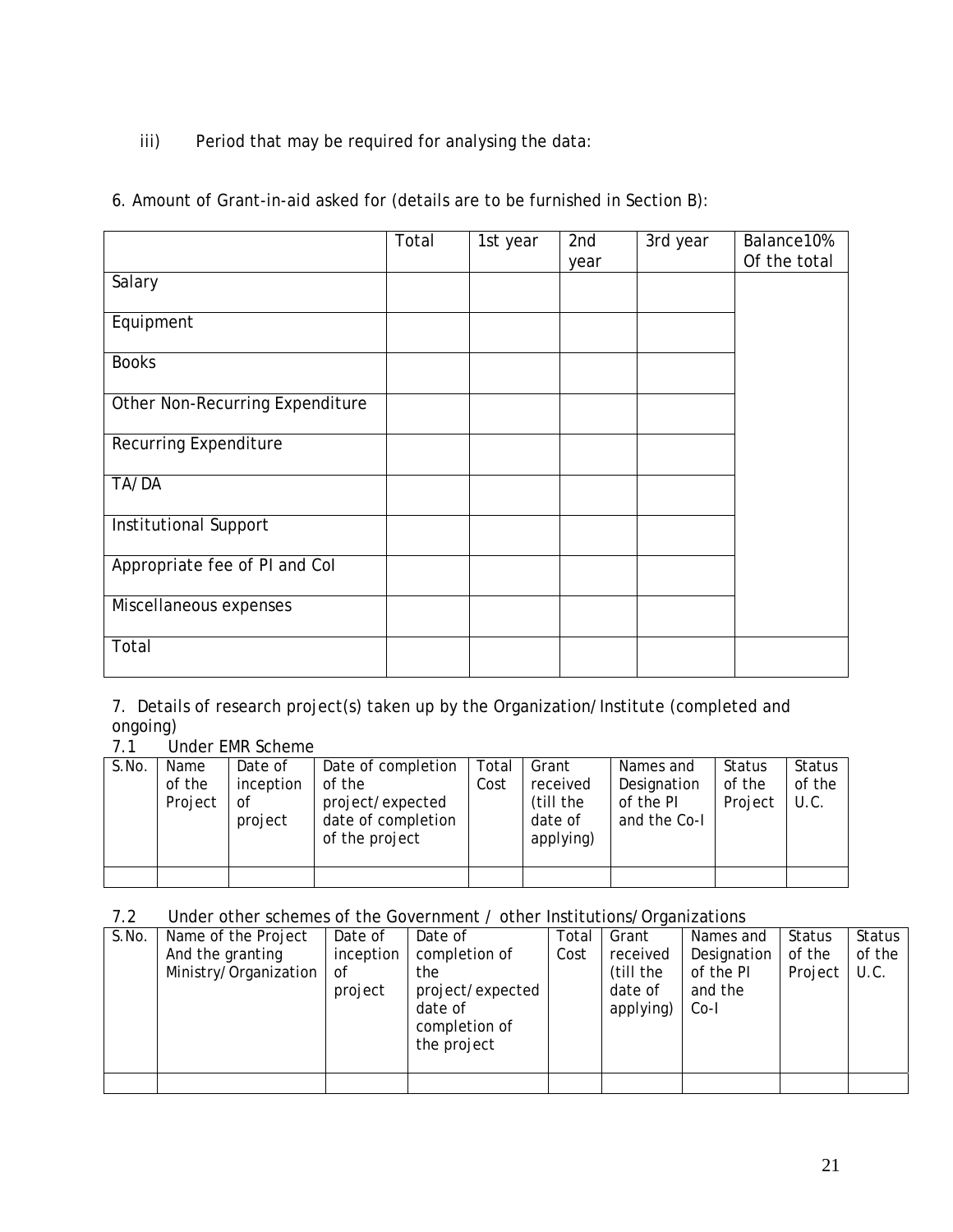# **8. DECLARATION AND ATTESTATION**

**Certified that:** 

- i) I/We have read the provisions, terms and conditions, mentioned in the Extra-mural Scheme along with its Annexure, Guidelines formulated by the Department of AYUSH (Ministry of Health and Family Welfare) and I/we shall abide by all the provisions contained therein.
- ii) Necessary Institutional facilities will be provided if the research project is approved for financial assistance.
- iii) All records and reports related to the Project shall be shown and furnished to the authorized representatives of the concerned Research Council/Dept. of AYUSH
- iv) Project shall be open for evaluation of the physical progress and utilization of funds at the discretion of the concerned Research Council/Dept. of AYUSH.
- v) I/We agree to submit within one month from the date of termination of the project the final report and a list of articles, both expendable and nonexpendable, left on the closure of the project.
- vi) I/We agree to submit audited statement of accounts duly audited by the auditors of the Institute.
- vii) All information furnished is true, I/We shall be responsible for the authenticity of the information and documents furnished in the application, proposal, and all reports, and documents sent in relation to the study project, thereafter.
- viii) The Department of AYUSH, through the concerned Research Council, shall have the right to recover the grant or take legal action against the Individual/Organization, for any default or deviation from the provisions/terms and conditions of the EMR Scheme.
- ix) It is certified that the equipment (needed for the project and provisioned for in the budget) is/are not available in the Institute/Organization or these are available but cannot be spared for the project. (Note: If any equipment already exists with the Institute/Organization, the Investigator should justify purchase of another equipment.)
- x) I/we undertake that:
	- a) In the event, the grantee Institution fails to perform its activities, duties, obligations, acts and deeds as per the scheme and the Annexures appended thereto, the terms of this agreement, instructions, orders issued from time to time, will amount to default and in such circumstances, the Department of AYUSH through Research Council's can recall the entire funds provided and stop further release of installments
	- b) In such case of default, Grantee Institutions shall refund the amount disbursed to them within 15 days of receipt of such intimation from the Department of AYUSH / Research Councils. Interest  $\varnothing$  12% shall be charged if the amount is not returned within this stipulated time.
	- c) All the Officers bearers, Principal Investigators, Co-Investigators, President, Chairperson, Secretary, or any other person or person(s) functioning to the grant-in-aid Institution shall be generally and severally responsible and liable to refund the amount with the interest and can also be prosecuted both under the Civil and Criminal Law for breach or default as stated above.
	- d) Jurisdiction: All disputes or differences between the Department of AYUSH / Research Councils and the grantee Institution shall be decided by referring to arbitration in which Secretary, AYUSH shall be the arbitrator, whose decision shall be final and binding.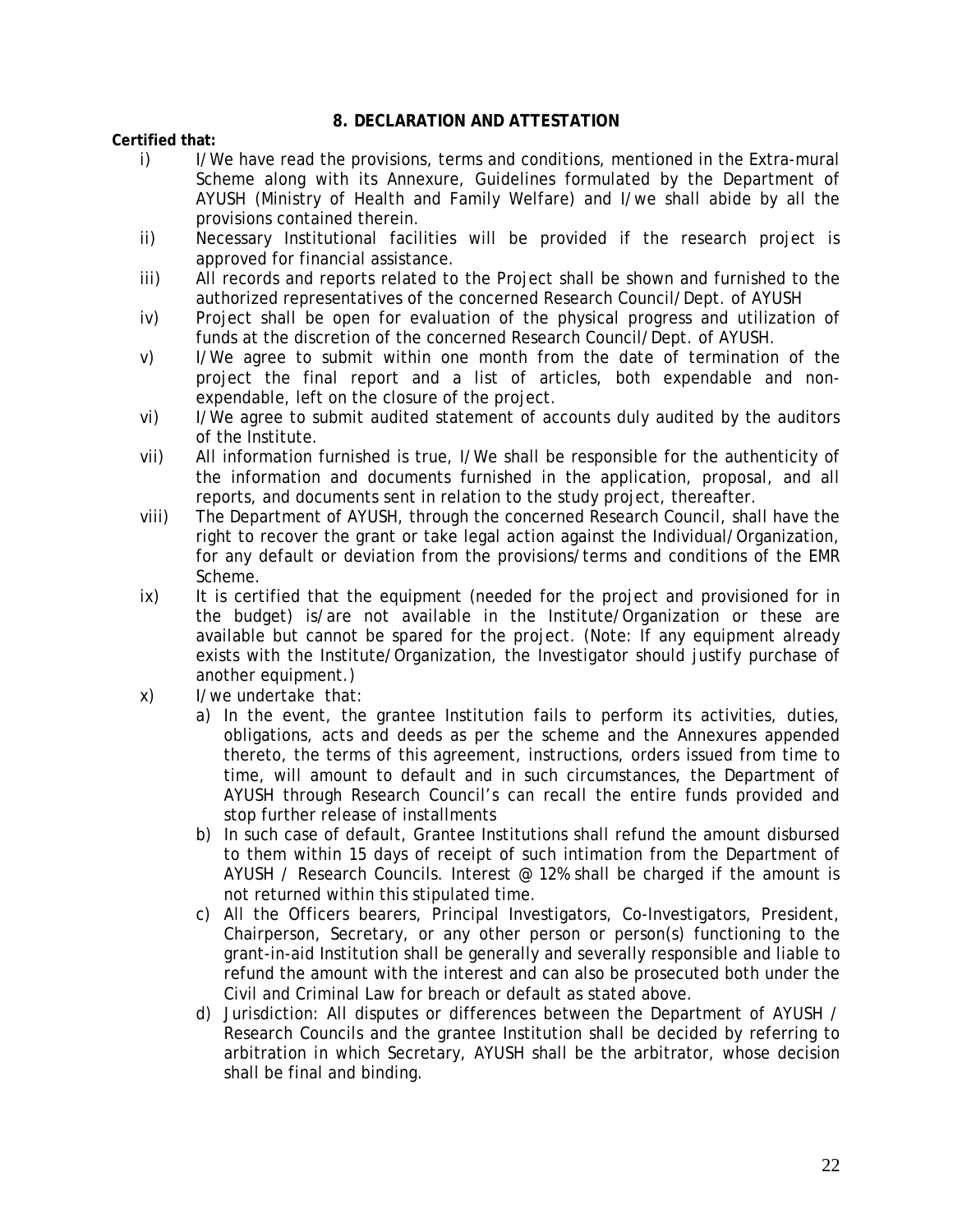The Courts at Delhi shall have the only and exclusive jurisdiction for all matters connected to such disputes / differences.

**Name and Signature of the:** 

**a) Principal Investigator \_\_\_\_\_\_\_\_\_\_\_\_\_\_\_\_\_ \_\_\_\_\_\_\_\_\_\_\_\_\_\_\_\_\_\_** 

**b**) Co-Investigator(s)

**Signature** 

Name Signature

**\_\_\_\_\_\_\_\_\_\_\_\_\_\_\_\_\_ \_\_\_\_\_\_\_\_\_\_\_\_\_\_\_\_\_\_**  Name Signature

**c) Head of the Department \_\_\_\_\_\_\_\_\_\_\_\_\_\_\_\_\_ \_\_\_\_\_\_\_\_\_\_\_\_\_\_\_\_\_\_** 

**Signature** 

**Signature of the Head of the Institution Name in full: Seal:** 

**Place: Date:** 

LIST OF DOCUMENTS ENCLOSED (SEE SECTION 6.7.4): 1. \_\_\_\_\_\_\_\_\_\_\_\_\_\_\_\_\_\_\_\_\_\_\_\_\_\_\_\_\_\_\_\_\_\_\_\_\_\_\_\_\_\_\_\_\_\_\_\_\_\_\_\_\_\_\_\_\_\_\_\_ 2. \_\_\_\_\_\_\_\_\_\_\_\_\_\_\_\_\_\_\_\_\_\_\_\_\_\_\_\_\_\_\_\_\_\_\_\_\_\_\_\_\_\_\_\_\_\_\_\_\_\_\_\_\_\_\_\_\_\_\_\_ 3. \_\_\_\_\_\_\_\_\_\_\_\_\_\_\_\_\_\_\_\_\_\_\_\_\_\_\_\_\_\_\_\_\_\_\_\_\_\_\_\_\_\_\_\_\_\_\_\_\_\_\_\_\_\_\_\_\_\_\_\_ 4. \_\_\_\_\_\_\_\_\_\_\_\_\_\_\_\_\_\_\_\_\_\_\_\_\_\_\_\_\_\_\_\_\_\_\_\_\_\_\_\_\_\_\_\_\_\_\_\_\_\_\_\_\_\_\_\_\_\_\_\_ 5. \_\_\_\_\_\_\_\_\_\_\_\_\_\_\_\_\_\_\_\_\_\_\_\_\_\_\_\_\_\_\_\_\_\_\_\_\_\_\_\_\_\_\_\_\_\_\_\_\_\_\_\_\_\_\_\_\_\_\_\_ 6. \_\_\_\_\_\_\_\_\_\_\_\_\_\_\_\_\_\_\_\_\_\_\_\_\_\_\_\_\_\_\_\_\_\_\_\_\_\_\_\_\_\_\_\_\_\_\_\_\_\_\_\_\_\_\_\_\_\_\_\_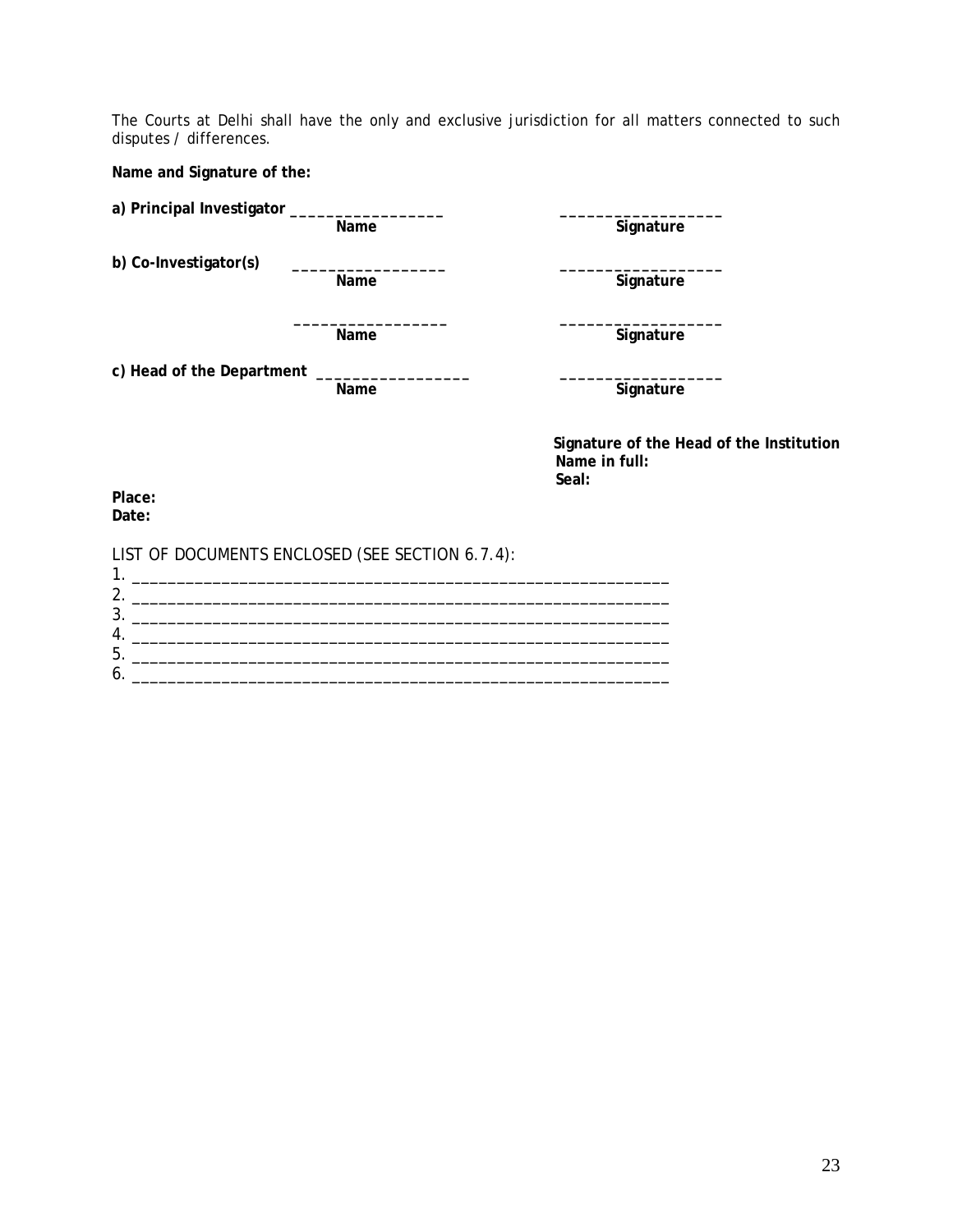# **Section –B FORMAT FOR BIO-DATA OF THE INVESTIGATORS (PI, Co-I(s), Consultants)**

| 1. Name (Dr./Mr./Ms.):                                                                   |                                                   |                          |      |  |  |
|------------------------------------------------------------------------------------------|---------------------------------------------------|--------------------------|------|--|--|
| 2. Designation:                                                                          | First name(s)                                     | Surname                  |      |  |  |
| 3. Complete Postal Addresses and PIN:<br>Telephone Number(s), Fax, E-mail                |                                                   |                          |      |  |  |
| 4. Date of birth:                                                                        |                                                   |                          |      |  |  |
| 5. Educational Qualification: Degrees obtained (Begin with Bachelor's Degree)<br>Degree  | Institution                                       | Field(s)                 | Year |  |  |
| 6. Research Experience<br>Duration (From-To)                                             | Institution                                       | Particulars of work done |      |  |  |
| 7. Other Experience (Apart from Research)<br>Duration (From-To)                          | Institution                                       | Particulars of work done |      |  |  |
| 8. Research specialization<br>(Major scientific fields of interest)                      |                                                   |                          |      |  |  |
| 9. Financial support received<br>Past<br>Present<br>Pending                              | a) From the Ministry of Health and Family Welfare |                          |      |  |  |
| b) From other organizations<br>Past<br>Present<br>Pending                                |                                                   |                          |      |  |  |
| 10. Research projects in hand under EMR Scheme of Department of AYUSH                    |                                                   |                          |      |  |  |
| 11. Research Projects in hand under any other Grant-in-aid scheme of Government of India |                                                   |                          |      |  |  |
| 12. Other research projects, if any:                                                     |                                                   |                          |      |  |  |
| 13. Recent publications (last 5 years, with titles and references), also papers in press |                                                   |                          |      |  |  |

14. Other information, if any:

Signature Date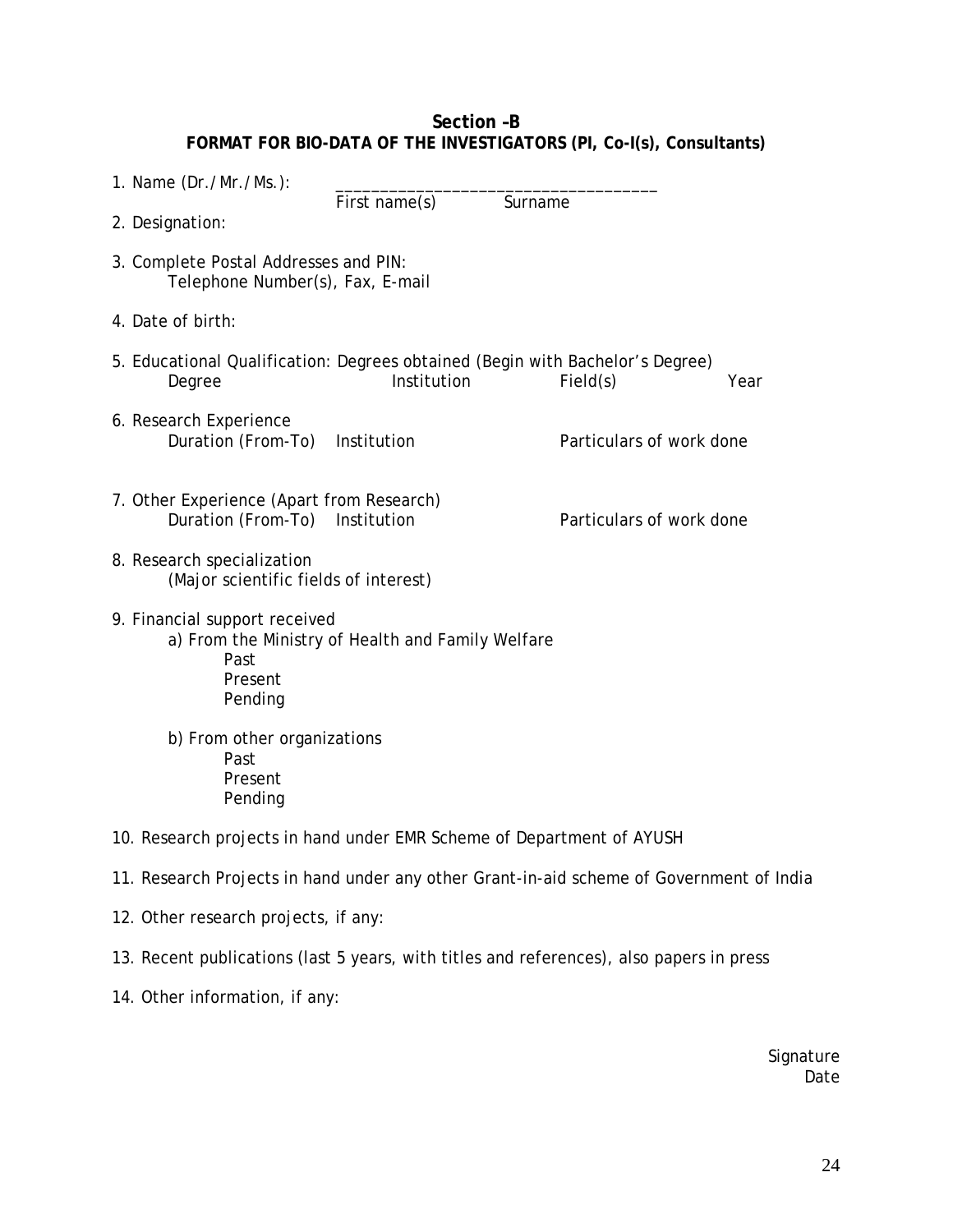# **Section – C BRIEF SUMMARY OF THE RESEARCH**

[Adequate information must be furnished in a brief but self-contained manner to enable the Department to assess the project.]

- 1. Title of the Research Project:
- 2. Objectives.

3. Summary of the proposed research (**up to 150 words**) indicating overall aims of the research, importance of the objectives and their application in the context of the priority areas set out in the application form.

- 4. Milestones with deliverables in the research project
- 5. Relevance and usefulness of the study with particular reference to concerned AYUSH system.
- 6.IPR values

7. Present knowledge and relevant bibliography including full titles of articles relating to the subject.

8. Preliminary work already done by the Investigator on the subject, e.g. selection of subjects, standardization methods earlier research work done.

9. Links with other project (s) administered by Ministry of Health and Family Welfare i.e Department of Health, Department of Family Welfare and Research bodies under the Ministry.

10. List of important publications over the last 5 years of the Investigator relevant to the project (enclose reprints).

11. Ethical and other clearances: (See section 6.7.3 in Scheme)

- i. The description of ethical considerations relating to the trial is to mentioned and Approval of the Institutional Ethical Committee/Institutional Animal Ethics Committee should be enclosed for research involving human subjects/animal experimentation.
- ii. If radio tagged material is proposed to be used in the project either for clinical trials or experimental purposes, then clearance from Nuclear Medicine Committee, Bhabha Atomic Research Centre, Mumbai, should be attached.
- iii. Projects involving recombinant DNA/Genetic engineering work should be examined and certificate by the Institutional Bisafety Committee (IBSC) to be enclosed. Guidelines for constitution of IBSC can be obtained from Secretary, Department of Bioechnology, CGO Complex, Lodhi Road, New Delhi-110003.

12. Budget requirements (head wise and item wise) with *detailed break-up year wise* and with full justification (Refer section 9 of Scheme)

- 1. Salary (See section 10.1)
	- 2. Equipments (see section 8,9)
	- 3. Books
	- 4. Other Non-Recurring Expenditure (mention details item wise)
	- 5. Recurring Expenditure (mention details item wise)
	- 6. TA/DA
	- 7. Institutional Support (see section 8.3)
	- 8. Appropriate fee of PI and CoI (see section 10.4)
	- 9. Miscellaneous expenses

Total Grant-in aid required for the period of three years: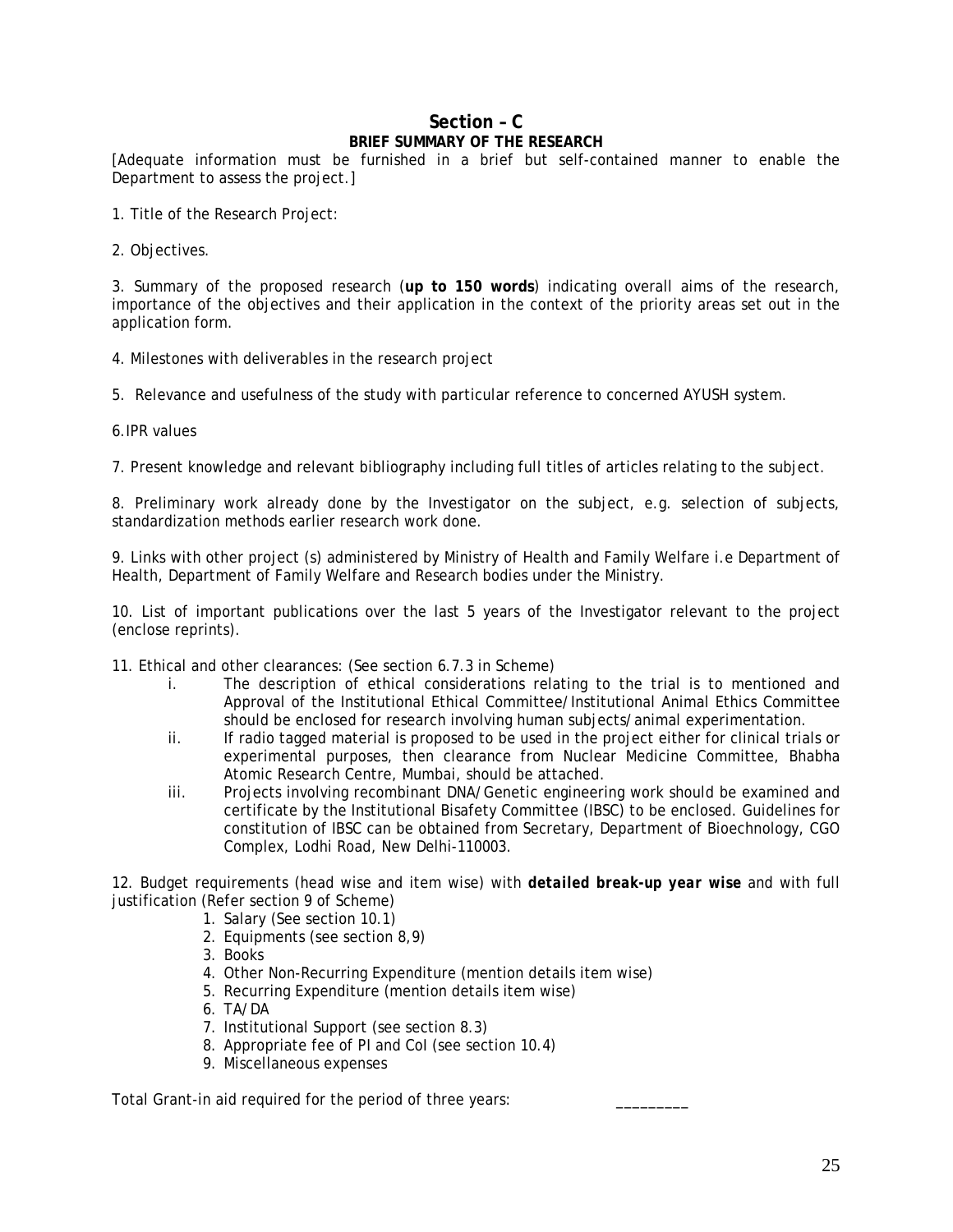#### **SECTION-D Detailed Research Protocol**

Give here the design of study as per guidelines for clinical trial protocol including toxicity investigators, indicating the total number of the cases/samples to be studied, as well as the mode of selection of subjects specially in experiments involving human subjects, equipment and other materials to be used, the techniques to be employed for evaluating the results including statistical methods etc. Also detail the Standard operational procedures (SOPs) for preparation of trial drugs and method of selection of ingredients should also be specified. Facilities in terms of equipment, etc., available at the institution for the proposed investigation are to be specified.

*(Also, the Investigator is required to go through the Good Clinical Practices (GCP) for Clinical Research in India provided by Central Drug Standard Control Organization (CDSCO), Directorate General of Health Services, Ministry of Health and Family Welfare, Govt. of India.)* 

**See Annexure – 3 and 4 for preparation of detailed research protocol**.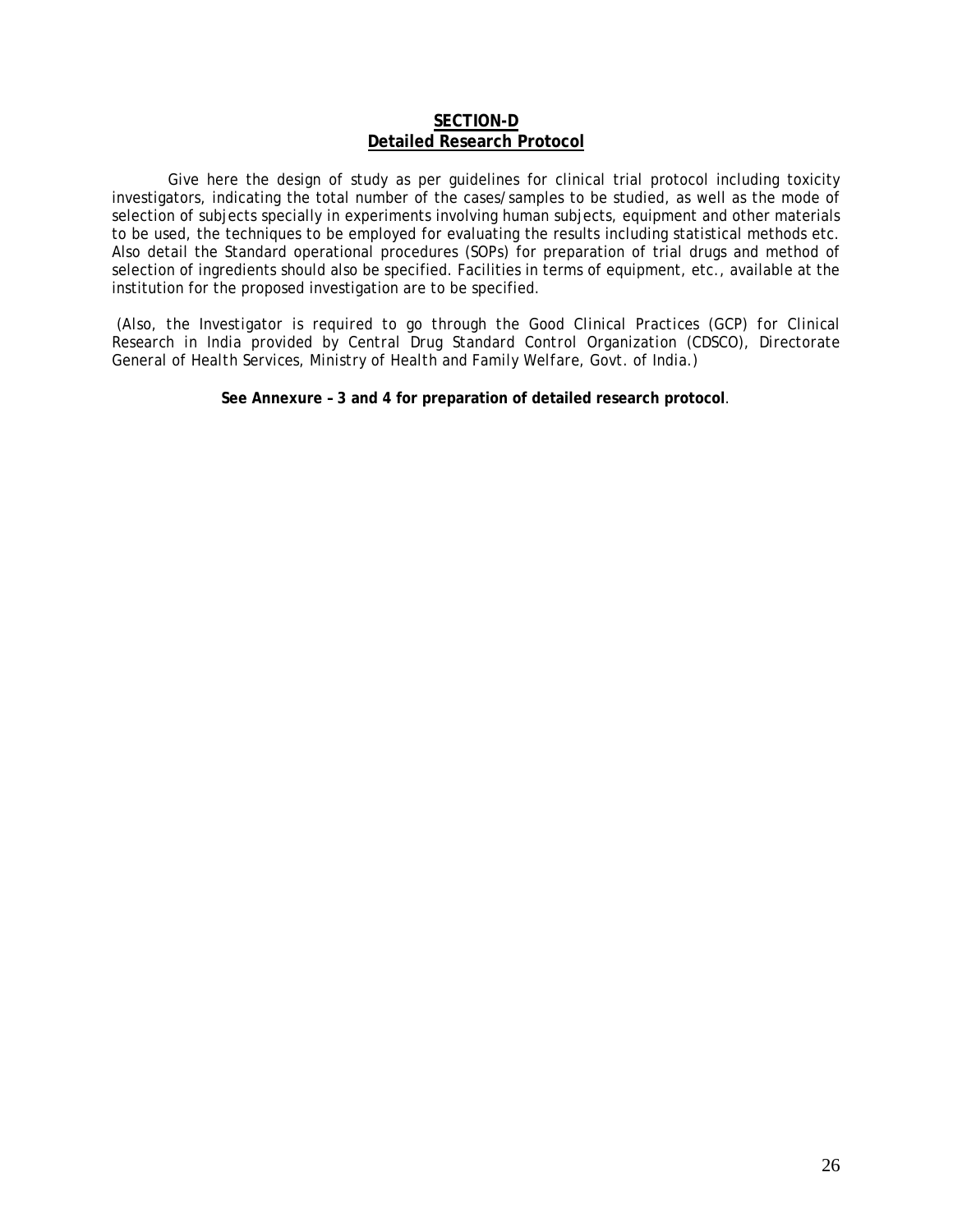### **GUIDELINES FOR PREPARATION OF CLINICAL TRIAL PROTOCOL**

#### **General information**

- 1. Protocol title, protocol identifying number, and date. Any amendment(s) should also bear the amendment number(s) and date(s).
- 2. Name and address of the institute where the study would be conducted
- 3. Name and Address of the head of the Institute, where the study would be conducted
- 4. Name and title of the person(s) authorized to sign the protocol and the protocol amendment(s).
- 5. Name and title of the investigator(s) who is (are) responsible for conducting the trials, and the address and telephone numbers(s) of the trial site(s).
- 6. Name title, address, and telephone number(s) of the qualified physician (or dentist, if applicable), who is responsible for all trial-site related medical (or dental) decisions (if other than investigator).
- 7. Name(s) and address(es) of the clinical laboratory(ies) and other medical and/or technical department(s) and /or other institutions involved in the trial.

### **Background information**

- 1. Previous knowledge of about the subject
- 2. Name and description of the investigational product(s).
- 3. A summary of findings from non-clinical studies that potentially have clinical significance and from clinical trials that are relevant to the trial.
- 4. References to literature and data that are relevant to the trial, and that provide background for the trial.
- 5. Description of the population to be studied
- 6. Summary of the known and potential risks and benefits, if any, to human subjects.
- 7. Description of, and justification for, the route of administration, dosage, dosage regimen, and treatment period(s).
- 8. A statement that the trial will be conducted in compliance with the protocol, GCP and the applicable regulatory requirement(s).

#### **Trial objectives and purpose**

A detailed description of the objectives and the purpose of the trial.

### **Trial design***:*

- 1. The scientific integrity of the trial and the credibility of the data from the trial depend substantially on the trial design. A description of the trial design, should include a specific statement of the primary endpoints and the secondary endpoints, if any, to be measured during the trial.
- 2. A description of the type/design of trial to be conducted (e.g. double-blind, placebocontrolled, parallel design) and a schematic diagram of trial design, procedures and stages.
- 3. A description of the measures taken to minimize/avoid bias, including: (a) randomization (b) blinding
- 4. A description of the trial treatment(s) and the dosage and dosage regimen of the investigational product(s). Also include a description of the dosage form, packaging and labeling of the investigational product(s).
- 5. The expected duration of subject participation, and a description of the sequence and duration of all trial periods, including follow-up, if any.
- 6. A description of the "stopping rules" or "discontinuation criteria" for individual subjects, parts of trial and entire trial.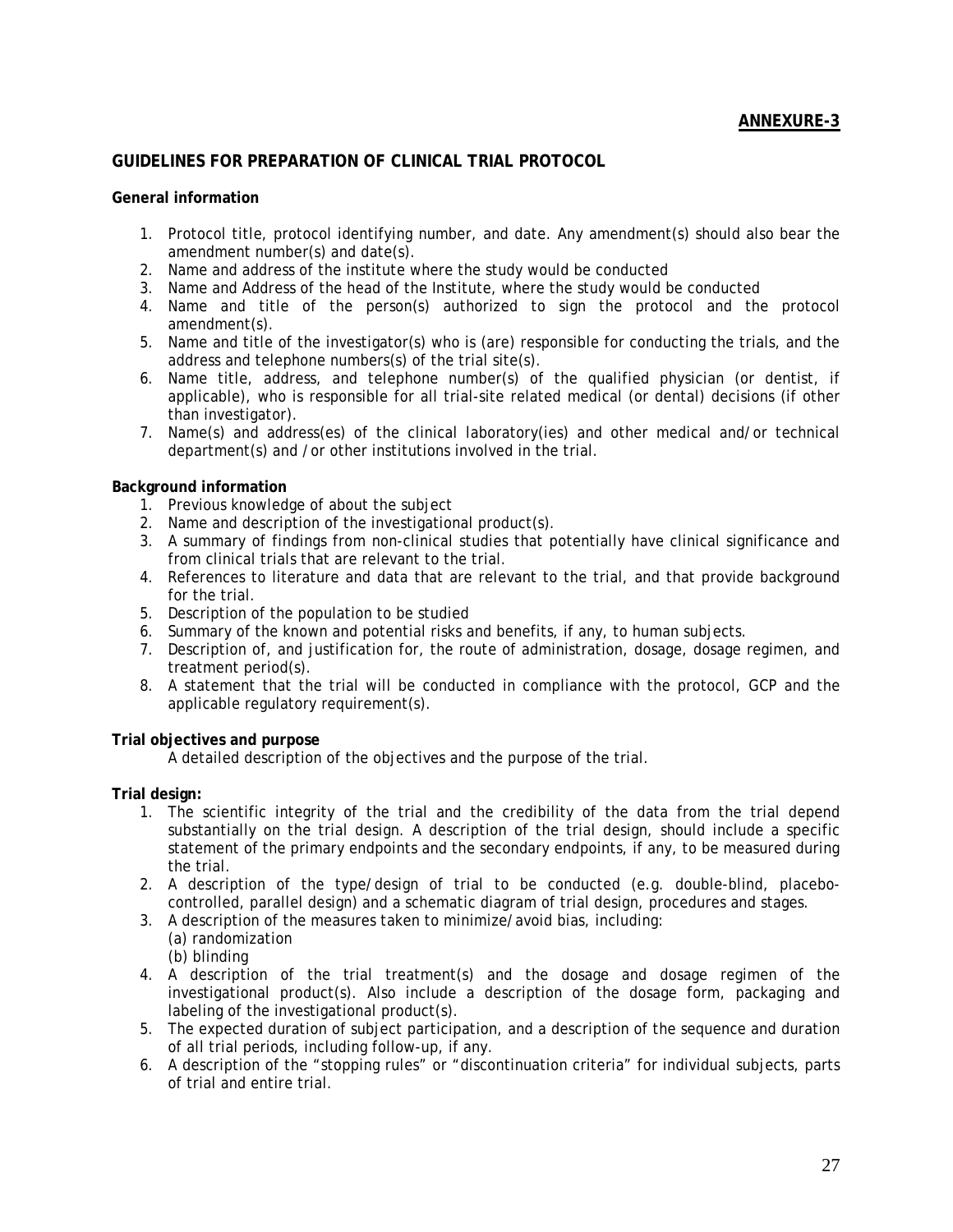- 7. Accountability procedures for the investigational product(s), including the placebo(s) and comparator(s), if any.
- 8. Maintenance of trial treatment randomization codes and procedures for breaking codes.
- 9. The identification of any data to be recorded directly on the case report forms (i.e. no prior written or electronic record of data), and to be considered to be source data.

### **Selection and withdrawal of subjects**

- 1. Subject inclusion criteria
- 2. Subject exclusion criteria
- 3. Subject withdrawal criteria (i.e. terminating investigational product treatment/trial treatment) and procedures specifying:
- (a) when and how to withdraw subjects from the trial/investigational product treatment;
- (b) the type and timing of the data to be collected for withdrawn subjects;
- (c) whether and how subjects are to be replaced;
- (d) the follow-up for subjects withdrawn from investigational product treatment/trial treatment.

### **Treatment of subjects**

- 1. The treatment(s) to be administered, including the name(s) of all the product(s), the dose(s), the dosing schedule(s), the route/mode(s) of administration, and the treatment period(s), including the follow-up period(s) for subjects for each investigational product treatment/trial treatment group/arm of the trial.
- 2. Medication(s)/treatment(s) permitted (including rescue medication) and not permitted before and/or during the trial.
- 3. Procedures for monitoring subject compliance.

### **Assessment of efficacy**

- 1. Specification of the efficacy parameters.
- 2. Methods and timing for assessing, recording, and analysing of efficacy parameters.

# **Assessment of safety of trial subjects/research participants**

- 1. Specification of safety parameters.
- 2. The methods and timing for assessing, recording, and analysing safety parameters.

3. Procedures for eliciting report of and for recording and reporting adverse event and intercurrent illnesses.

4. The type and duration of the follow-up of subjects after adverse events.

### **Statistics**

1. A description of the statistical methods to be employed, including timing of any planned interim analysis(ses).

2. The number of subjects planned to be enrolled. In multi-centre trials, the numbers of enrolled subjects projected for each trial site should be specified. Reason for choice of sample size, including reflections on (or calculations of) the power of the trial and clinical justification.

- 3. The level of significance to be used.
- 4. Criteria for the termination of the trial.
- 5. Procedure for accounting for missing, unused, and spurious data.

6. Procedures for reporting any deviation(s) from the original statistical plan (any deviation(s) from the original statistical plan should be described and justified in protocol and/or in the final report, as appropriate).

7. The selection of subjects to be included in the analyses (e.g. all randomized subjects, all dosed subjects, all eligible subjects, evaluable subjects).

### **Direct access to source data/documents**

It should be specified in the protocol that the investigator(s)/institution(s) will permit trial-related monitoring, audits, institutional review board/independent ethics committee review, and regulatory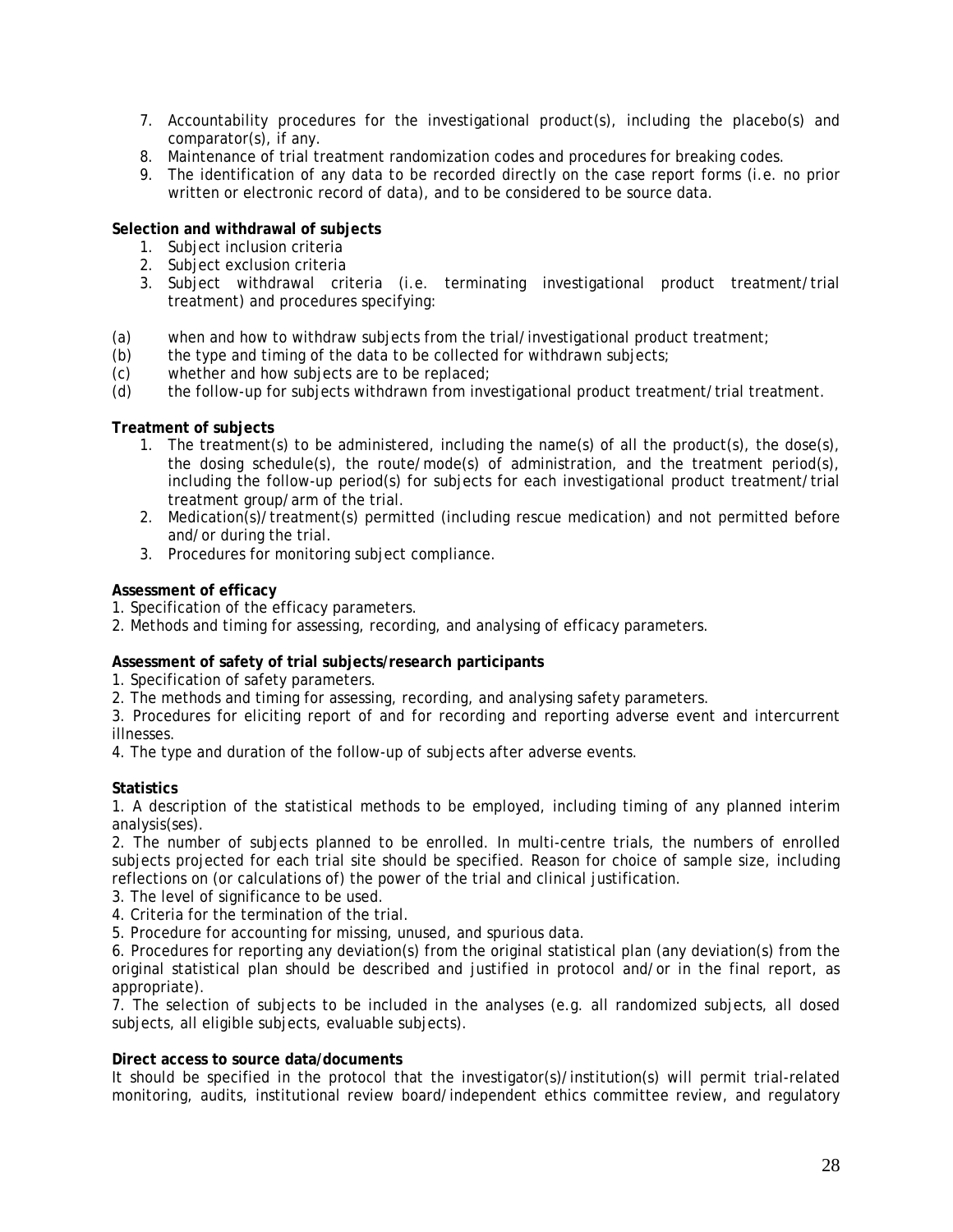inspection(s), by the Research Council/Department of AYUSH providing direct access to source data/documents.

Also the privacy policy to be followed by the Institute/PI mentioning the persons who would have an access to the source data and documents related to the research study, is to be elaborated.

#### **Quality control and quality assurance**

The medicine used in the study shall comply the pharmacopoeial and quality standards.

### **Ethics**

Description of ethical considerations relating to the trial.

### **Data handling and record keeping**

The policy to be followed for handling of data, source documents and record is to be mentioned. If the Institute/Organization does not have any such policy for its research projects, guidelines for data handling are to be incorporated keeping in view the Confidentiality concerns that will dictate how data is collected, retained and shared. The data handling and record keeping requirements can include: How the Source documents, Case Report Forms, assessment forms, etc would be completed, checked for inaccuracies?

How long data would be kept?

With whom data can be shared?

Who has rights to the data?

Where and how the data is to be stored

Where and How to Store Research Records?

What computer practices would be followed, i.e. who will enter the data, who would have an access to the data and how data loss would be prevented?

#### **Financing and insurance**

Financing and insurance is to be detailed.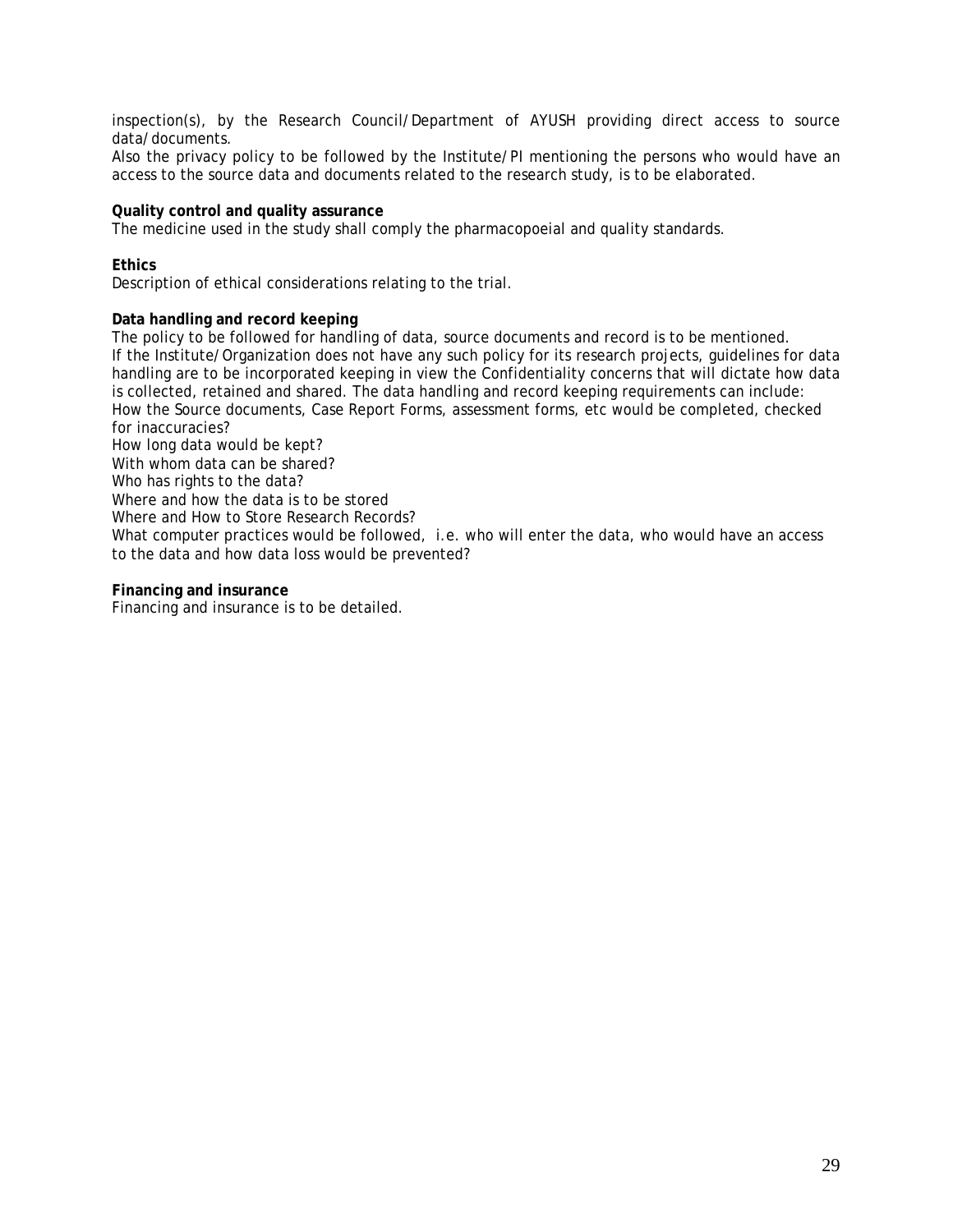#### **ANNEXURE–4**

#### **GUIDELINES FOR TOXICITY INVESTIGATION OF HERBAL MEDICINE**

These guidelines are intended to indicate the standard methods of non-clinical toxicological studies related to assessing the safety of herbal medicines. Not all tests are necessarily required for each herbal medicine intended for human study.

#### **ACUTE TOXICITY TEST**

#### **Animal species**

Some regulatory agencies require that at least two species be used, one of them to be selected from rodents and the other from non-rodents.

#### **Sex**

In at least one of the species, males and females should be used.

#### **Number of animals**

In the case of rodents, each group should consist of at least five animals per sex. In the case of non-rodents, each group should consist of at least two animals per sex.

#### **Route of administration**

Ordinarily, the oral route is sufficient, as this is the normal route of clinical administration. However, some regulatory agencies suggest in addition a parenteral route of administration. In case where it is proposed to administer the herbal preparation to a human subject by the parenteral route, it may be sufficient to use this route alone for animal testing.

#### **Dose levels**

A sufficient number of dose levels should be used in rodents to determine the approximate lethal dose. In non-rodents, sufficient dose levels should be used for the observation of overt toxic signs.

#### **Frequency of administration**

The test substance should be administered in one or more doses during a 24 hours period.

#### **Observation**

Toxic signs and the severity, onset, progression and reversibility of the signs should be observed and recorded in relation to dose and time. As a general rule, the animals should be observed for at least seven to fourteen days.

Animals dying during the observation period, as well as rodents surviving to the end of the observation period should be autopsied.

If necessary, a histopathological examination should be conducted on any organ or tissue showing macroscopic changes at autopsy.

#### **Animal species**

**LONG-TERM TOXICITY TEST** 

Many regulatory agencies require that at least two species be used, one a rodent and the other a non-rodent.

#### **Sex**

Normally, the same number of male and female animals should be used.

#### **Number of animals**

In cases of rodents, each group should consist of at least ten males and ten females. In the case of non-rodents, each group should consist of at least three males and three females.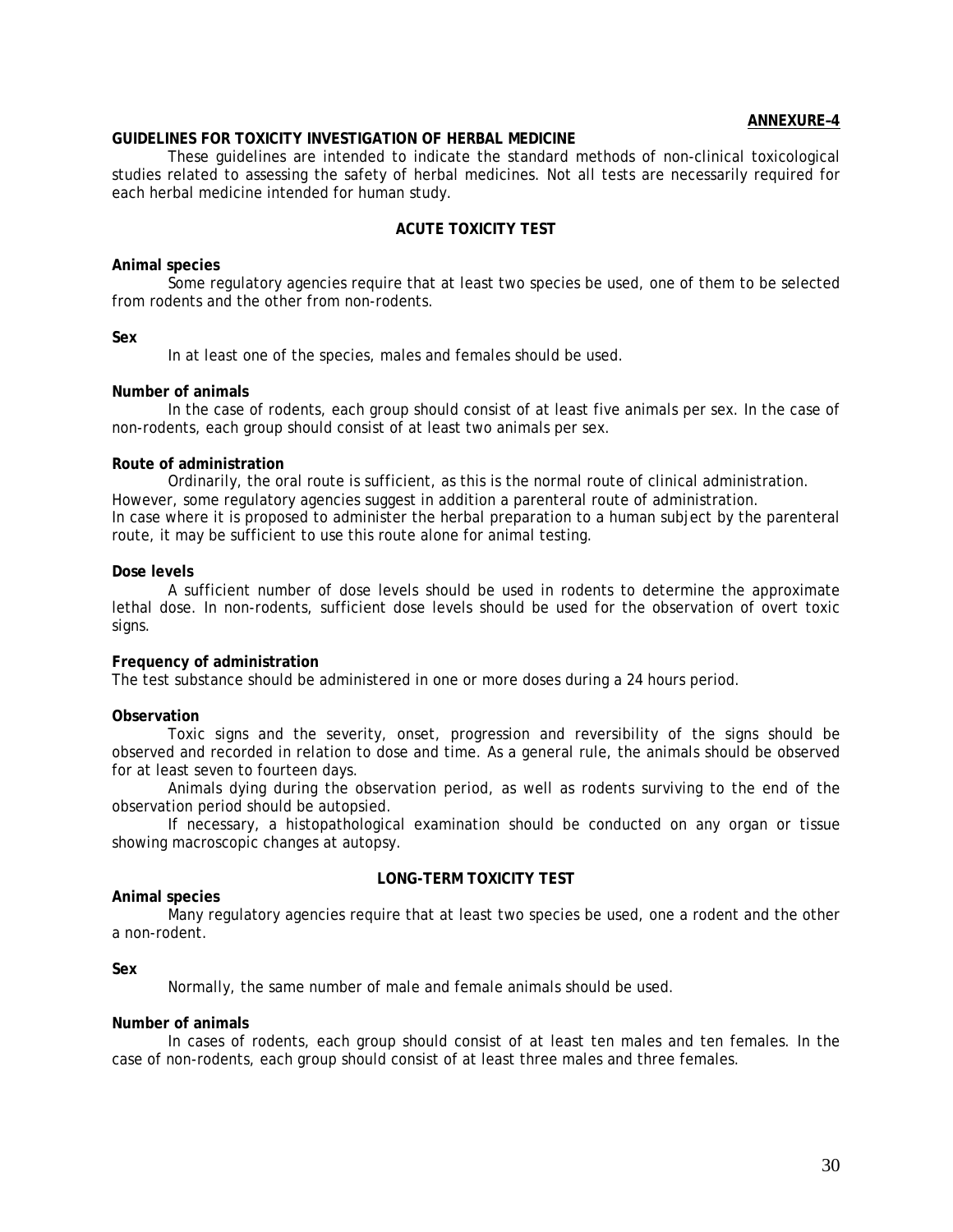When interim examinations are scheduled, the number of animals should be increased accordingly.

#### **Route of administration**

Normally, the expected clinical route of administration should be used.

#### **Administration period**

The period of administration of the test substance to animals will depend on the expected period of clinical use. The period of administration of the toxicity study may vary from country to country, according to its individual regulations.

The following table reflects commonly used ranges of administration periods:

| Expected period of clinical use                               | Administration period for the toxicity study |
|---------------------------------------------------------------|----------------------------------------------|
| Single administration or repeated administration              | 2 weeks to 1 month                           |
| for less than one week                                        |                                              |
| Repeated administration, between one week to<br>four weeks    | 4 weeks to 3 months                          |
| Repeated administration, between one to six<br>months         | 3 to 6 months                                |
| Long-term repeated administration for more than<br>six months | 9 to 12 months                               |

As a rule, the test substance should be administered seven days a week. Administration periods for the toxicity study must be recorded in each result.

#### **Dose levels**

Groups receiving at least three different dose levels should be used.

One dose level should not cause toxic changes (no-effect dose) and one dose level that produces overt toxic effects should be included. Within this range the addition of at least one more dose may enhance the possibility of observing a dose-response relationship for toxic manifestations. All studies should include a vehicle control group of test animals.

#### **Observations and examinations**

Observations and examinations should be performed on the following items (from 1 to 6):

#### *1. General signs, body weight and food and water intake*

For all experimental animals, the general signs should be observed daily and body weight and food intake should be measured periodically. If useful, water intake should also be determined.

The frequency of measurements should normally be as follows:

Body weight: before the start of drug administration, at least once a week for the first three months of administration and at least once every four weeks thereafter.

Food intake: before the start of drug administration, at least once a week for the first three months of administration and at least once every four weeks thereafter. If the test substance is administered mixed in the food, the intake should be measured once a week.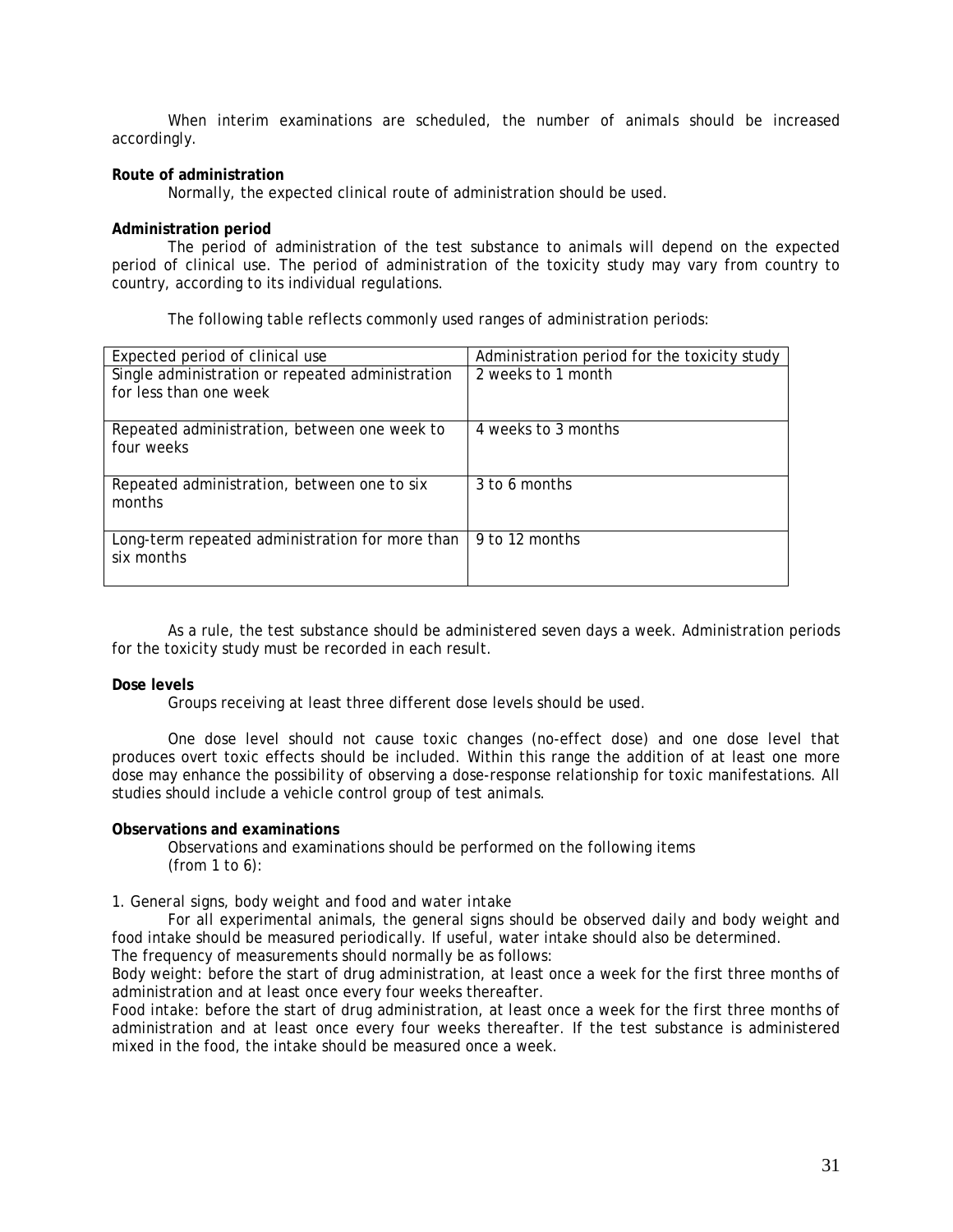#### *2. Haematological examination*

For rodents, blood samples should be taken before autopsy. For non-rodents, blood samples should be taken before the start of drug administration, at least once during the administration period (for studies of longer than one month), and before autopsy.

For both haematological and blood chemistry examination, it is desirable to include as many parameters as possible.

#### *3. Renal and hepatic function tests*

Since the liver and kidneys are the usual organs of metabolism and excretion, potentially toxic agents easily affect them; their functions should be monitored in long-term toxicity studies. For rodents, a fixed number of animals from each group should be selected and urinalysis should be performed before the start of drug administration, and at least once during the administration period.

#### *4. Other function tests*

If appropriate, ECG and visual, auditory tests should be performed. For rodents, ophthalmological examination should be performed on a fixed number of animals from each group at least once during the administration period; for non-rodents, examination should be performed on all animals before the start of drug administration and at least once during the period of administration.

5. Animals found dead during the examination should be autopsied as soon as possible. A macroscopic examination should be made of organs and tissues. In addition, where possible, organ weight measurements and histopathological examinations should be performed in an attempt to identify the cause of death and the nature (severity or degree) of the toxic changes present.

6. In order to maximize the amount of useful information that can be obtained during the administration period, all moribund animals should be sacrificed rather than allowed to die. Prior to sacrifice, clinical observations should be recorded and blood samples collected for haematological and blood chemical analysis. At autopsy a macroscopic examination of organs and tissues and measurement of organ weights should be recorded. A full histopathological examination should be performed in an attempt to characterize the nature (severity of degree) of all toxic changes.

All survivors should be autopsied at the end of the administration period or of the recovery period after taking blood samples for haematological (including blood chemistry) examinations; organs and tissues should be examined macroscopically and organ weights measured. Histopathological examinations of the organs and tissues of animals receiving lower dosage should also be performed, if changes are found on gross or macroscopic examination of their organs and tissues of these animals, or if the highest dose group reveal significant changes. On the other hand, histopathological examination of all rodents will further improve the chances of detecting toxicity.

#### **Recovery from toxicity**

In order to investigate the recovery from toxic changes, animals that are allowed to live for varying lengths of time after cessation of the period of administration of the test substance, should be examined.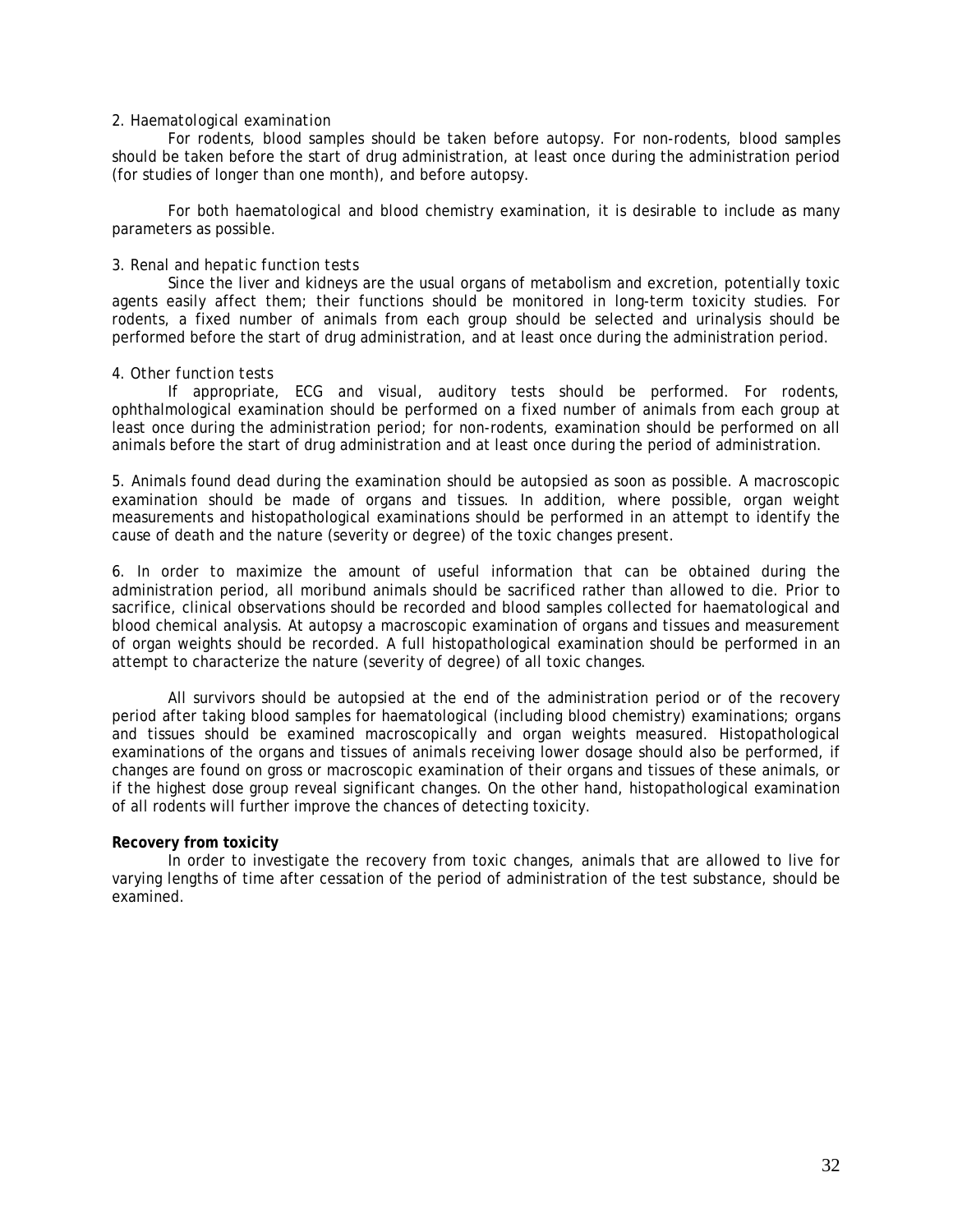### **FORMAT FOR PROGRESS REPORT**

- 1. Project title
- 2. PI (name and address)
- 3. Co-I (name and address)
- 4. Other Scientific Staff engaged in the study
- 5. Non-Scientific Staff engaged in the study
- 6. Date of start
- 7. Duration
- 8. Objectives of the proposal
- 9. Methodology followed till end of period of reporting
- 10. Interim modification of objectives/methodology, if any (with justifications)
- 11. Summary on progress (during the period of report)
- 12. Milestones with deliverables achieved during the reporting period as proposed in the scheme
- 13. Applied value of the project
- 14. Research work which remains to be done under the project
- 15. If additional budget or staff is required for the remaining part of the research work, please give justifications and details.

| Signature of PI:                                 | Date: |
|--------------------------------------------------|-------|
| Signature of Head of the Institute/Organization: | Date: |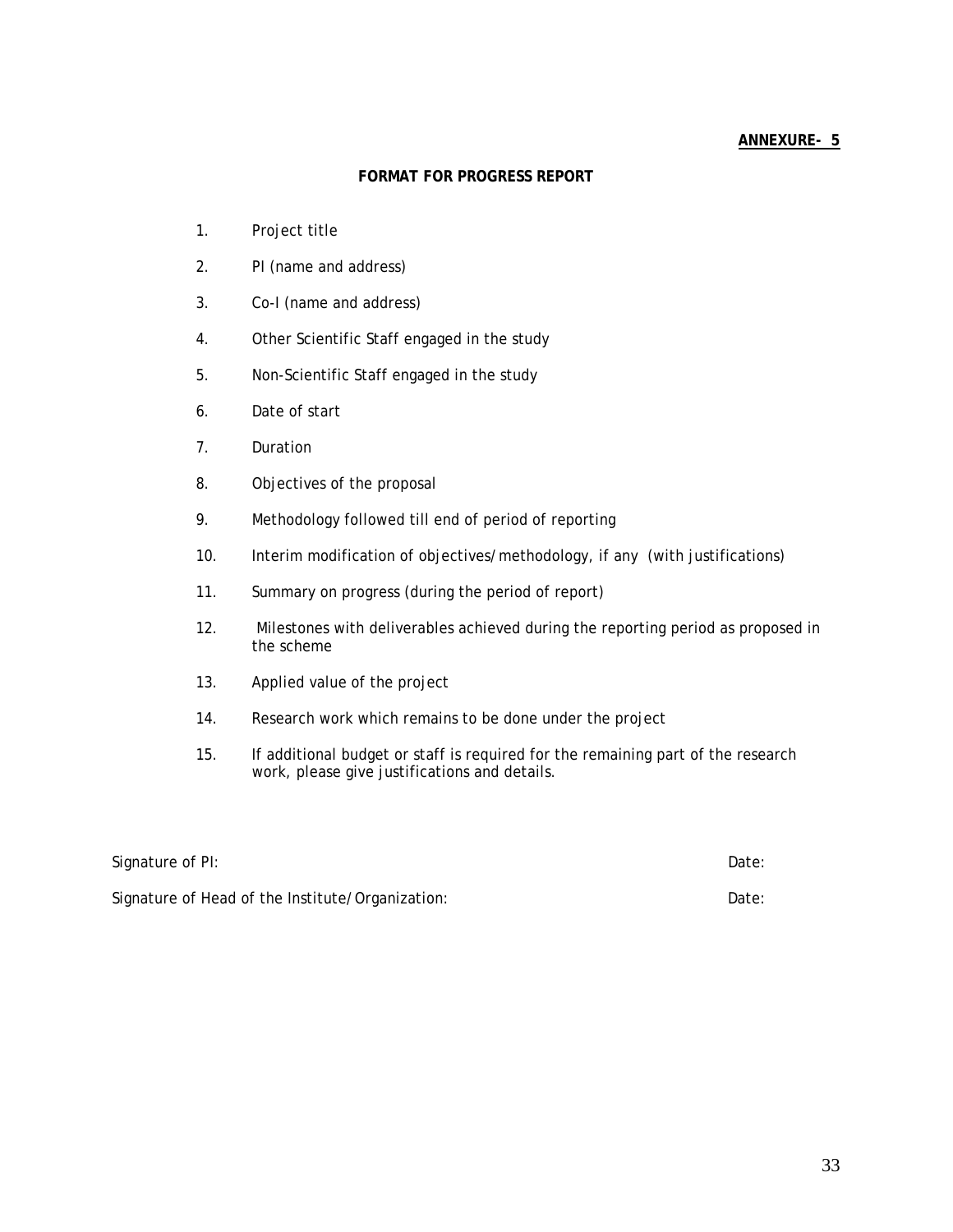**Format for Annual Statement of Accounts to accompany request for release of next installment**  (Year means Financial Year i.e. 1st April to 31st March of next year)

| $\mathbf{1}_{\cdot}$ | Sanction letter No.             |      |
|----------------------|---------------------------------|------|
| 2.                   | <b>Total Project Cost</b>       | ∙ Rς |
| 3.                   |                                 |      |
| $\mathbf{4}$ .       | Date of Commencement of Project |      |
|                      |                                 |      |

5. Statement of Expenditure **in the Constantine of Expenditure in the Constantine Constantine Constantine Constantine Constantine Constantine Constantine Constantine Constantine Constantine Constantine Constantine Consta** 

| S.No.            | Sanctioned/Heads   | Funds     |                 | Expenditure     |                 | Balance | Requirement                              | Remarks |
|------------------|--------------------|-----------|-----------------|-----------------|-----------------|---------|------------------------------------------|---------|
|                  |                    | Allocated | Incurred        |                 |                 | as on   |                                          |         |
|                  |                    |           |                 |                 |                 | (Date)  | of Funds up<br>to 31 <sup>st</sup> March |         |
|                  |                    |           | 1 <sup>st</sup> | 2 <sup>nd</sup> | 3 <sup>rd</sup> |         |                                          |         |
|                  |                    |           | year            | Year            | Year            |         |                                          |         |
|                  |                    |           |                 |                 |                 |         |                                          |         |
| 1                | Salary             |           |                 |                 |                 |         |                                          |         |
| $\overline{2}$   | Equipments         |           |                 |                 |                 |         |                                          |         |
| $\overline{3}$   | <b>Books</b>       |           |                 |                 |                 |         |                                          |         |
| 4                | Other Non-         |           |                 |                 |                 |         |                                          |         |
|                  | Recurring          |           |                 |                 |                 |         |                                          |         |
|                  | Expenditure        |           |                 |                 |                 |         |                                          |         |
| $\overline{5}$   | Recurring          |           |                 |                 |                 |         |                                          |         |
|                  | Expenditure        |           |                 |                 |                 |         |                                          |         |
| $\boldsymbol{6}$ | TA/DA              |           |                 |                 |                 |         |                                          |         |
| 7                | Institutional      |           |                 |                 |                 |         |                                          |         |
|                  | Support            |           |                 |                 |                 |         |                                          |         |
| 8                | Appropriate fee of |           |                 |                 |                 |         |                                          |         |
|                  | PI and Col         |           |                 |                 |                 |         |                                          |         |
| 9                | Miscellaneous      |           |                 |                 |                 |         |                                          |         |
|                  | expenses           |           |                 |                 |                 |         |                                          |         |
| 10               | Total              |           |                 |                 |                 |         |                                          |         |

| Signature of Principal | Signature of Head of Institution | Signature of Authorized |
|------------------------|----------------------------------|-------------------------|
| Investigator           | with date                        | Auditor                 |
| with date              |                                  | with date               |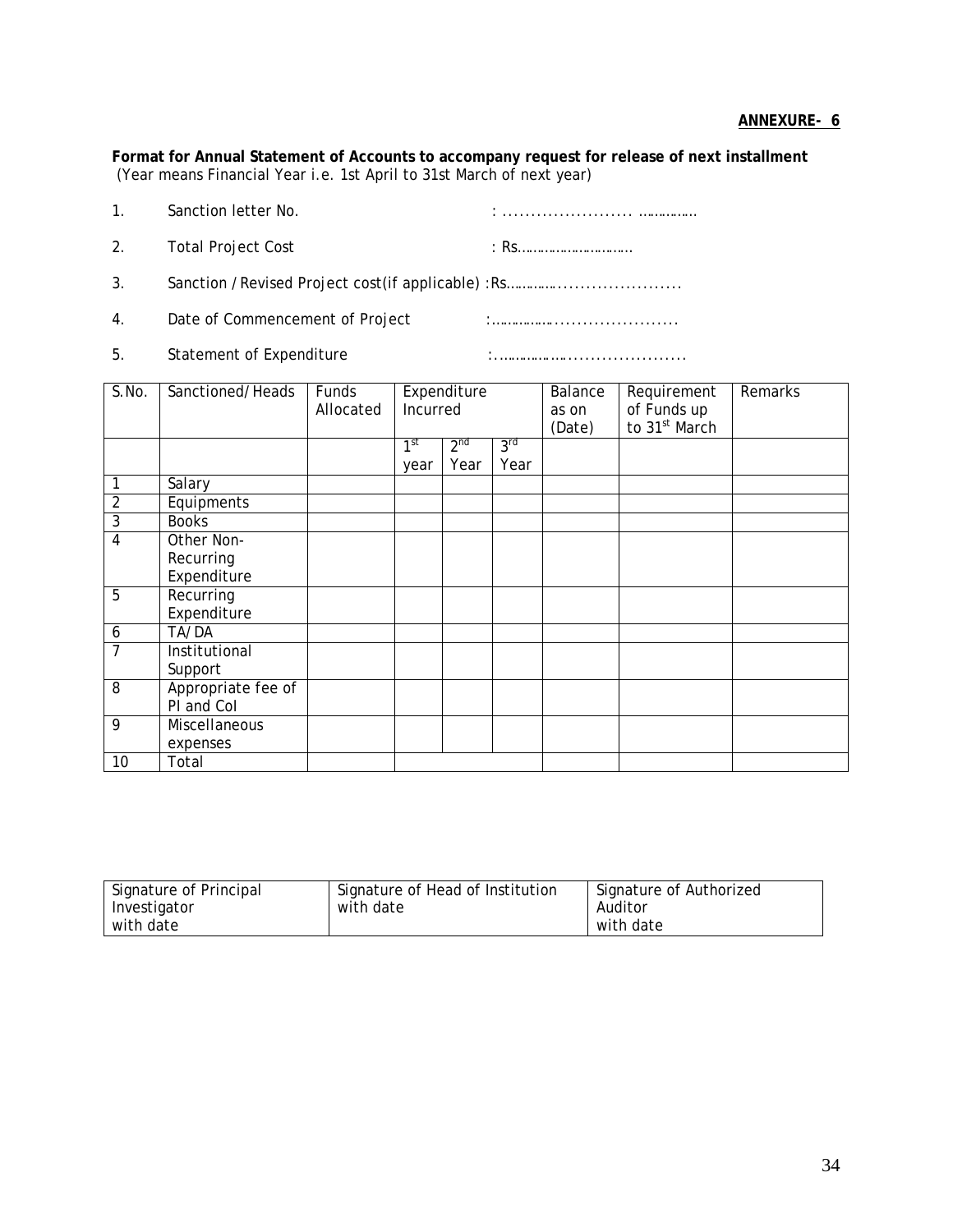**Check list for covering note to accompany Utilization Certificate of grant for the project for the period ending 31st March, 20 \_\_)** 

- 1) Title of the project
- 2) Name of the Institutions
- 3) Principal Investigator
- 4) Department of AYUSH letter No. and date sanctioning the project.
- 5) Head of account as given in the original sanction letter
- 6) Amount received during the financial year (Please give No. and date of Department's sanction letter for the amount)
- 7) Total amount that was available for expenditure (excluding commitments) during the financial year (including amount remaining from earlier installment)
- 8) Actual expenditure (excluding commitments) incurred during the financial year (upto 31st March).
- 9) Balance amount available at the end of the financial year.
- 10) Amount already committed, if any.
- 11) Amount to be carried forward to the next financial year (if applicable). Indicate the amount already committed with supporting documents.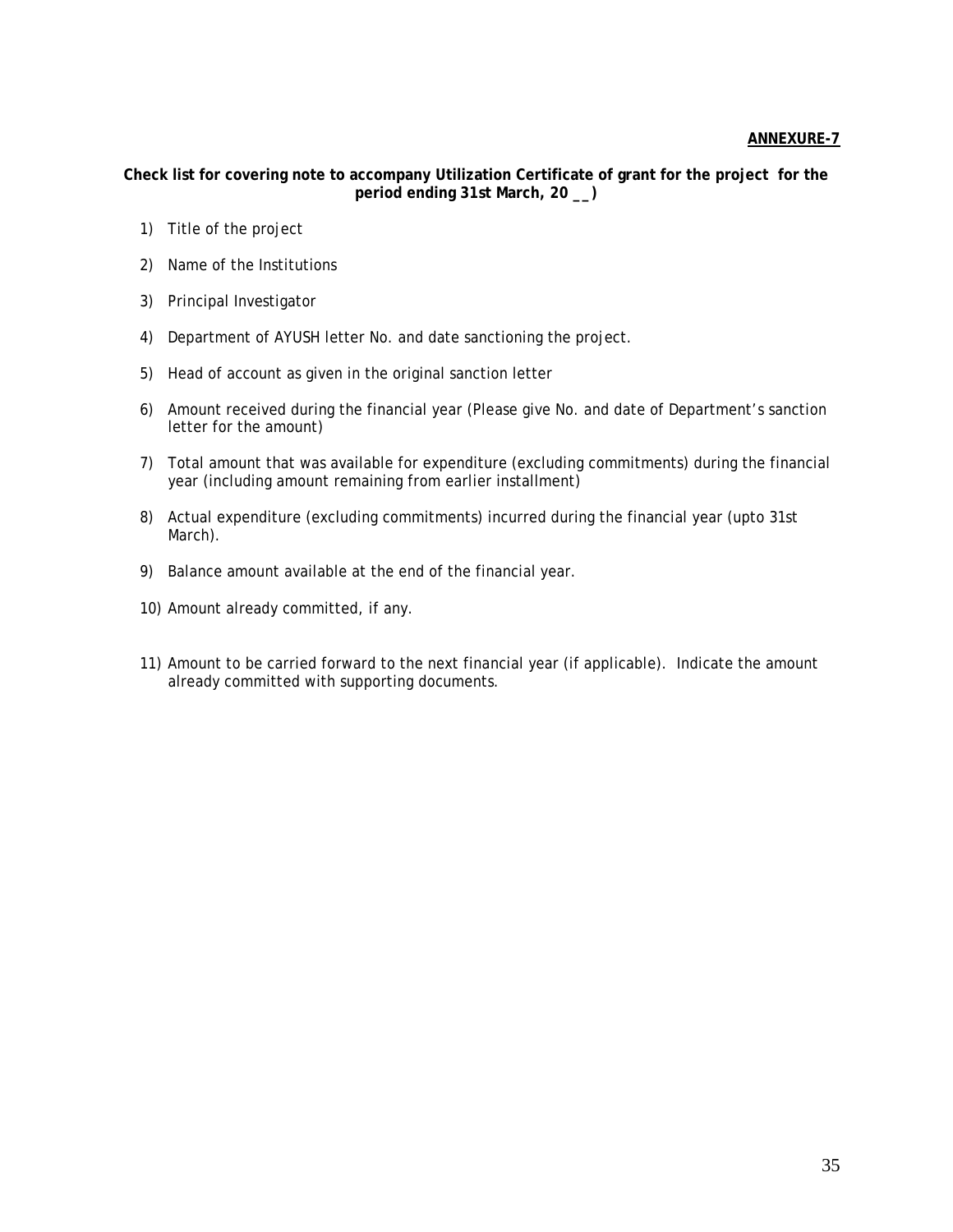### **FORMAT FOR UTILIZATION CERTIFICATE**  (ANNUAL/FINAL) (to be submitted in original)

|  |  |  |  |  |  | <b>Contract Contract State</b> |  |
|--|--|--|--|--|--|--------------------------------|--|
|  |  |  |  |  |  |                                |  |
|  |  |  |  |  |  |                                |  |
|  |  |  |  |  |  |                                |  |
|  |  |  |  |  |  |                                |  |
|  |  |  |  |  |  |                                |  |
|  |  |  |  |  |  |                                |  |

| Signature of           | Signature of Head            | Signature of Authorized Auditor |
|------------------------|------------------------------|---------------------------------|
| Principal Investigator | of the Institution with date | of the Institute with date      |
| with date              |                              |                                 |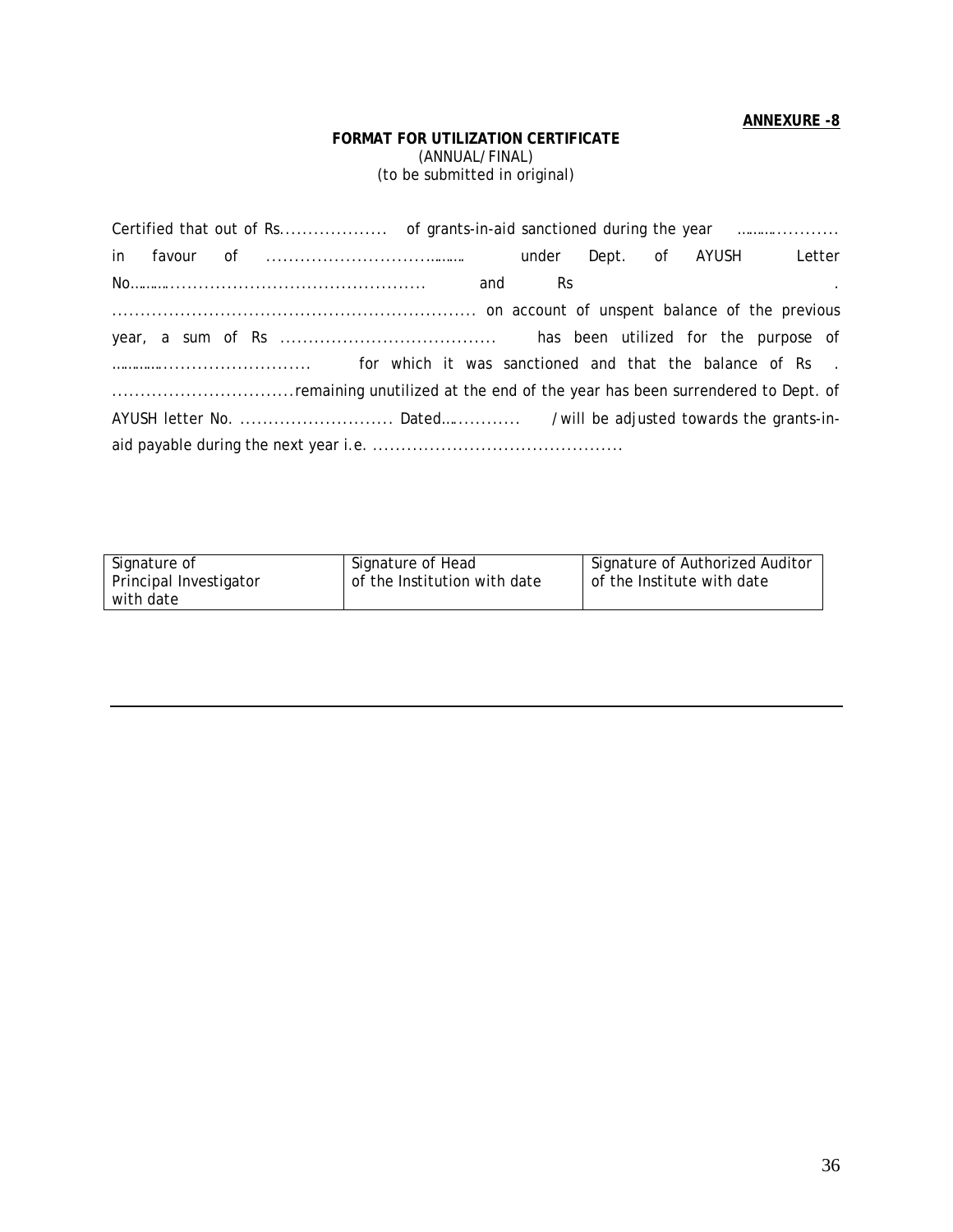### **FORMAT FOR FINAL REPORT**

- 1. Title of the Project:
- 2. PI (name and address)
- 3. Co-I (name and address)
- 4. Other Scientific Staff engaged in the study
- 5. Non-Scientific Staff engaged in the study
- 6. Implementing Institution and other collaborating Institutions
- 7. Date of commencement
- 8. Duration
- 9. Date of completion
- 10. Objectives as approved
- 11. Deviation made from original objectives if any, while implementing the project and reasons thereof.
- 12. Experimental work giving full details of experimental set up, methods adopted, data collected supported by necessary tables, charts, diagrams and photographs.
- 13. Detailed analysis of results indicating contributions made towards increasing the state of knowledge in the subject.
- 14. Conclusions summarizing the achievements and indication of scope for future work.
- 15. Procurement/usage of Equipment

| .ა.<br>No. | Name of<br>Equipment | Make/<br>Model | Cost<br>FE/Rs | Date of<br>Installation | Utilisation<br>rate % | Remarks regarding<br>maintenance/breakdo<br>wn |
|------------|----------------------|----------------|---------------|-------------------------|-----------------------|------------------------------------------------|
|            |                      |                |               |                         |                       |                                                |

16. Manuscript for Publication (300 words for possible publication in Council's Bulletin).

Name and signature with date

1. \_\_\_\_\_\_\_\_\_\_\_\_\_\_\_\_\_\_\_\_\_\_\_\_\_\_

 (Principal Investigator) 2. \_\_\_\_\_\_\_\_\_\_\_\_\_\_\_\_\_\_\_\_\_\_\_\_\_\_

(Co-Investigator)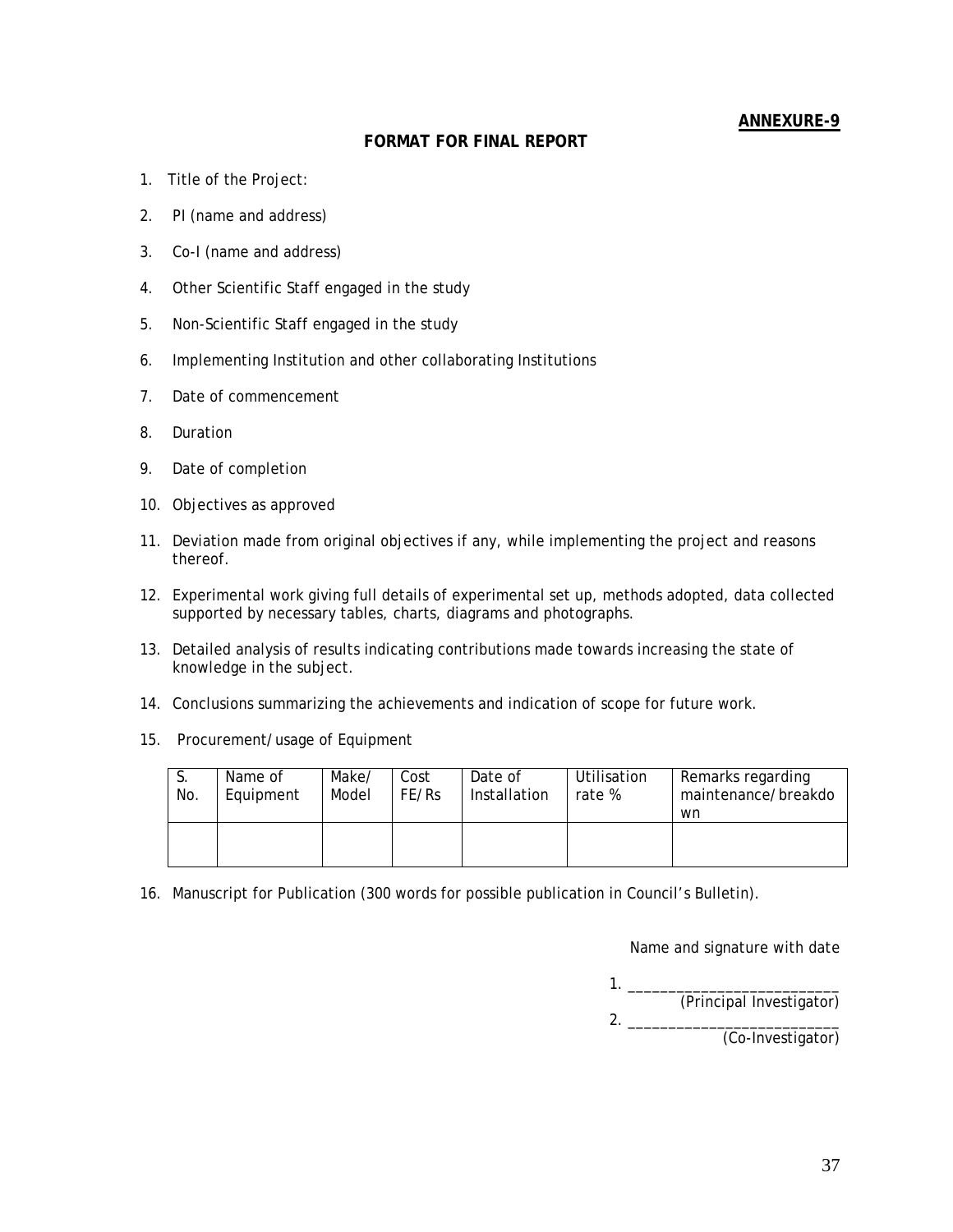#### **FORMAT FOR FINAL STATEMENT OF EXPENDITURE**  *(to accompany the Final Report)*  (to be submitted in original)

- 1) Sanction letter No.
- 2) Total project cost (Sanctioned/revised project cost, if applicable)
- 3) Date of commencement of project:
- 4) Date of completion of project:
- 5) Grant received in each year (financial):
	- 1st Year : Date of release of grant.................. grant received Rs............. 2<sup>nd</sup> year: Date of release of grant.................. grant received Rs.............
	-
	- 3<sup>rd</sup> year: Date of release of grant.................. grant received Rs.............
- 6) Statement of Expenditure:

| S.No.          | Sanctioned/Heads   | Funds     | Expenditure     |                       |                 | Balance | Remarks |
|----------------|--------------------|-----------|-----------------|-----------------------|-----------------|---------|---------|
|                | (Mention all items | Allocated | Incurred:       |                       |                 | as on   |         |
|                | under each head)   |           |                 | <b>Financial Year</b> |                 | (Date)  |         |
|                |                    |           | wise            |                       |                 |         |         |
|                |                    |           | 1 <sup>st</sup> | 2 <sup>nd</sup>       | 3 <sup>rd</sup> |         |         |
|                |                    |           | year            | Year                  | Year            |         |         |
| 1              | Salary             |           |                 |                       |                 |         |         |
| $\overline{2}$ | Equipment          |           |                 |                       |                 |         |         |
| 3              | <b>Books</b>       |           |                 |                       |                 |         |         |
| 4              | Other Non-         |           |                 |                       |                 |         |         |
|                | Recurring          |           |                 |                       |                 |         |         |
|                | Expenditure        |           |                 |                       |                 |         |         |
| 5              | Recurring          |           |                 |                       |                 |         |         |
|                | Expenditure        |           |                 |                       |                 |         |         |
| 6              | TA/DA              |           |                 |                       |                 |         |         |
| $\overline{7}$ | Institutional      |           |                 |                       |                 |         |         |
|                | Support Charges    |           |                 |                       |                 |         |         |
| 8              | Appropriate fee of |           |                 |                       |                 |         |         |
|                | PI and Co I        |           |                 |                       |                 |         |         |
| 9              | Miscellaneous      |           |                 |                       |                 |         |         |
|                | expenses           |           |                 |                       |                 |         |         |
| 10             | Total              |           |                 |                       |                 |         |         |
|                |                    |           |                 |                       |                 |         |         |

Amount to be refunded/reimbursed (whichever is appropriate): Rs.

| Signature of Principal | Signature of Head of Institution | Signature of Authorized |
|------------------------|----------------------------------|-------------------------|
| Investigator           | with date                        | Auditor                 |
| with date              |                                  | with date               |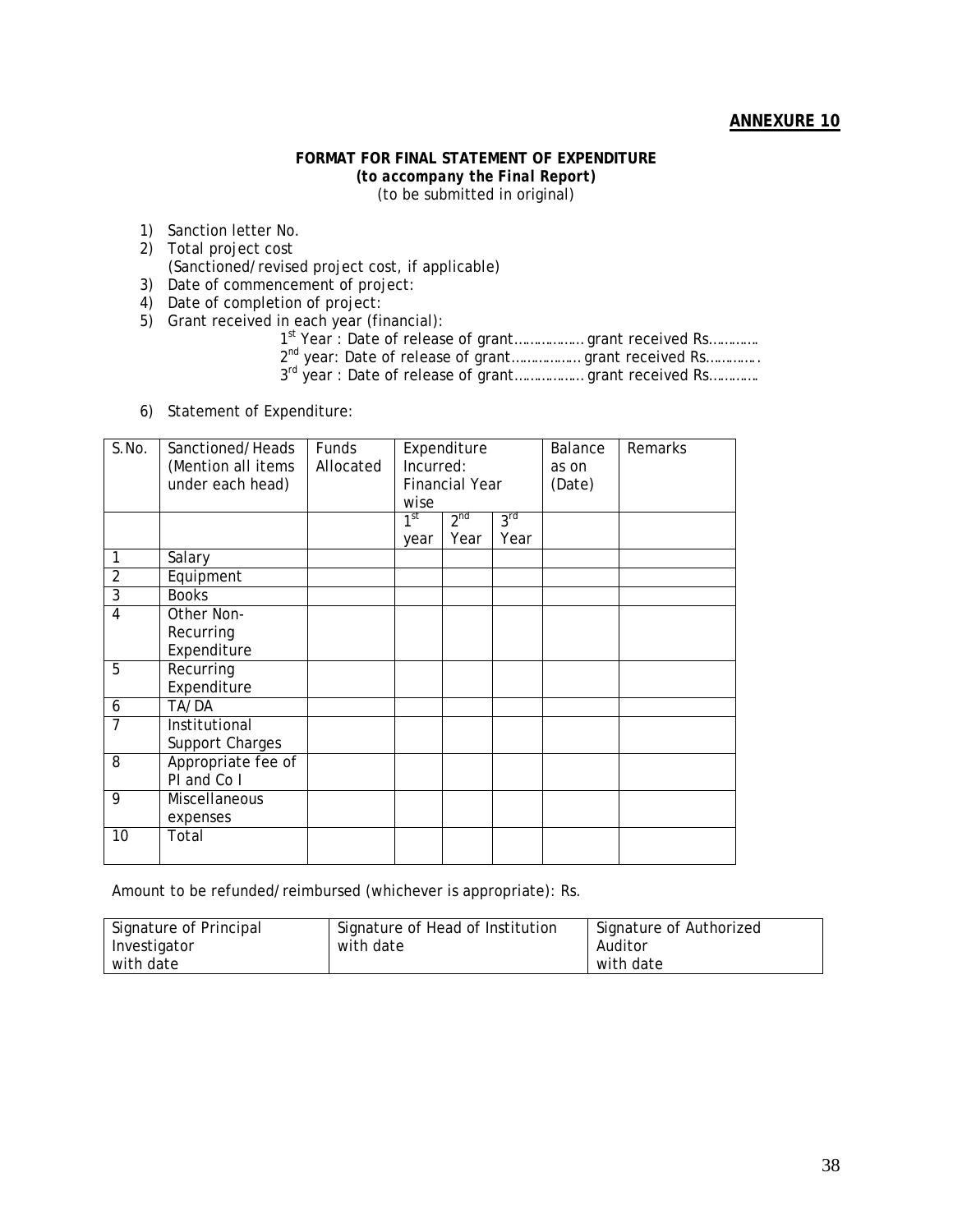#### **GENERAL CONDITIONS FOR THE RELEASE OF GRANT-IN-AID TO NON-GOVERNMENTAL VOLUNTARY ORGANIZATIONS**.

- 1. The organization should maintain separate account exclusively with a bank in the name of the organization and not of an individual whether by name or by designation. The accounts should be operated jointly by two office bearers;
- 2. The entire amount of the grant should be utilized within the period specified in the sanction letter and only for the purpose for which it is sanctioned;
- 3. If the grant or any part there of is proposed to be utilized for a purpose other than that for which it is sanctioned, prior approval of the Government of India should be obtained;
- 4. The accounts of the organization should be audited by a Chartered Accountant or a Government Auditor immediately after the end of financial year. The accounts of the grant shall be maintained properly and separately from its normal activities and submitted as and when required. They shall always be open to inspection by any person authorized on this behalf by this Ministry. They shall also be open to a test check by the Comptroller and Auditor General of India at his discretion.
- 5.(i) The grantee organization will execute a bond in the prescribed proforma on a non-judicial stamp paper only with two sureties to the effect that the organization will abide by all the conditions of the grants. In the event of any failure to comply with these conditions or committing any breach of bond the grantee with sureties individually and jointly will be liable to refund to the Government of India the entire amount of the grant together with interest thereon;
- (ii) The requirement of furnishing two sureties will not be necessary if the grantee organization is a society registered under the Societies' Registration Act, 1860 or is a cooperative society; and
- (iii) When the bond is also signed by two sureties, both of them should be solvent and owner of such assets worth not less the amount of the bond as can be attached and sold in execution by the District magistrate or other equivalent on the body of the bond;
- 6. The organization should furnish the certificate to the effect that the grantee has not been sanctioned for the same purpose by any other Department of the Central or State Government during the period to which the grant relates;
- 7. When the Central or State Government have reasons to believe that the sanctioned money is not being utilized for approved purpose, the payment of further grants may be stopped and the earlier grants recovered;
- 8. Any portion of the grant, which is not utilized for expenditure upon the objects for which it was sanctioned, will be refunded in case to the Government of India in this Ministry;
- 9. No portion of the grant will be utilized for furtherance of a political movement prejudicial to the security of the nation;
- 10. Essential scientific equipment including computer and software if needed may be permitted as non-recurring expenditure. However, the quantum of such expenditure will not be more than 25% of the total project cost. The equipment will become property of the host Institutions after completion of the project. The purchases are to be made as per rules and the procedures of the host Institution. Books purchased out of the contingencies may be retained by the principal Investigator.
- 11. The grantee will not indulge in corrupt practices;<br>12. The grantee organization should give an underta
- 12. The grantee organization should give an undertaking in writing that the grantee agrees to be governed by the conditions of the grant mentioned in this Annexure and the sanction letter;
- 13. The grantee should forward the following documents duly certified as correct by a Chartered Accountant/Auditor to this Ministry by the organization after the grant is fully utilized: -
- (i) A utilization Certificate to the effect that the grant has been utilized for the purpose for which it was sanctioned; and
- (ii) Audited Statement of Accounts reflecting there in the grant and the items of expenditure incurred there-from.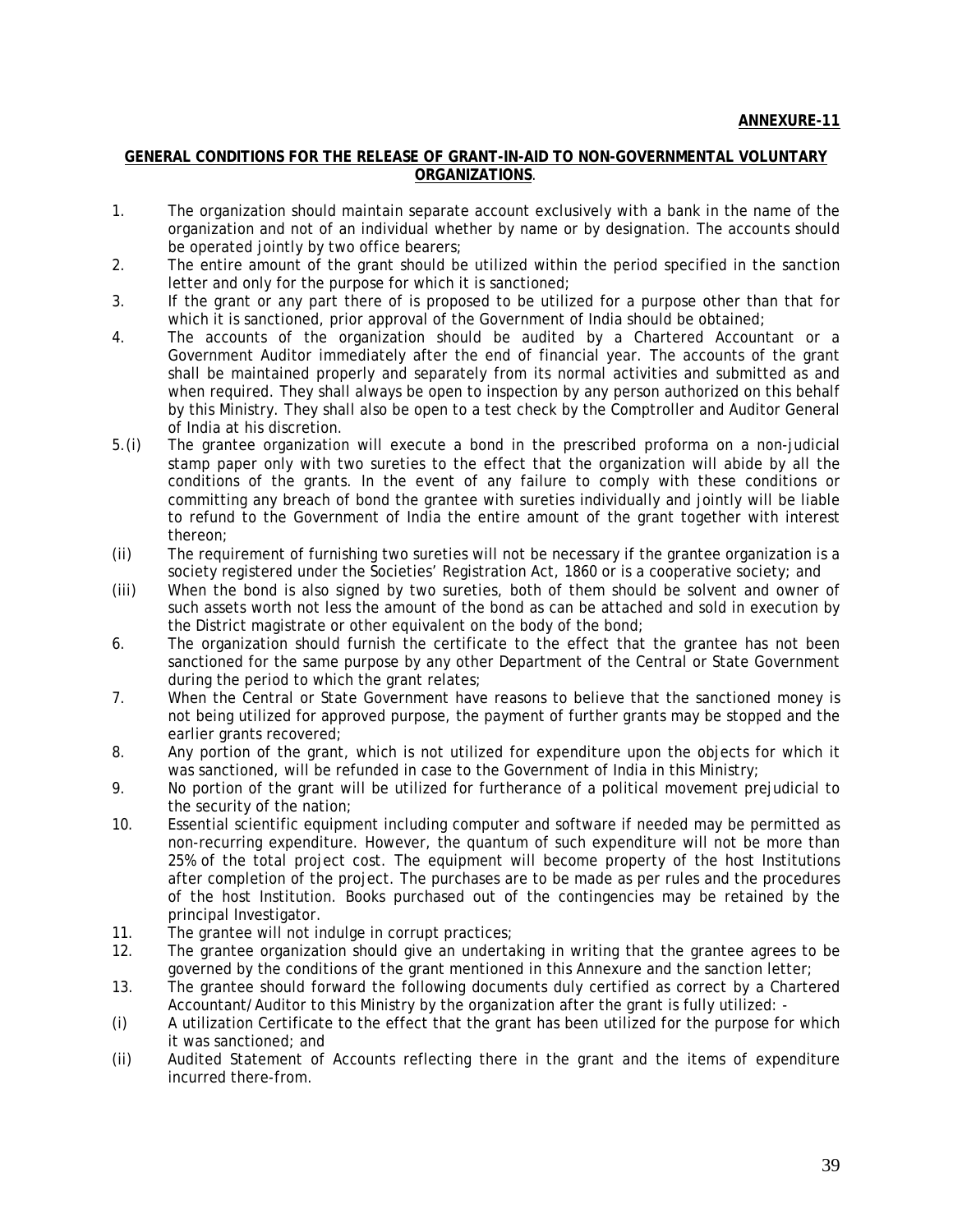#### **"GOLDEN TRIANGLE" PARTNERSHIP (GTP) SCHEME FOR VALIDATION OF TRADITIONAL ASHU (AYURVEDA, SIDDHA, HOMOEOPATHY & UNANI) DRUGS AND DEVELOPMENT OF NEW DRUGS**

The Golden Triangle Partnership concept emerged in a National Workshop on Ayurveda Research organized at Chitrakoot from  $24<sup>th</sup>$  to  $26<sup>th</sup>$  May, 2003 where it was decided to set up an integrated technology mission for the development of Ayurveda and traditional medical knowledge based on synchronized working of modern medicine, traditional medicine and modern science with special budgetary support. Subsequently, in a meeting on 8th July, 2004, Secretary, Department of AYUSH, Director General, CSIR and Director General, ICMR decided to work together to achieve safe, effective and standardized classical Ayurvedic products for the identified disease conditions and to develop new Ayurvedic and herbal products effective in disease conditions of national/global importance. It was also decided to utilize appropriate technologies to develop single, poly-herbal and herbo-mineral products and to develop products which have IPR potentials.

Apex Committee of GTP Scheme in its meeting Dtd. 18.10.05 decided to include Siddha, Unani and Homeopathy in Drug development under GTP Scheme. Siddha drugs have already been identified in HIV-AIDS brainstorming sessions in this regard. As per the suggestions of the Apex committee the respective task forces should be disease specific and system neutral.

Under, the GTP Scheme, Department of AYUSH, through its research Councils – Central Council for Research in Ayurveda and Siddha (CCRAS), Central Council for Research in Unani Medicines (CCRUM), Central Council for Research in Homeopathy (CCRH), – will work together with two other major partners i.e. CSIR and ICMR- to achieve the following objectives:

#### **Objectives:**

- 1. To bring safe, effective and standardized ASHU (Ayurveda, Siddha, Homoeopathy & Unani) products for the identified disease conditions;
- 2. To develop new Ayurvedic / Siddha / Unani / Homeopathic products effective in the disease conditions of national/global importance. Products should be better than the available products in the market for such disease conditions;
- 3. The criteria will be to have best quality, safe and effective products. Mechanism will be evolved to make products affordable for the domestic market;
- 4. To utilize appropriate technologies for development of single and poly-herbal products to make it globally acceptable;
- 5. To promote collaborative research on AYUSH with modern medicine/modern science institutions.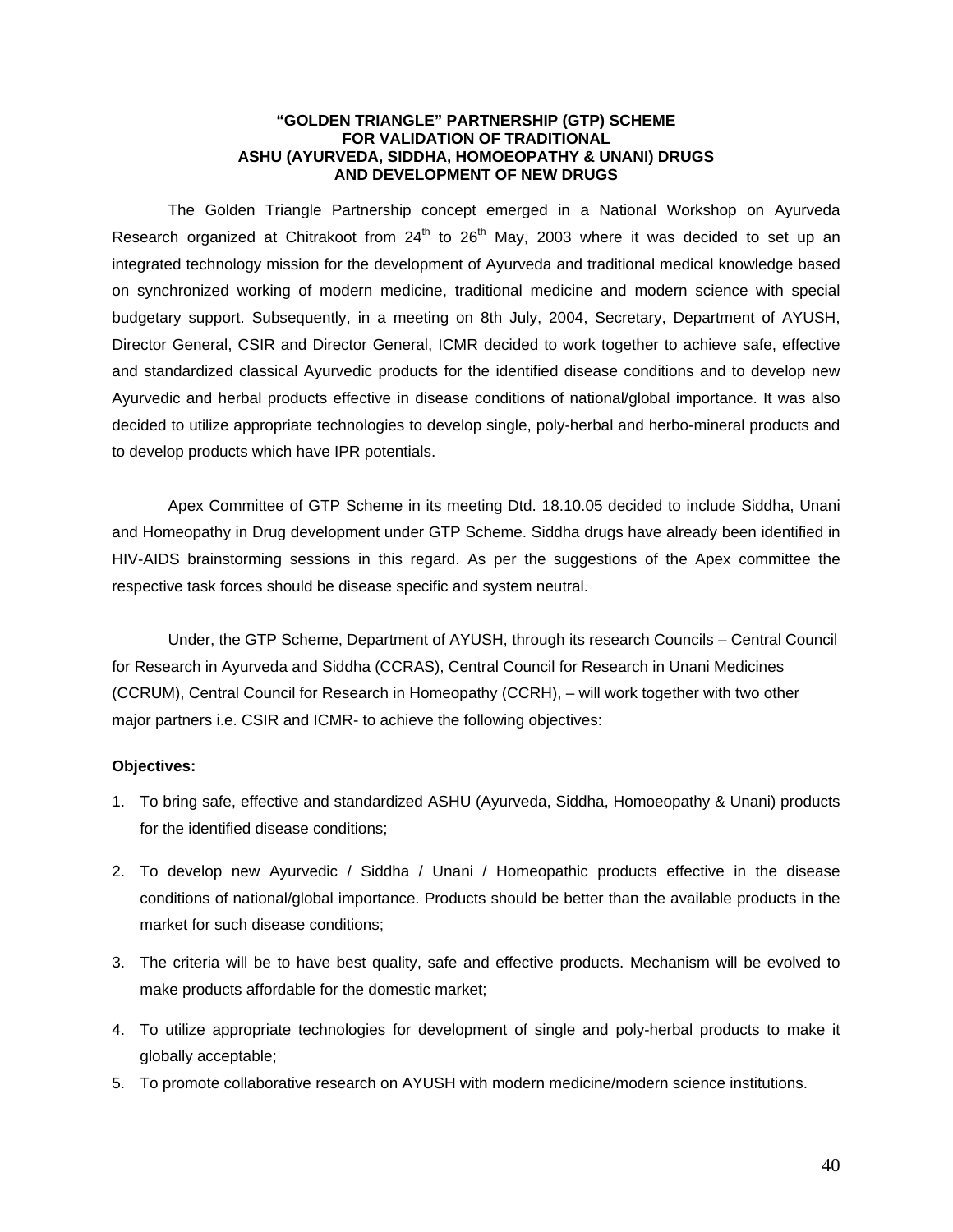### **Time line:**

All the objectives will be achieved in a mission mode in a period of five years.

#### **Note:**

At the time of inception of GTP Scheme, numbers of identified disease conditions were 12 which have now been increased to 25 in the revised scheme. In addition to this, standardization, safety toxicity studies of eight commonly used Rasayogas (Herbo-mineral/metallic preparations) are being identified for standardization and also more Rasa Yogas are to be incorporated. Since the quantum of work is now almost double hence the total time period for implementation of all these projects would be increased in proportionate. By adding Siddha, Unani and Homoeopathy, the expenditure and duration required for the projectshall be extended as per the need.

#### **Proposed Diseases/Areas of Priority**

- *1 RASAYANA* (Rejuvenators / Immunomodulators) for healthy ageing
	- i. *Manovikara Ekagrata Hani* / Attention Deficit Hyperactive Disorders (ADHD) in Children
	- ii. *Manodvega /* Anxiety Neurosis & *Alpa Sukrata* / Oligospermia
	- iii. *Asthi Saushirya /* Osteoporosis
- 2. Joint disorders: *Amavata /* Rheumatoid Arthritis & *Sandhi gata vata /* Osteo arthritis
- 3. AIDS / HIV OJOKSAYA: *Ojovruddhikara /* Immuno modulatory leads from *Ayurveda / Siddha*.
- *4. Rajonivruti Kala janya Lakshana sammuchaya /* Menopausal syndrome
- 5. *Tamak swasa /* Bronchial allergy
- *6. Klaivya & Vandhyatva* / Infertility Male & Female
- 7. Hridaya Vikara / Cardiac disorders (cardio-protective & anti-atherosclerosis)
	- *i. Vyanabala Utkshepa* / Hypertension
	- *ii. Raktagata Medo Vriddhi* / Dyslipidaemia
- 8. *Srama-Klama janya Anidra* Sleep disorders / Stress induced chronic Insomnia
- 9. Tvak Vikara / Skin disease: *Kittibha Kustha /* Psoriasis
- 10. *Jirna Kaphaja Atisara* / Irritable Bowel Syndrome (IBS)
- 11. Drishti Vikara / Vision disorders
	- i. *Jara Janya Drshti Bindu kshaya /* Senile macular degeneration (SMD)
	- ii. *Dristi vitana roga* / Retinopathy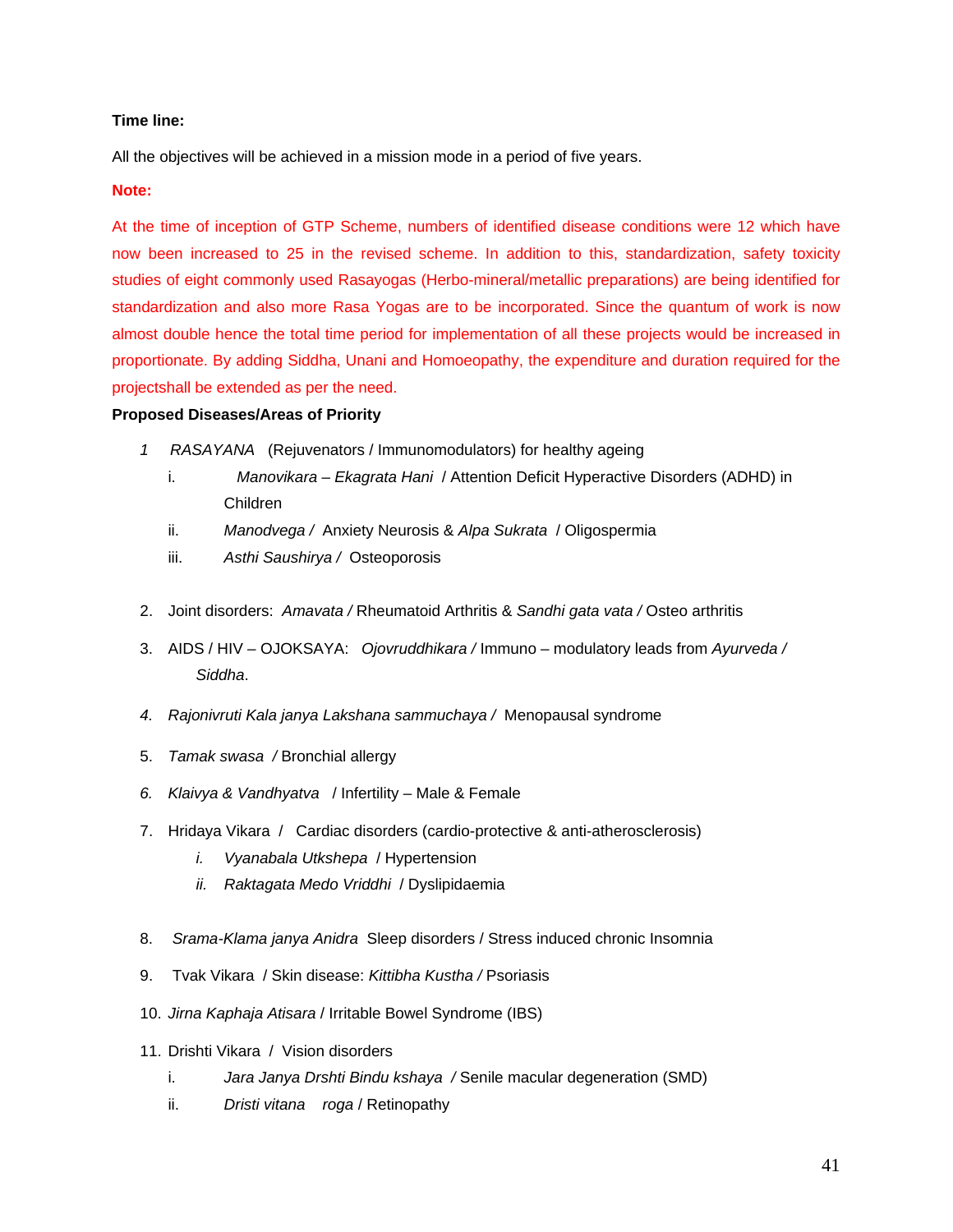#### 12. *Visama Jvara* / Malaria

- 13. Mutra vikara / Urinary Tract Diseases
	- i. *Mutrashmari* / Urolithiasis & *Ashthila* / Benign Prostrate Hypertrophy
	- ii. *Prarambhika Jirna Vrkka Pratighata* / Early Chronic Renal Failure
- 14. *Slipada* / Filariasis
- *15.* Lieshmaniasis
- *16. Prameha* / Diabetes mellitus
- 17. *Medovriddhi /* Obesity
- 18. *Arbuda Karkatarbuda / Identified* Cancer conditions
- 19. Standardization, Safety/ Toxicity, etc. studies of *Bhasmas & Rasa Kalpas etc.* (Metalic & Herbo-mineral Preparations)
- 20. Any other disease condition
- 21. Development of Pharmacopoeial software
- 22. Development of Research Council Labs as per NABL / GLP.
- 23. Fundamental and Basic Research in ASHU disciplines

#### **Three partner Departments will perform the following responsibilities:**

#### **Department of AYUSH - CCRAS- CCRUM- CCRH**

- 1. To provide traditional knowledge based matrix on Ayurveda, Siddha, Unani & Homeopathy.
- 2. To provide leads for focusing on potential areas of research, based on the classical and contemporary texts and literatures as well as on experience based knowledge;
- 3. Specific lead will include the chronological development of a particular formulation which will also provide a comprehensive background and conceptual framework about the application of a particular formulation in a disease syndrome/condition;
- 4. To provide concept of the pathogenesis about a disease syndrome/condition as well as approach of application of old/new formulation to achieve treatment in a particular disease condition with respect to respective AYUSH discipline;
- 5. Department of AYUSH CCRAS- CCRUM- CCRH will also compile and provide scientific data already created through research conducted in the past by various Institutions;
- 6. To coordinate preparation as well as supply of standardized ASHU drugs.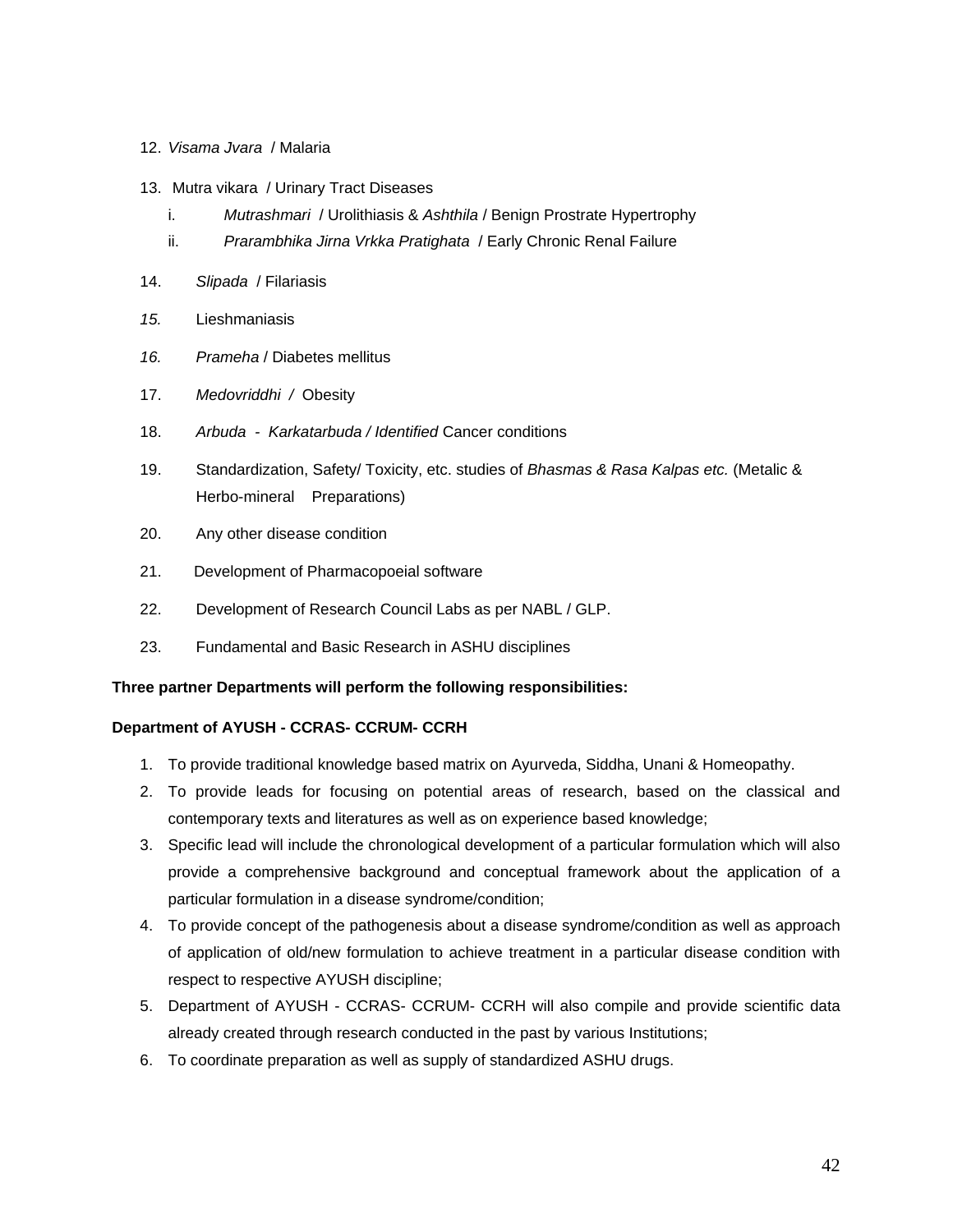- 7. Provide policy support as well as regulatory system, approvals etc. to meet the legal requirements;
- 8. To take the products to the people for mass utilization;
- 9. To coordinate with the Department of Health to take up the products to the masses
- 10. To introduce Ayurvedic, Siddha, Unani & Homeopathy treatments in the health care system.

### **Council of Scientific and Industrial Research (CSIR)**

- 1. Standardization of single and poly-herbal formulations;
- 2. Chemical and biological characterization of the drugs;
- 3. To identify chemical and biological markers as well as biological markers in animal models;
- 4. Animal studies;
- 5. Development of new drug combinations/new molecules;
- 6. Generate safety/toxicological data;
- 7. By reverse pharmacological approach, develop new drug molecules as well as explain Scientific basis of drug action of certain Ayurvedic / Siddha / Homeopathic / Unani (ASHU) formulations which could be modified and marketed;
- 8. Mode of action;
- 9. Joint IPR;
- 10. Industry interaction.

### **Indian Council of Medical Research (ICMR)**

- 1. To provide information based on epidemiology and management of disease;
- 2. To develop clinical trial protocols for evaluating ASHU formulations with the concerned experts from related research councils & others ;
- 3. To conduct joint clinical trials of different phases to validate safety and efficacy;
- 4. To provide consultation relating to ethical issues for both basic and clinical studies;
- 5. To conduct operational research for implementation of the programme;
- 6. To set up Research Advisory Committees;
- 7. To set up Data Management & clinical trial monitoring;
- 8. To evaluate safety and efficacy data.
- 9. To provide common platform for modern medicine and traditional and Homeopathic systems

### **Steps for Implementation of the Project:**

Each category of drug development programme will have the following steps:

- 1. Identify gaps in diseases and drugs
- 2. Brainstorming session on each disease condition to identify formulations, strengths & weaknesses and corrective measures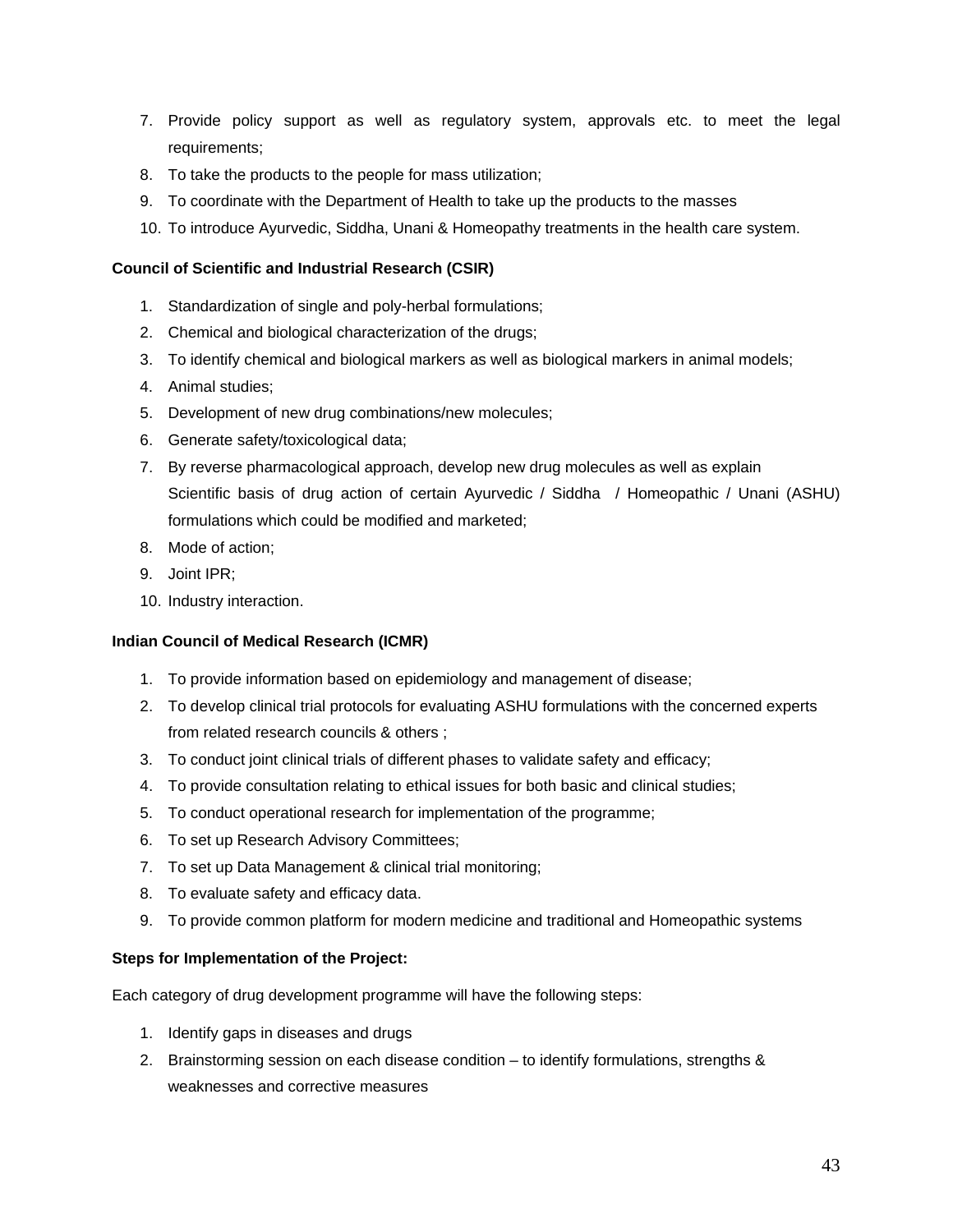- 3. R&D in identified formulations/drugs
	- (a) Standardization, quality control, patenting & IPR issues
	- (b) Limited safety and toxicity evaluation identify centres and investigators
	- (c) Limited clinical evaluation identify centres and investigators
- 4. Evaluation of safety and efficacy data
- 5. Preparation of dossiers of effective formulations
- 6. Interaction with the Industry for manufacturing of selected formulations
- 7. Operational research of the selected products for implementation into health system
- 8. Publicity & awareness strategies to take the product to masses

### **Steps for Implementation of the Project**

#### **Step 1: Identify gaps in diseases and drugs:**

India's century old heritage of traditional medical systems using natural products have been utilized for addressing preventive as well as curative aspects of health care in the country. Though India's pharma sector is well known in the production of synthetic as well as herbal products it has been realized that there are a large number of chronic diseases for which the modern system of medicine has no definite answer while the traditional medicine formulations and Homeopathic formulations have been effectively used for many centuries and it was felt that the strengths of these systems should be exploited to address the problems of health care to be beneficial not only to the diseases of developing countries but also to those of developed western world. A literature review of epidemiology would be taken (from the already available data with WHO / Public Health organizations) for various diseases prevalent around the globe and available treatment modalities to assess the adequacy of such therapeutic measures to solve the problem of illness and promotion of health in different countries. These may be either communicable or non-communicable diseases, modifiable identified risk factors for diseases or may also be related to reproductive health of the population. This exercise will identify the gaps in the knowledge system of health and diseases as well as the available therapeutic products in different systems of medical and health care so that corrective steps can be initiated by identifying the most effective therapeutic regimen.

# **Step 2: Brainstorming session on each disease condition – to identify formulations, Strengths & weaknesses and corrective measures:**

Having identified diseases for which therapeutic products are inadequate, an exercise will be undertaken to have brainstorming session for each of these conditions which will not only identify the specific formulations used in various disease conditions but also will examine the strengths and weaknesses of such formulations by way of availability of the source material, method of preparation of the formulations, mechanism of action and the side effects, reported toxicity etc., once these are identified, it will be easier to identify appropriate measures which can be adopted in the preparation of the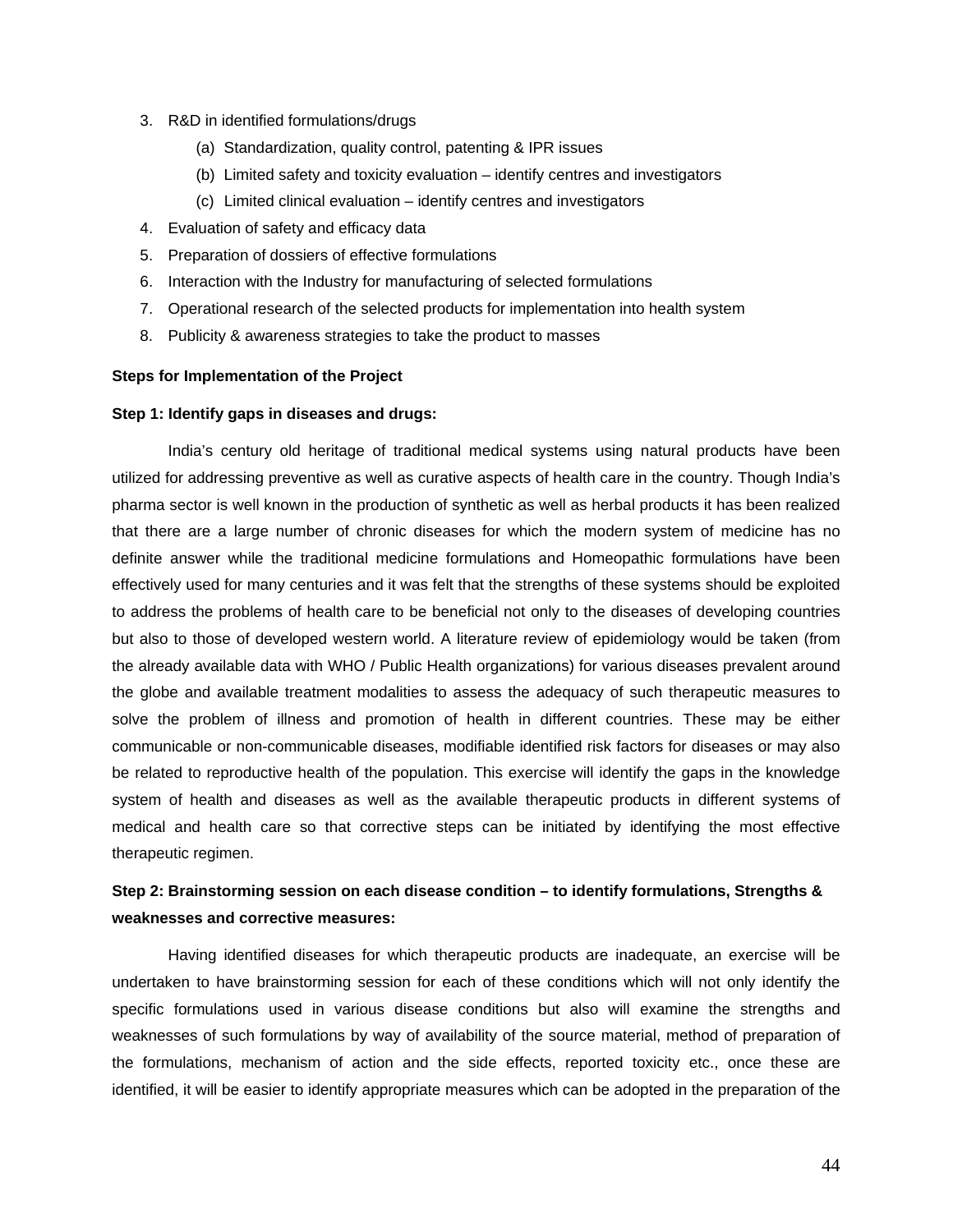specific formulations as per set norms in the classical texts or pharmacopoeia. A Task Force approach will be adopted involving the expertise available in both Ayurvedic as well as modern systems of medicine so that the synergy of different systems can be best adopted to come out with the best possible therapeutic product.

#### **Step 3: R&D in identified formulations / drugs:**

#### **(a) Standardization, quality control, patenting & IPR issues:**

For implementing a successful R&D programme for any product, it is essential to go through the process of standardization and quality control so that the product used for animal as well as clinical studies, have uniform standards and do not suffer from batch to batch variation. Further, finger printing of the ingredients will be made as per the latest technology available to ensure uniform standards in all the batches that are used for pre-clinical and clinical studies. Any formulation which has been subjected to standardization and quality control procedures can be patented and the intellectual property rights of the product will be preserved so as to give benefits to the system to which it belongs. This will help to protect the country from the bio-piracy and give an edge over the other products which have not gone through such standardization procedures. This will also give confidence to the pharma industry to procure the know-how from the various laboratories to bring out quality products which will have national as well as international market. Adopting GMP is the need of the hour for all manufacturing industries and the first step towards this is to prescribe standardization procedures and quality control methods.

#### **(b) Limited safety and toxicity evaluation – identify centres and investigators**

There are beliefs existing that Ayurvedic / herbal products are totally safe and without any side effects. It is also known that such beliefs are not always true and there are well known instances of toxicity due to Ayurvedic / herbal products. Hence it is essential that limited toxicity or total toxicological evaluation of the natural products needs to be done depending upon the type of formulation to ensure safety of the users in the long run. The type of the pre-clinical toxicology in relevant animal species will depend on the nature of the formulation. For example, whether these traditional formulations have been in long term use or new herbal formulations, each product will be examined by a team of experts who will decide on case to case basis the extent of toxicology evaluation which is required for each product. Specific centres which have the capability to carry out such studies will be identified along with Investigators who can be entrusted with this responsibility. Pre-clinical studies not only give information on the toxicity profile but will also give us information on the pharmacological activity to various products as well as mechanism of action in different animal models wherever possible if well planned studies can be designed for the same.

Some of the Centres which can be entrusted with this responsibility are as follows:

- 1. CDRI, Lucknow
- 2. ITRC, Lucknow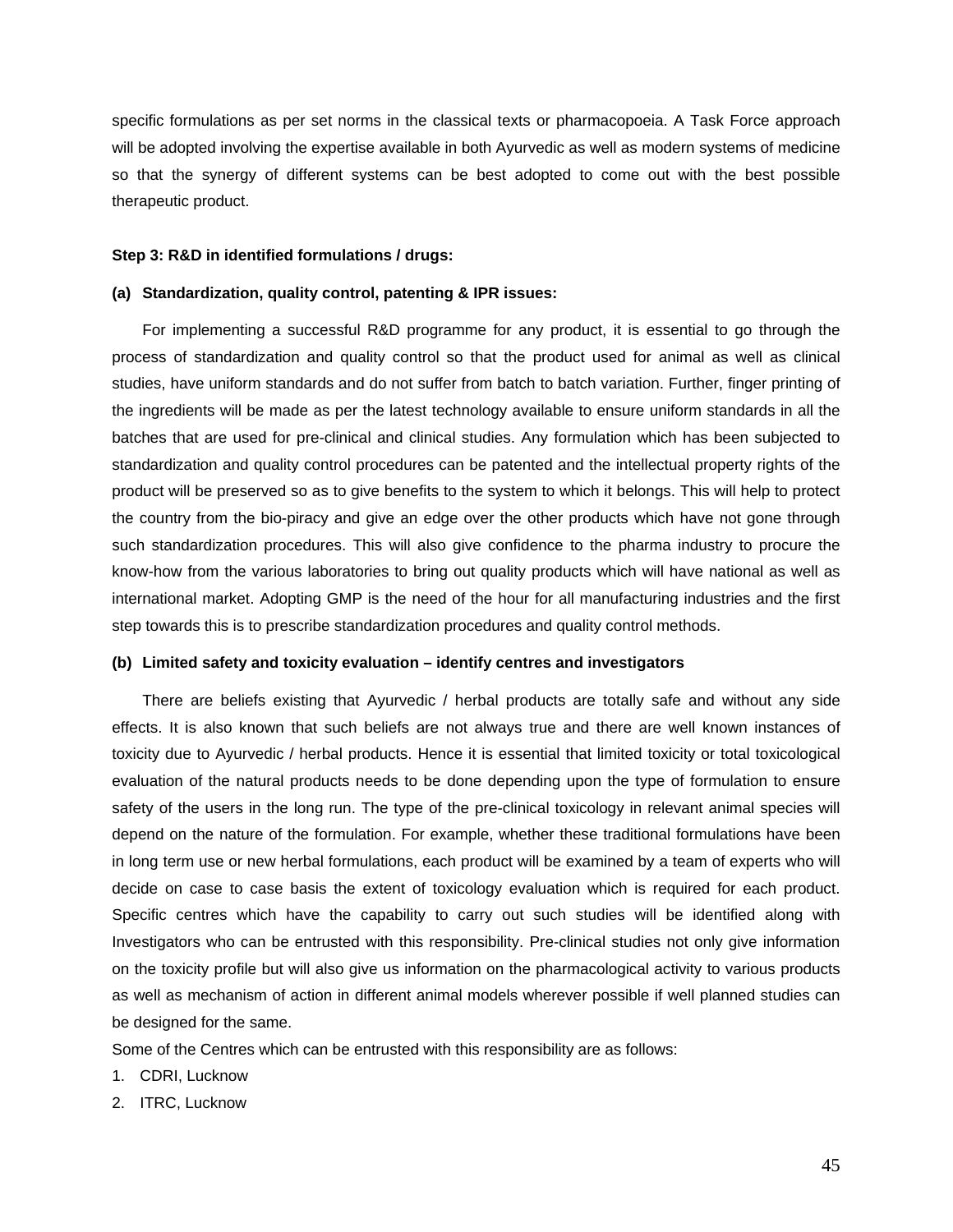- 3. RRL, Jammu
- 4. IICT, Hyderabad
- 5. Dabur Research Laboratory
- 6. Zandu Pharmaceuticals
- 7. Banaras Hindu University, Varanasi
- 8. PLIM
- 9. HPL

#### **(c) Limited clinical evaluation – identify centres and investigators:**

Any drug development after pre-clinical evaluation leads to clinical evaluation to assess the efficacy of the formulation in the specific disease conditions for which it is to be prescribed. Although some of the formulations may be in use for different disease conditions, as per the traditional knowledge, a modern method of evaluation by joint efforts between the traditional practitioners and the modern physicians will give confidence to the consumers as well as prescribers about the efficacy as well as safety of the said product. This will also ensure global acceptance of our products as these have gone through the well established path of drug development. It is also possible during these studies to pick up side effects or adverse reactions that may occur during the administration of these preparations. It is necessary that such trials are conducted after a well designed clinical trial which is planned with the help of physicians and statisticians and following good ethical practices for clinical trials. Approval of institutional ethics committees and close monitoring by the monitoring team are the essential requirements for carrying out such trials in good centres by well established researchers who have commitment and expertise to conduct clinical trials. Evaluation of such trials will be done by both modern parameters as well as traditional methods of evaluating the outcome or their effectiveness of the administered drugs. The quality of life parameters which are the hallmark of traditional drugs can also be studied during these trials. The choice of centres and Investigators will depend on disease to be studied, availability of sufficient patients for trials and committed clinicians of both systems who are willing to abide by the clinical trial protocols and conduct the trial as per GCP requirements. Ethical guidelines for biomedical research on human subjects, released by the Indian Council of Medical Research in 2000 will be followed during the trial. Periodic monitoring of the trial will be made to assess the progress by a team of experts and necessary corrective measures will be taken as deemed necessary.

#### **Step 4: Evaluation of safety and efficacy data:**

Data generated by the pre-clinical and clinical evaluation has to be examined by a team of experts to validate the safety and efficacy of formulation. It will also ensure whether a standardized formulation has been used during the study. Recommendation of the expert group to take the product forward to attract the pharmaceutical companies is essential from the regulatory point of view. Once the phase III data is evaluated and the product is found to be suitable for commercial exploitation, marketing permission can be granted with adequate post marketing surveillance to pick up any adverse effects.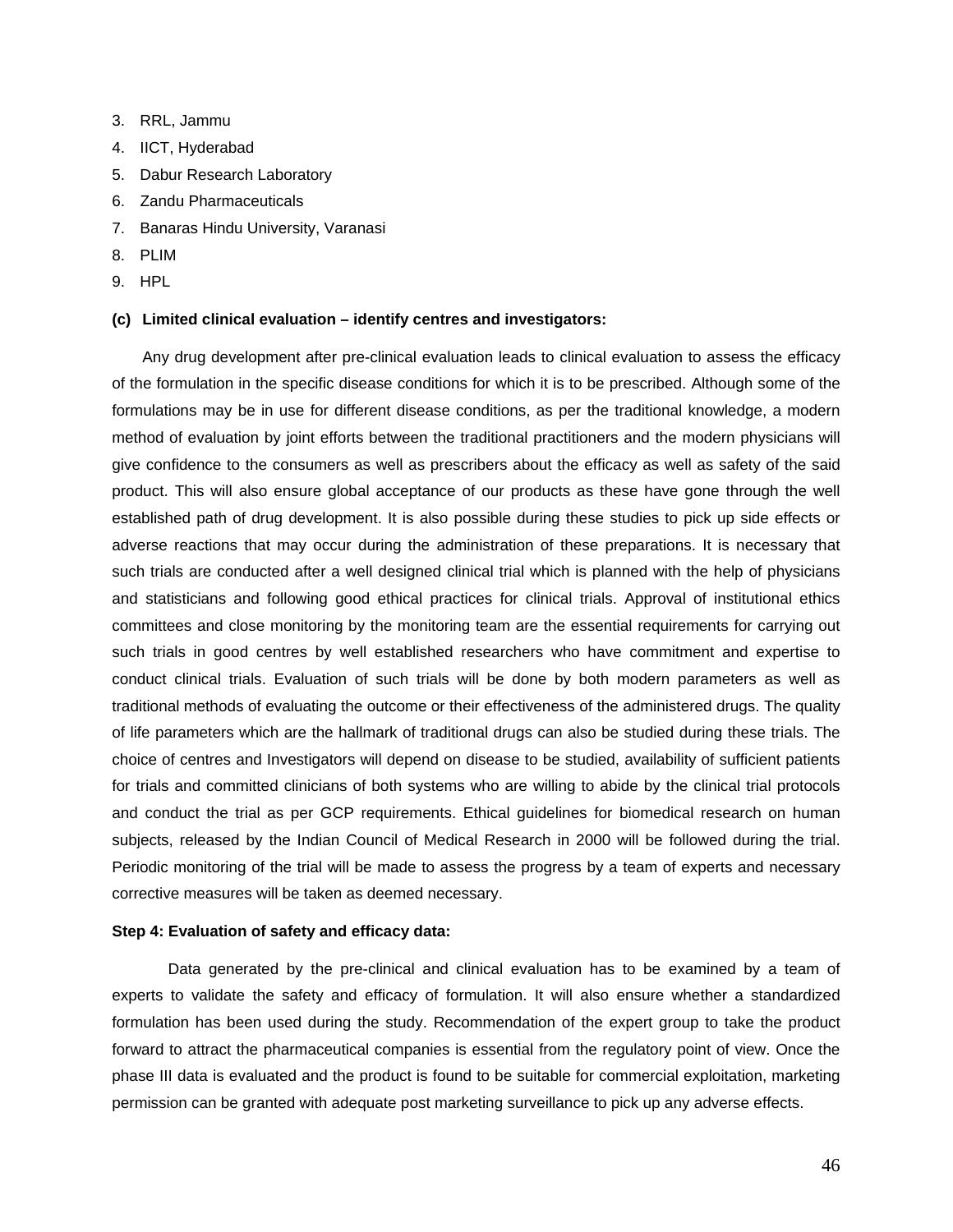#### **Step 5: Preparation of dossiers of effective formulations:**

Products which have been found to be effective and safe by the above mechanism will now be ready for presenting to various national and international pharma companies for which suitable drug dossiers incorporating various parameters prescribed for natural products will be taken into consideration. The essential requirements to be incorporated in these dossiers are method of preparation, good agricultural & collection practices, full description of the plant material as per modern scientific parameters preferably by a taxonomist, pharamcognosy, chemical finger printing, standardization and quality control of the raw material, determination of microbial pesticides, heavy metals, production source of the finished product, batch to batch variation, stability study and shelf life. The dossier will also contain the total preclinical pharmacological and toxicological data, clinical data of various phases and the adverse effects detected, if any. At this stage dossier will be ready for transfer to the pharma industry for taking up further large scale manufacture of the drug.

#### **Step 6: Interaction with the Industry for manufacturing of selected formulations:**

Interested pharma companies will be invited to look at the dossier and data generated. After signing proper Memorandum of Understanding and Secrecy Agreement, the selected pharma companies will be encouraged to go ahead with large scale manufacture of the drug. In the Agreement, specific clause regarding marketing rights and profit sharing between the government and the industry will be specified to protect the interest of the product developers and the industry partners. It will also be beneficial to plan strategies to identify the industry partner from the beginning so that the products can be developed as joint ventures between the government departments and the pharma industry.

#### **Step 7: Operational research of the selected products for implementation into health system:**

Safe and effective products, once approved for marketing will also be subjected to operational research to study the acceptability by the population and ease of introduction into the health care system. The results of such research will give confidence to the public regarding use of the product as well as safety of the product. This will also help to understand the extent of use and decide the acceptability and affordability of the product. Integration into the national health care system of such affordable products will help in easy availability of safe and affordable drugs to the masses in the country.

#### **Step: 8: Publicity & awareness strategies to take the product to masses:**

It is essential to create a public awareness system and strategies so that the successful products can be provided enough publicity and visibility for large scale use as well as export potential to benefit the population of other countries. As the global demand for alternate/traditional system of medicine instead of the modern medicine is well evident through out the world, it will be possible to satisfy the needs of the people of the world. Thus the century old traditional knowledge of India can be harnessed to benefit the health and well being of the entire population of the world to bring back the glory to our traditional wealth of knowledge in the area of health & disease.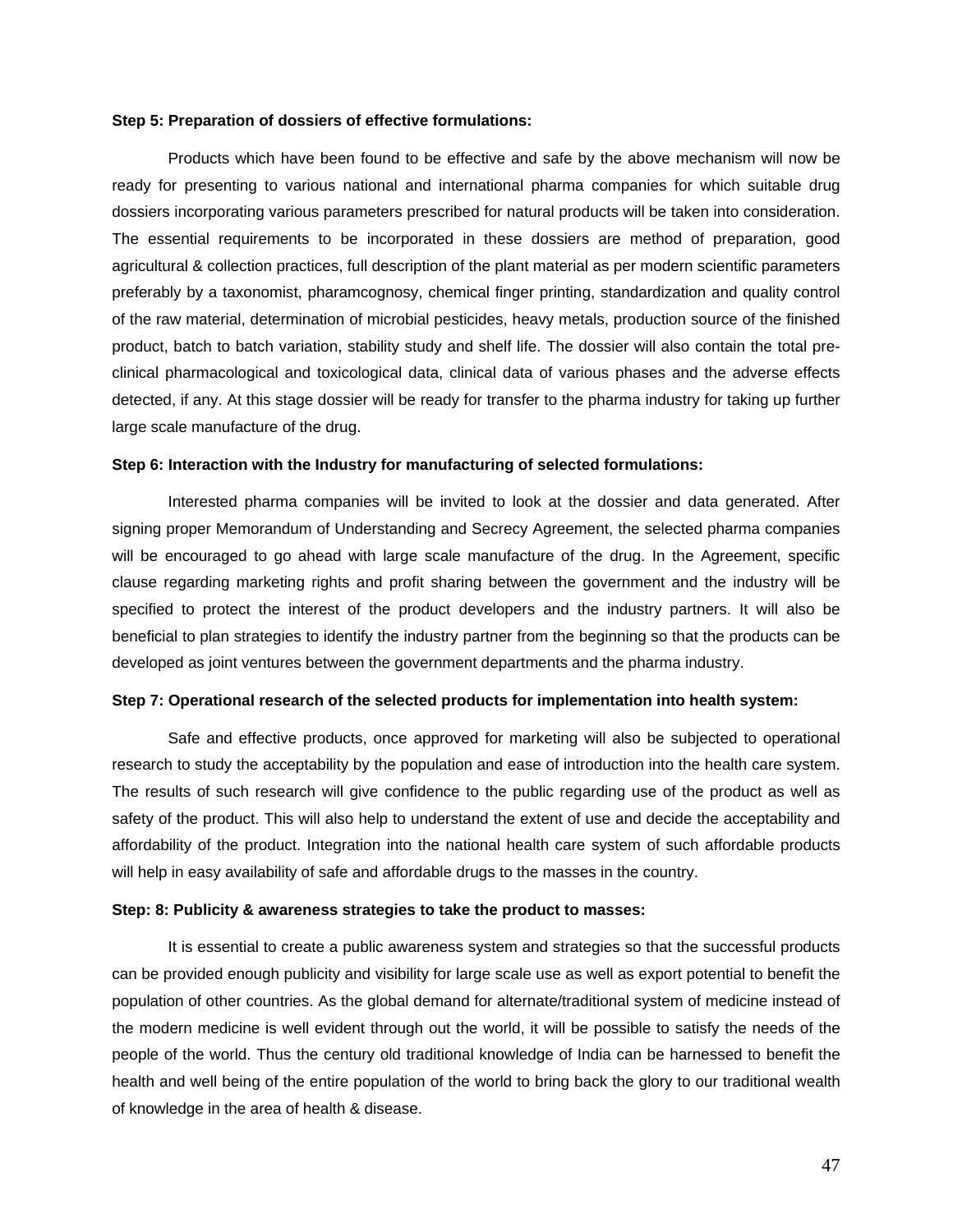### **Milestones for Implementation of the Project (Time Schedule)**

- **1. Identify gaps in diseases and drugs** 
	- $\geq$  Identifying 2 month
	- ¾ Database, Epidemiologists, Public Health Specialists, AYUSH and Allopathic (Disease Specialists) Physicians.
- **2. Brainstorming session on each disease condition to identify formulations, strengths & weaknesses and corrective measures**
	- $\triangleright$  Brainstorming on selected diseases / conditions / issues (3 months for each one)
	- $\triangleright$  Task Force on specific diseases 3-6 months
	- ¾ Constitution of Working Groups, documentation, meeting
	- ¾ Experts: Ayurvedic / Siddha / allopathic / Homeopathic / Unani physicians, pharmaceutical scientists, Dravyaguna experts, Ras Shastra experts, Pharmacologists.

### **3. R&D in identified formulations/drugs**

- (a) Standardization, quality control, patenting & IPR issues
	- $\triangleright$  Identifying 2 month
	- $\triangleright$  Task force on specific issues 3-6 months
	- ¾ Constitution of working group, documentation, meeting

Standardization and Quality Control could be carried out in the following institutions:

- 1. RRL, Jammu
- 2. NIPER, Mohali
- 3. CDRI, Lucknow
- 4. NBRI, Lucknow
- 5. IICB, Kolkata
- 6. IICT, Hyderbad
- 7. PERD, Ahmedabad
- 8. CCRAS, Chennai, Kolkatta
- 9. IMPCL Pharmacy, Mohan
- 10. GAU Pharmacy, Jamnagar
- 11. NIA Pharmacy, Jaipur
- 12. CCRAS Pharmacy, Kolkata
- 13. CCRUM Pharmacy
- 14. BHU/ Ayurvedic Pharmacy, Varanasi
- 15. BARC, Hyderabad
- 16. PLIM, Ghaziabad
- 17. HPL
- 18. IMPCOPS, Chennai
- 19. SM Siddha pharmacy, Erode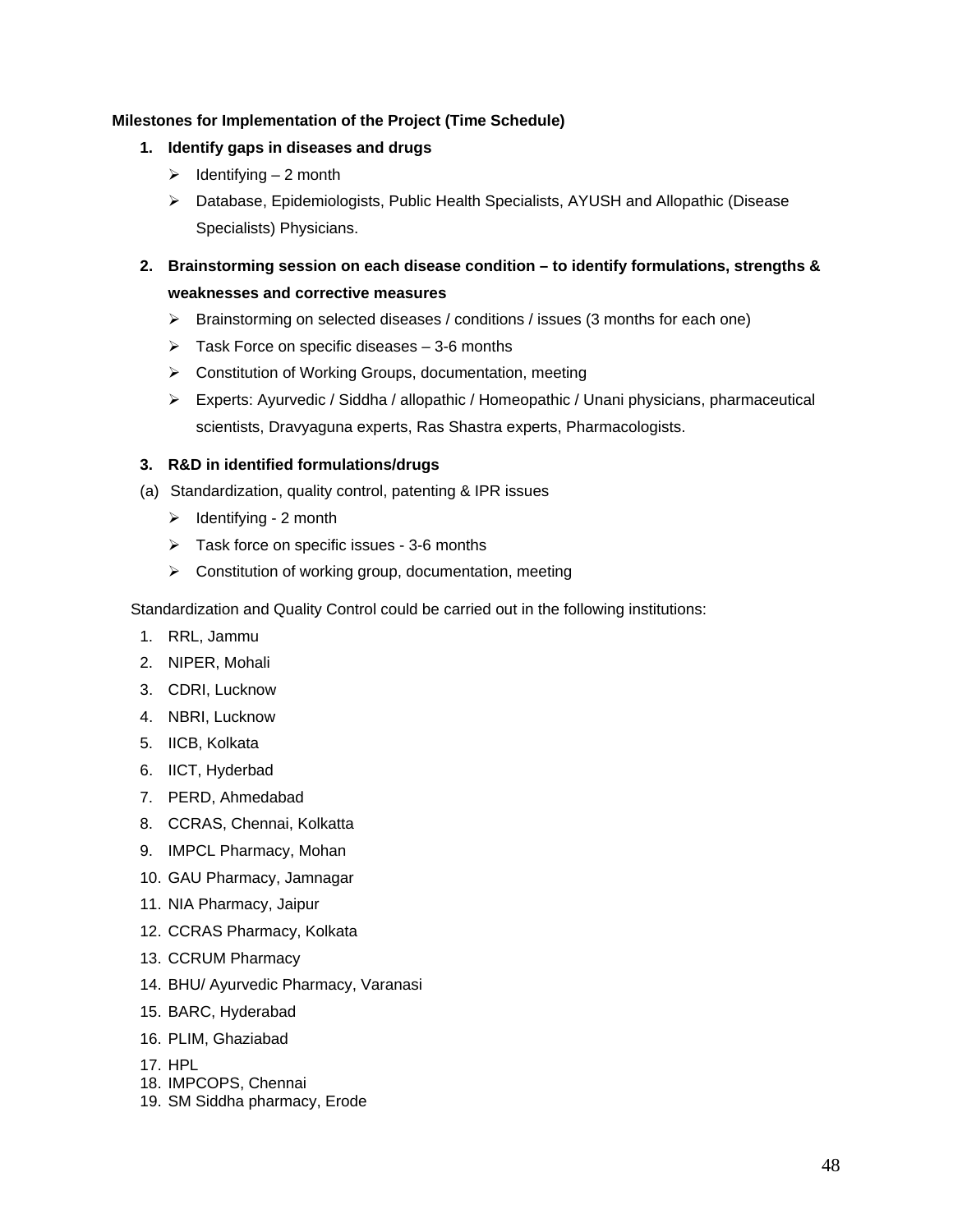- (b) Limited safety and toxicity evaluation identify centres and investigators
- 1. Standardization and quality control: 6 13 months.
- 2. Safety evaluation 12-24 months
- 3. Toxicology/Pharmacology : As per list 20 or more institutions
- (c) Limited clinical evaluation identify centres, Hospitals and investigators Clinical evaluation - 12-36 months
- 1. AIIMS, New Delhi
- 2. PGI, Chandigarh
- 3. KEM, Mumbai
- 4. State Selected medical colleges
- 5. BHU, Varanasi
- 6. CCRAS Selected institutes
- 7. CCRUM Selected institutes
- 8. CCRH Selecred institutes
- 9. NIA, Jaipur
- 10. GAU, Jamnagar
- 11. Poddar, Mumbai
- 12. SPARC, Mumbai
- 13. Ayurvedic College, Thiruvanathapuram
- 14. Arya Vaidya Sala, Kottkkal
- 15. Nizam's Institute, Hyderabad
- 16. Osmania, Hyderabad
- 17. SGPGI, Lucknow
- 18. KGMC, Lucknow
- 19. Nair Hospital
- 20. UCMS, Delhi
- 21. MAMC, Delhi
- 22. Jamia Hamdard Delhi
- 23. Aligadh University
- 24. JIPMER, Pondicherry
- 25. CMC, Vellor
- 26. MMC, Chennai
- 27. Medical & Ayurvedic College Bharati Vidyapeeth, Pune
- 28. Ayurvedic College, Hasan, Udipi,
- 29. Tilak Ayurvedic College, Pune.
- 30. Leading AYUSH Colleges identified by Department of AYUSH.
- $\triangleright$  many more institutions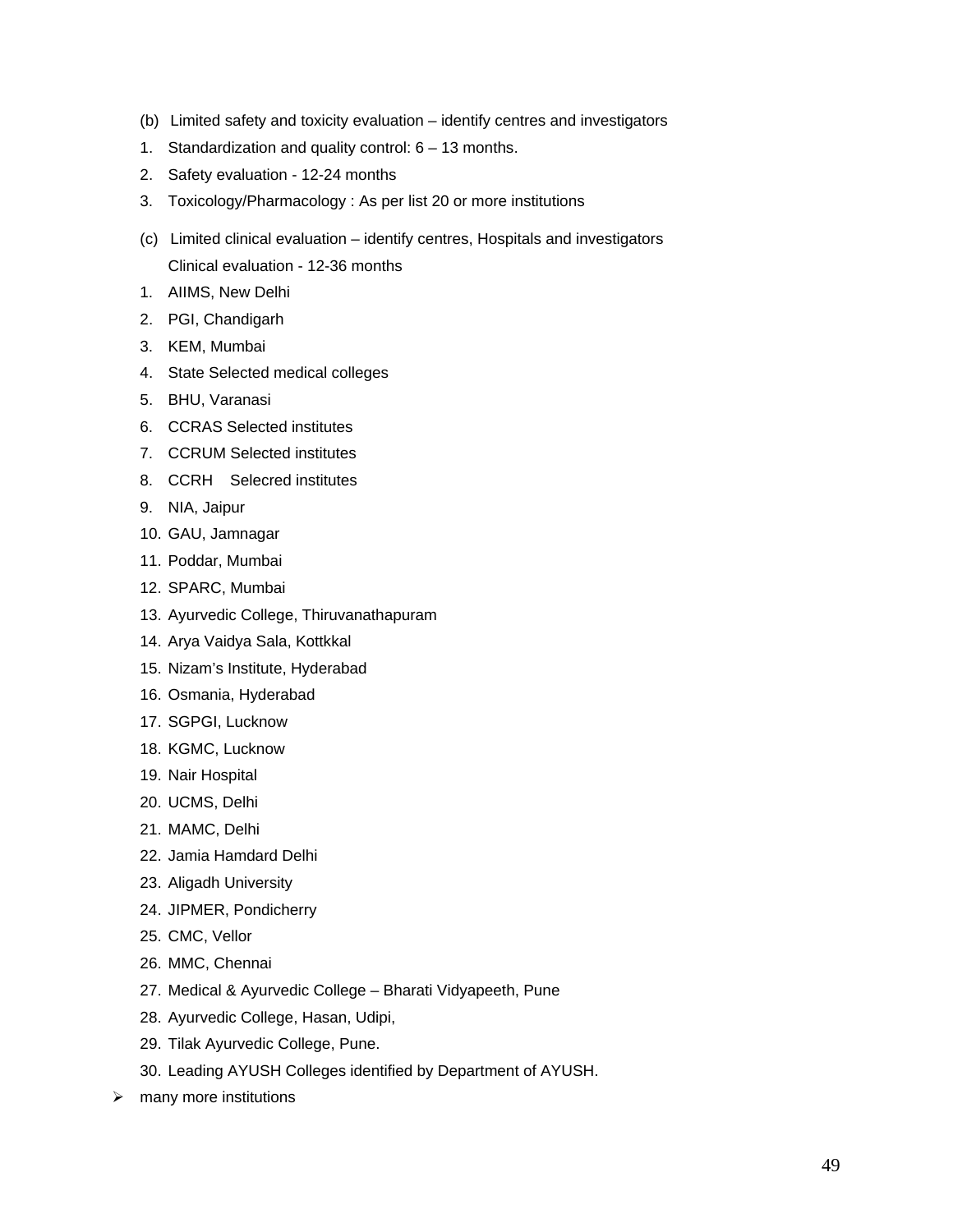# **4. Evaluation of safety and efficacy data (third party evaluation)**

- $\triangleright$  Evaluation of safety/efficacy data 3-9 months
- ¾ ICMR, DCG (I), AYUSH CCRAS- CCRUM- CCRH, Department of Health,
- $\triangleright$  Department of Family Welfare

### **5. Preparation of dossiers of effective formulations**

- $\triangleright$  Preparation of dossier 3 months
- $\triangleright$  Consultants to be engaged for preparing dossiers

### **6. Interaction with the Industry for manufacturing of selected formulations**

Industry interaction – partnership from step 1, 2-3 months, continuing exercise Industries to be partners:

¾ Leading AYUSH Pharmaceutical Companies.

### **7. Operational research of the selected products for implementation into health system**

- $\triangleright$  Operation research 1-2 years
- ¾ ICMR, Ministry of Health & F.W., AIHPH, Kolkata, State Health Departments, University Medical, AYUSH Colleges.
- **8. Publicity & awareness strategies to take the product to masses**
- $\triangleright$  Continuing process
- ¾ Print media, advertising, TV, Radio, posters, skits, street plays

### **Costing per formulation (product) for one disease condition – one or two products**

# **could be researched upon as per the expenses of AYUSH Department, ICMR, CSIR on various activities the tentative cost will be as follows:**

| <b>S. No.</b> | <b>Activity Approximate</b>                                                                                                                                                                                                                                                                       | (Cost in lakh of Rs.)      |
|---------------|---------------------------------------------------------------------------------------------------------------------------------------------------------------------------------------------------------------------------------------------------------------------------------------------------|----------------------------|
| 1.            | Identify gaps in diseases and drugs                                                                                                                                                                                                                                                               | 10.00                      |
| 2.            | Brainstorming session on each (disease condition - to<br>identify formulations, strengths & weaknesses and<br>corrective measures)                                                                                                                                                                | 10.00                      |
| 3.            | R&D in identified formulations/drugs<br>Standardization, quality control, - patenting & IPR<br>(a)<br><i>issues</i><br>Limited safety and toxicity - evaluation $-$ identify centres<br>(b)<br>and investigators<br>Limited clinical evaluation $-$ -identify centres and<br>(c)<br>investigators | 100.00<br>200.00<br>250.00 |
| 4.            | Evaluation of safety and efficacy data                                                                                                                                                                                                                                                            | 100.00                     |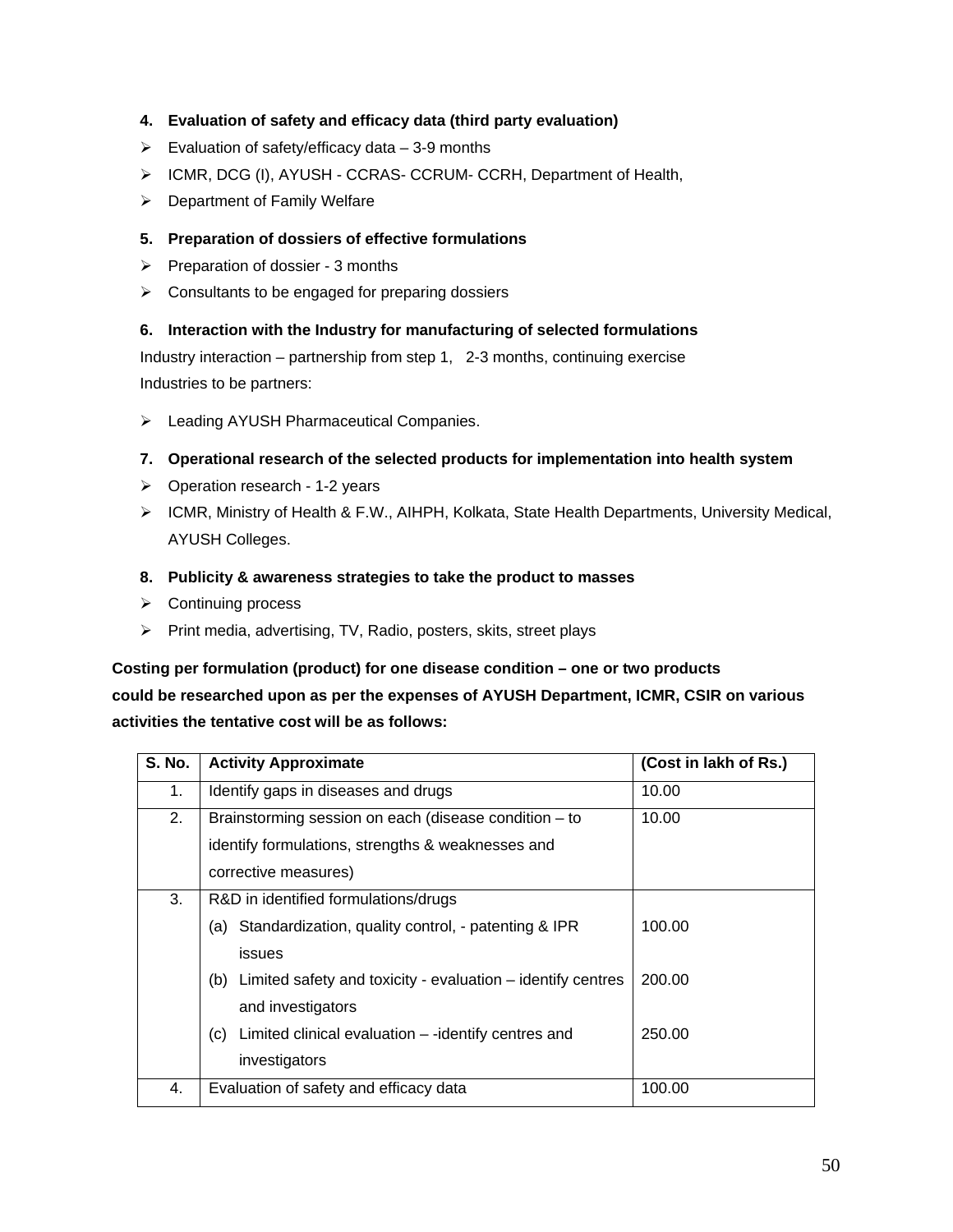| 5. | Preparation of dossiers of - effective formulations          | 25.00                 |
|----|--------------------------------------------------------------|-----------------------|
| 6. | Interaction with the Industry -for manufacturing of selected | 25.00                 |
|    | formulations                                                 |                       |
| 7. | Operational research - of the selected products for          | 50.00                 |
|    | implementation into health system                            |                       |
| 8. | Publicity & awareness - strategies to take the product to    | 200.00                |
|    | masses (Subject to actual)                                   |                       |
|    | Total                                                        | Rs. 970 lakh say      |
|    |                                                              | <b>Rs.10.00 crore</b> |

### **For one product cost is = Rs.10 crore**

### **Total cost for 12 products (12 x 10) = Rs.120 crore**

### **Modus Operandi**

The *"Golden Triangle Partnership" (GTP)* Scheme will have three major partners – Department of AYUSH (CCRAS- CCRUM- CCRH), CSIR and ICMR.

*"Golden Triangle Partnership"* project will be managed through the following committees:

**Apex Committee:** A policy making body for giving directions to the programme, chaired by Secretary, Department of AYUSH & will have DG, CSIR and DG, ICMR as other members. This committee will periodically take stock of the progress made and will suggest mid-course corrections. The Committee shall meet at least once in four months.

**Steering Committee / Core Committee:** will suggest the steps to be initiated at different stages and will closely monitor the Technical Advisory Committees. This committee will include three expert advisers/ representatives from each partner department. The meeting of this committee will be attended by members of all the three partners. The Committee shall meet at least once in three / four months.

**Technical Advisory Committees (disease specific)** for each of the discipline identified under the programme shall meet at monthly/ 2 monthly basis.

**Task Force (Three Committee for Ayurveda / Unani / Homeopathy) for each Drug Development Programme,** comprising of Investigators from different disciplines. Task force shall meet at 2 monthly basis.

- 1. All major policy decisions, however, would be taken on the overall direction and guidance of the Apex Committee i.e., Secretary (AYUSH), DG (CSIR) and DG (ICMR).
- 2. The GTP would work on the existing classical Ayurvedic formulations as well as new herbomineral combinations on the holistic approach to bring out validated products.
- 3. Department of AYUSH will take action on legal and regulatory issues.
- 4. Private drug manufacturing companies could also be associated in the project from the very beginning as partners for research and investment.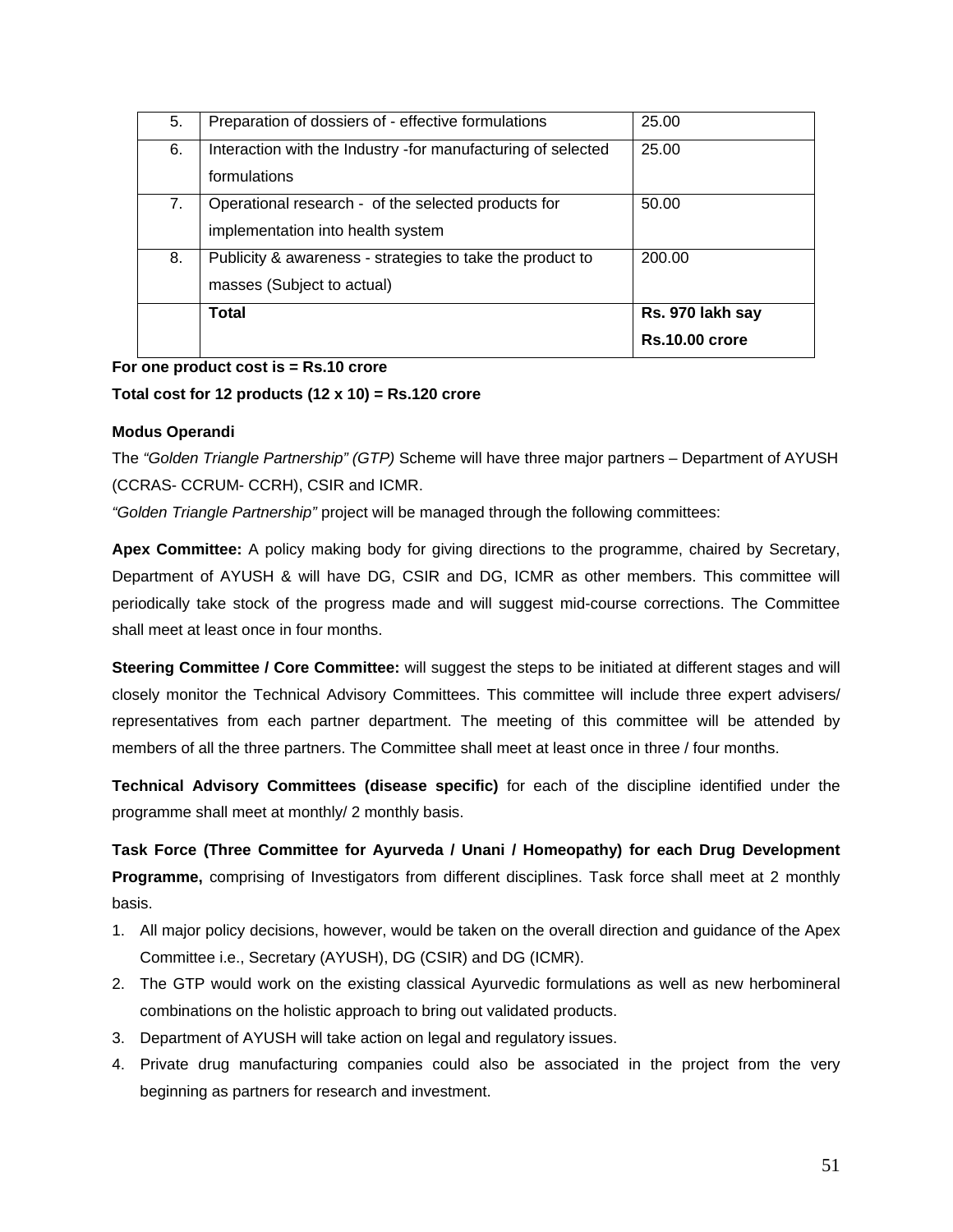- 5. The Department of AYUSH (CCRAS- CCRUM- CCRH) will share resources for various R&D activities to be carried out through various ICMR, CSIR and other institutions.
- 6. The GTP will function in the Mission Mode, keeping the five year target in view for development of drugs of national importance.

### **Steering Committee**:

The Steering Committee will comprise of the following members and the committee will meet every two months to approve the projects, release of funds and assess the progress of work.

- 1. Concerned Technical Advisor
- 2. Director of the concerned Council
- 3. Director of National Institute of the concerned ASHU system
- 4. Head, R&D Planning Division, CSIR
- 5. Head, Technology networking & Business Development, CSIR
- 6. Director, Indian Institute of Integrative Medicine, Jammu
- 7. Director, Indian Institute of Chemical Technology, Hyderabad
- 8. Senior DDG, ICMR
- 9. D.D.G., ICMR
- 10. Chair in Clinical Pharmacology, ICMR/ HOD, Pharmacology, AIIMS
- 11. One renowned scientist nominated by Secretary (AYUSH)

**Note:** Any other subject experts may be called as special invitee as per requirement from time to time

**Secretarial Assistance:** Work on the project will be done in a Mission Mode manner and each Council will have one Consultant in each system i.e. Ayurveda, Homeopathy, Unani with consolidated salary @ Rs.25,000/- p.m. and one Computer Data Operator with salary @ Rs.6,000/-. They will assist the technical advisers for the implementation of this project.

#### **Funding:**

- ⇒ Three partners will provide funds from their department's existing schemes/existing heads of research/drug/standardization/clinical trials/toxicological studies etc.
- $\Rightarrow$  The estimated cost for developing drugs for one identified area is Rs.10 crore. Therefore, the total budgetary requirement over a period of 5 years will be in excess of Rs. 120 crores.
- $\Rightarrow$  For GTP, Department of AYUSH will route the funding through involved Councils as per the approval of Steering Committee. For this purpose, CSIR, ICMR and Research Councils of AYUSH will submit the actual expenditure required for the activities carried out by them.

During the 11<sup>th</sup> plan, all the partners will contribute in GTP. Money could be routed through the Research councils/Institutes. Ayush share will be Rs. 75 crore. CSIR and ICMR will also contribute some amount. CSIR and ICMR will spell out their share soon after discussing with competent authorities.